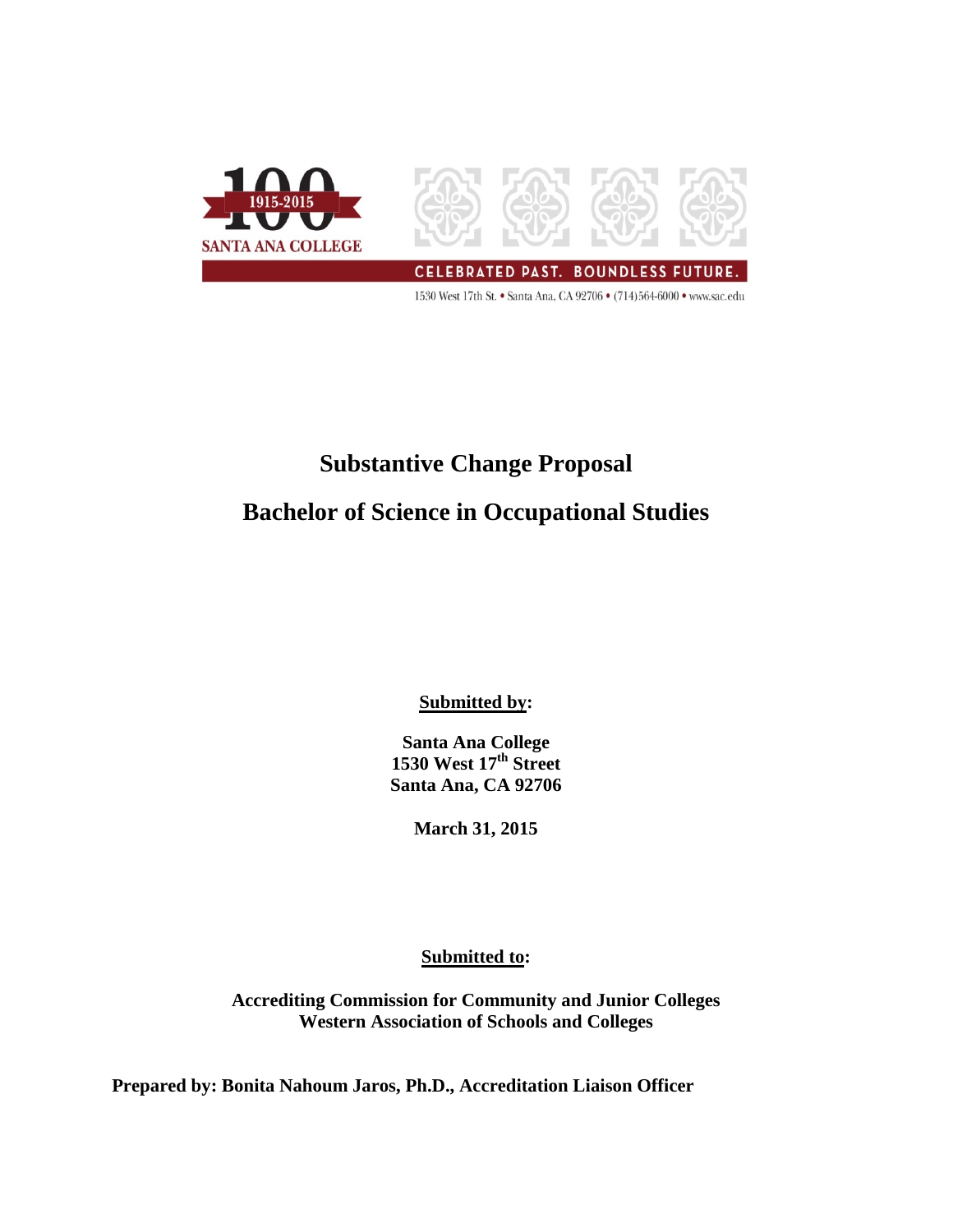# **Table of Contents**

| A. Description of Change and Request to Add a Bachelor of Science Degree 3    |
|-------------------------------------------------------------------------------|
|                                                                               |
|                                                                               |
|                                                                               |
|                                                                               |
|                                                                               |
|                                                                               |
| H. Evidence Baccalaureate Program Meets Minimum Requirements for the Degree43 |
| I. Evidence Baccalaureate Program Meets Minimum General Education             |
|                                                                               |
|                                                                               |
|                                                                               |
|                                                                               |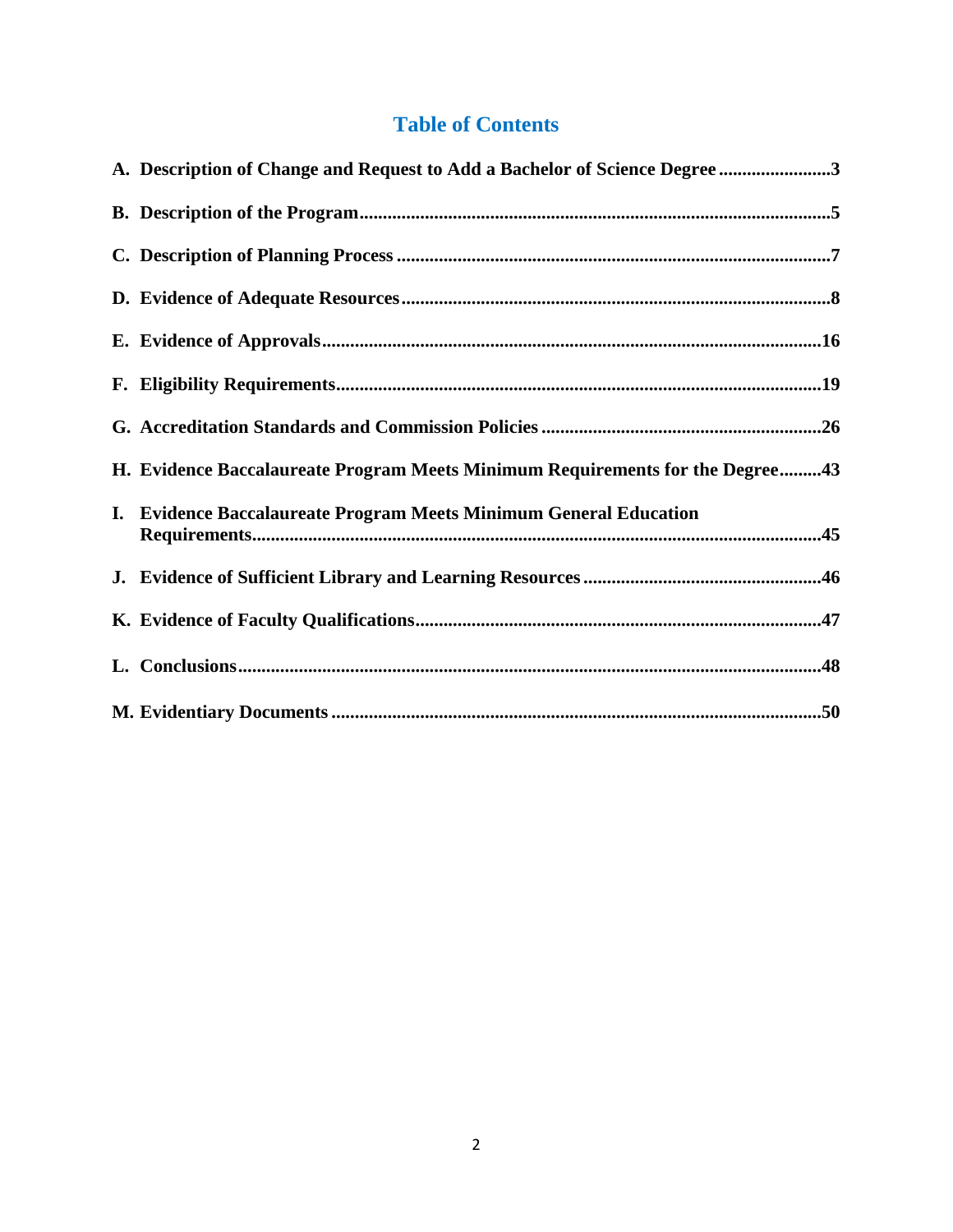# **A. Description of Change and Request to Add a Bachelor of Science Degree**

#### **Degree and Instructional Mission**

The baccalaureate program proposed by Santa Ana College (SAC) is Occupational Studies*.*  Occupational Therapy Education, consisting of Occupational Therapist (OT) and Occupational Therapy Assistant (OTA), is accredited by the Accreditation Council for Occupational Therapy Education (ACOTE). Currently, ACOTE is considering an elevation of the requirement for the entry level of OT from a Master's degree to a Doctorate, with a recommended start date of 2025. The Council is also in parallel discussion regarding the enhancement of OTA from an Associate's level to a Bachelor's level. Therefore, this proposal is in alignment with the ACOTE degree requirements under consideration.

In addition, SAC is already committed to and offers an ACOTE-approved OTA program for lower division, which generates approximately 130 FTES (or full-time equivalent students) each year, through which students are able to graduate with an Associate of Science (A.S.) degree in OTA[.](http://www.sac.edu/AcademicProgs/HST/OTA/Pages/default.aspx)<sup>[1](#page-49-0)</sup> With the large labor market demand in this field (as will be demonstrated later) coupled with the huge demand for this program (as evidenced by large wait lists of SAC students each semester), a pipeline already exists that would further support creation of this proposed baccalaureate option for interested students.

This program has a twofold purpose: (1) it will create a more highly skilled assistant who is better able to understand and utilize research-based evidence for best practice; and (2) it will prepare an OTA for entry into an OT Master's degree program. The expanded upper division course work would provide more in-depth training in specific areas of practice, including neurologic rehabilitation, musculoskeletal rehabilitation, mental health, pediatrics, geriatrics, and emerging areas of practice. It would also provide increased opportunities for critical analysis, research methods, and clinical reasoning. The program would culminate in a capstone seminar project and make the student better prepared to work in tandem with an OT.

Santa Ana College is part of the Rancho Santiago Community College District (RSCCD), one of the largest community college districts in California.

**The mission of the Rancho Santiago Community College District** is to provide quality educational programs and services that address the needs of our diverse students and community[.](http://www.rsccd.edu/Trustees/Pages/Mission-Goals.aspx) $^{2}$  $^{2}$  $^{2}$ 

In fall 2014, RSCCD served 40,653 students (excluding positive attendance academy courses):  $25,710$  credit and 14,94[3](#page-49-2) non-credit students.<sup>3</sup> The District is represented by two comprehensive colleges, consisting of a total of four centers and approximately 40 sites under the aegis of Santa Ana College, encompassing a total of 193 square miles and comprising 24% of Orange County. The District service area and community are composed of six major cities within Orange County: Anaheim, Garden Grove, Orange, Santa Ana, Tustin, and Villa Park. Over one million residents live within RSCCD boundaries, and this number is projected to increase 6% by 2020. Moreover, a population increase of four percentage points by 2020 is projected for Santa Ana (SAC's primary service area).<sup>[4](#page-49-3)</sup>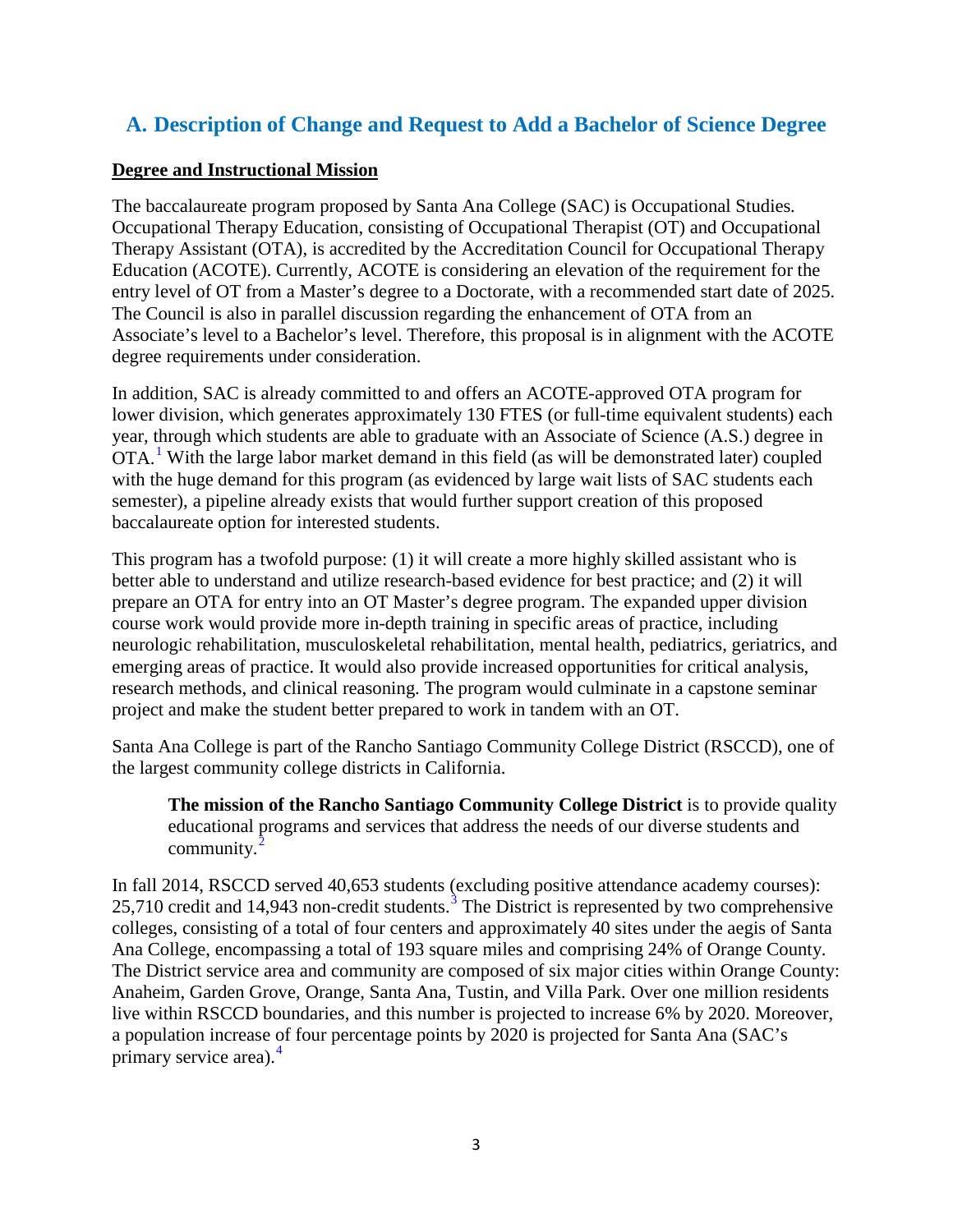In addition, the second largest non-credit (adult education) program in the state is offered through the School of Continuing Education. Law enforcement professionals receive instruction through the Orange County Sheriff's Regional Training Center, and two off-campus fire technology training centers provide students with hands-on experiences that simulate real-world conditions. The College currently includes 503,380 assignable square feet of space that also features a Digital Media Center, the first facility of its kind in Orange County, which combines education and business in the digital media industry. In fall 2014, SAC served 29,757 students (excluding positive attendance academy courses): 18,491 students enrolled in credit courses, while 11,266 students enrolled in non-credit. $3$ 

Santa Ana College is celebrating 100 years of service to students and the community in 2015. The College offers a full complement of general education, transfer-level, pre-collegiate level, and career technical education classes leading to an Associate's degree or career/technical certificate aligned to its mission and that of the Rancho Santiago Community College District:

**The mission of Santa Ana College** is to be a leader and partner in leading intellectual, cultural, technological, and workforce development needs of our diverse community. Santa Ana College provides access and equity in a dynamic learning environment that prepares students for transfer, careers, and lifelong intellectual pursuits in a global community.<sup>[5](#page-50-0)</sup>

The Occupational Therapy Assistant program is a discipline which focuses on several aspects of the College mission, including "intellectual, cultural, technological and workforce development needs of our diverse community." **The mission of the current Occupational Therapy Assistant program** is<sup>[6](http://www.sac.edu/AcademicAffairs/Documents/Substantive%20Change%20Proposal%20Baccalaureate%20Degree%20Proposal%202015/OTA%20Student%20Guide%20Book.pdf)</sup>:

- 1. To provide a strong foundation in the skills and knowledge necessary for entry-level occupational therapy assistant practice competencies;
- 2. To provide an opportunity to understand occupation in its fullest definition as the way the human translates action to meaning;
- 3. To foster the recognition of diversity as one way this process occurs both within the student population and in potential patients/clients;
- 4. To provide the necessary skills, resources and the learning environments that motivate and encourage a sense of self-efficacy and responsibility for the continuance of learning throughout life; and
- 5. To provide a nurturing and humanistic environment that demonstrates respect for the quality of the individual and provides for the development of the students' personal and academic growth; and therefore, for the patient/client for whom they will offer care.

The Bachelor of Science degree in Occupational Studies would enhance this existing program in keeping with the philosophical principles of Rancho Santiago College District and Santa Ana College, by providing students with a rich, skills-based learning environment that recognizes the diversity each student brings to his or her education. Consistent with the current OTA program, the new B.S. in Occupational Studies would also emphasize community sensitivity, respect and desire to understand all cultural diversities and individual uniqueness. Furthermore, the program would foster a sense of personal responsibility to humanity.

The baccalaureate program would accommodate the different learning styles of students by addressing a broad base of learning approaches through traditional and emerging methodologies.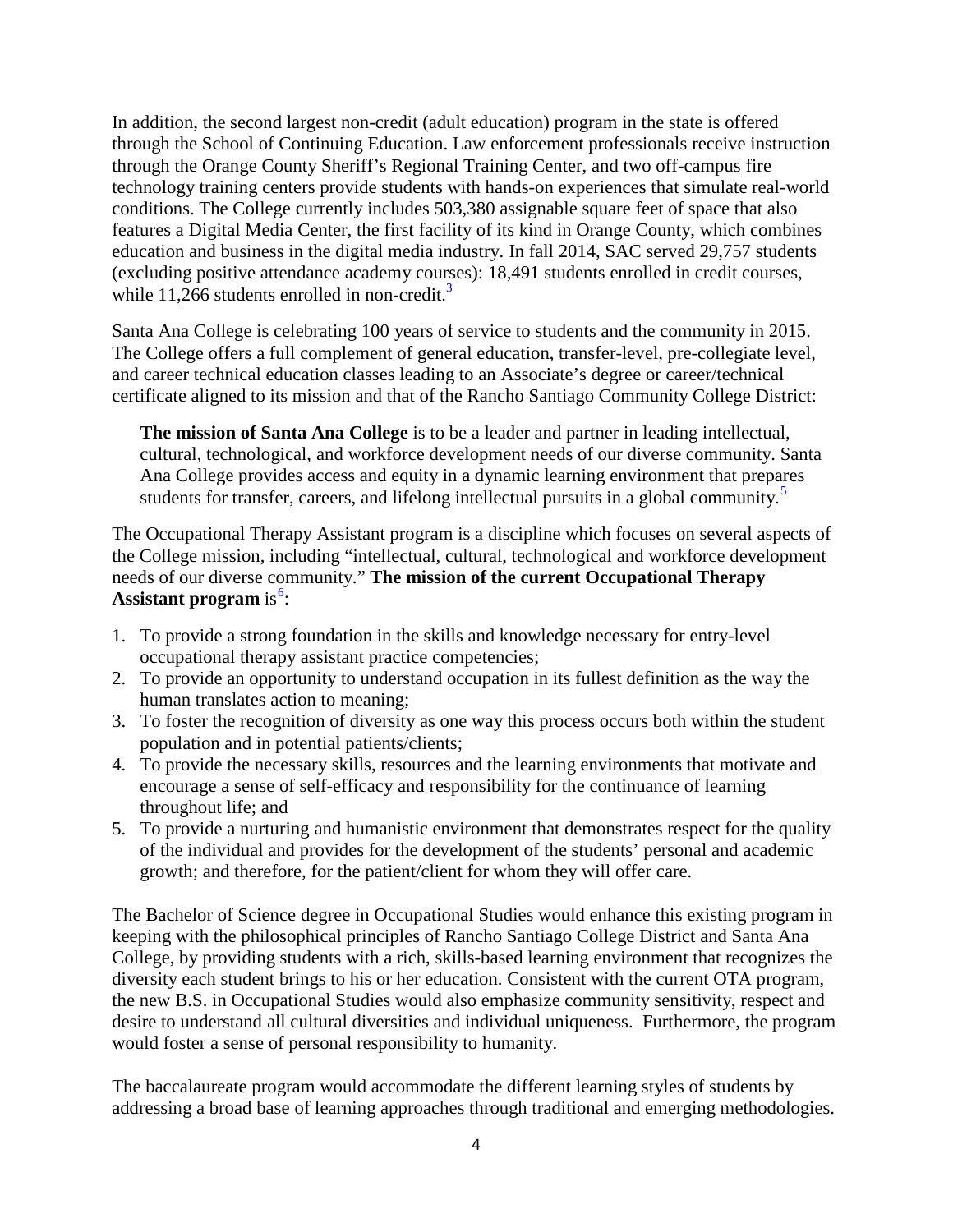The main focus of the program is to enhance the level of practice of current OTAs and prepare them to further expand therefore the critical thinking process, needed in the workforce as well as in graduate-level education.

The program has as its philosophical base the belief in the significance of occupation as an organizing principle in encouraging and maintaining the quality of ones' life. Further, the program respects and supports the right of all human beings challenged by emotional, physical, and cognitive diseases or injury to the fullest opportunity occupational therapy can provide to assist in their achievement of function and life enjoyment.

### **Rationale for Change**

The profession of Occupational Therapy will celebrate its  $100<sup>th</sup>$  anniversary in 2017. The American Occupational Therapy Association (AOTA) developed a centennial vision for the occasion.<sup>[7](#page-51-0)</sup> The vision includes science-driven and evidence-based practice. Providing the OTA a Bachelor of Science degree in Occupational Studies will better prepare the OTA for this requisite science-based knowledge. Another component of the vision is to provide evidence-based practice to demonstrate the efficacy of OT treatment. One of the 2014 priorities to meet the centennial vision is to: "Provide strategic support for education, practitioners, and researchers to meet rapidly changing societal needs." The baccalaureate degree would strive to meet this priority and more.

Occupational Studies B.S. degree recipients will be more profoundly trained as practitioners with a focus on direct patient care. Several growing populations will require OTA care in the near future. For example, as the "baby boomers" continue to age, they will be facing a variety of challenges and areas that OT can provide treatment for, including low vision rehabilitation, older driver safety, alternative community access, treatment strategies for dementia, and home modification to increase safety as well as overall quality of life issues. Also, as we have medical advances in technology to save lives, from premature infants to those who have sustained major injury in an accident, we must also provide the treatment needed to enable people to have meaningful and productive lives. To meet this need, the body of knowledge in the field of Occupational Therapy has expanded, resulting in elevating the required degree for OTs from a Baccalaureate to a Master's degree in 2007, with the potential of requiring a doctorate in 2025.

# **B. Description of the Program**

# **1. Level and Rigor of Upper Division Courses**

Occupational Therapy Assistants provide services to individuals with physical, mental, or developmental disabilities across life phases who need to develop or rehabilitate skills to perform self-care, work and/or leisure activities. The major requires general education courses, including biological, social, and behavioral sciences, in addition to dedicated occupational therapy courses. The program utilizes classroom instruction and clinical experiences to prepare students to meet certification and employment standards.

Upper division courses include Sociology, Statistics, Anatomy, Physiology, and Neuroscience. Discussion is currently taking place with discipline experts in the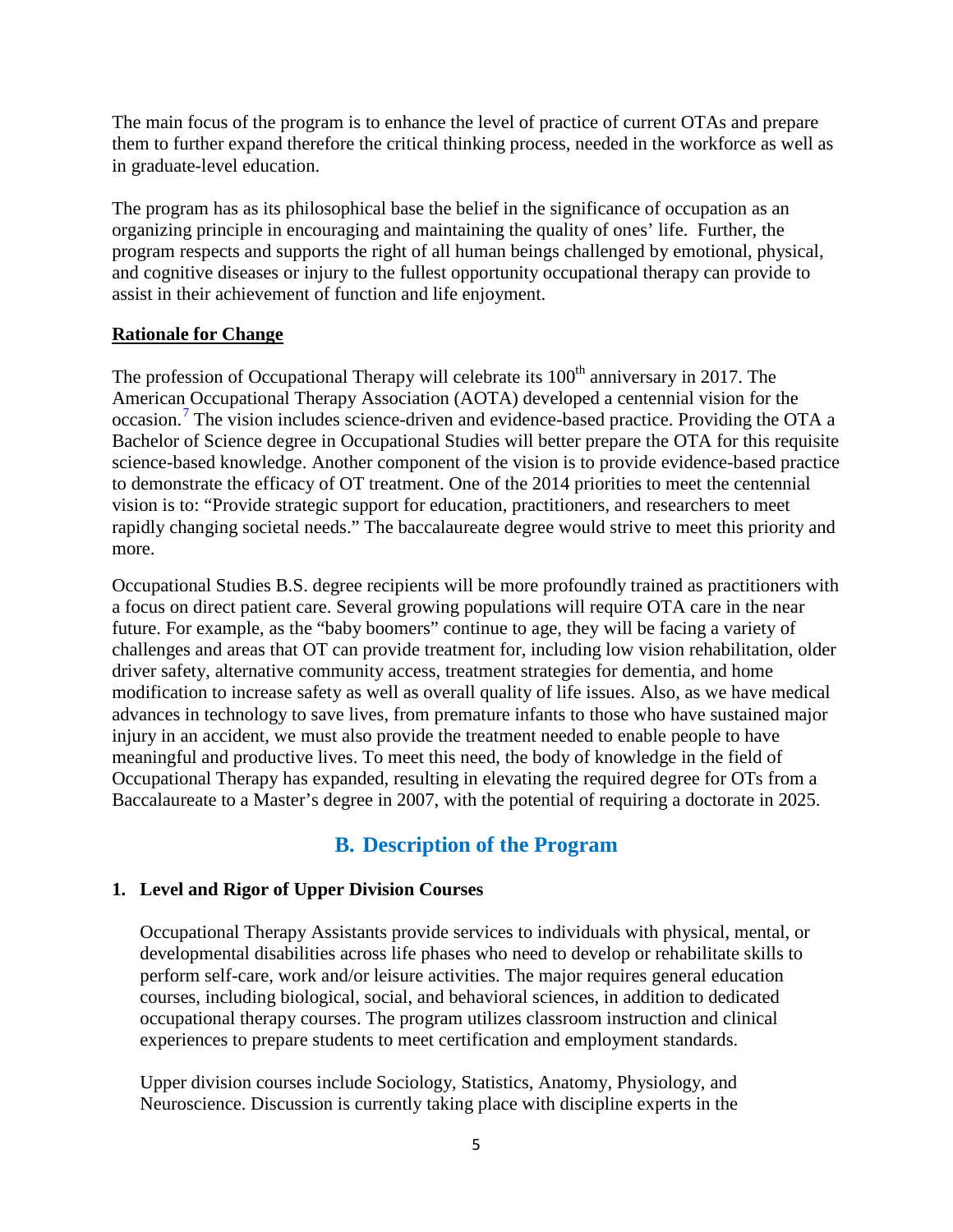Anthropology/Sociology, Mathematics, Biology, and Pharmacy Technology departments regarding development of the appropriate curriculum for these identified general education courses.

Upper division major course work in Occupational Therapy focuses on in-depth training in specific areas of treatment (e.g., cognition, movement) with specific populations (e.g., pediatric, elderly) and learning the development and implementation of a community advocacy programs. The student will therefore be better prepared for advanced areas of practice with an increased understanding of applying theory to treatment (e.g., evidencebased treatment) as well as changing trends of practice (e.g., high technology equipment, telerehabilitation, treatments for an aging population). The capstone seminar will encompass design of a unique piece of adaptive equipment that could actually be made and donated to a specific clinic (e.g., an adaptive toy for a pediatric clinic).

The sequence of courses in Table 1, broken down by semester for a full-time student, illustrates the proposed Upper Division required coursework for the B.S. in Occupational Studies:

| Semester 5                                                                                                                                              | Semester 6                                                                                                                                                                                            | Semester 7                                                                                                                                                                      | <b>Semester 8</b>                                                                                                                                                                                                                                          |
|---------------------------------------------------------------------------------------------------------------------------------------------------------|-------------------------------------------------------------------------------------------------------------------------------------------------------------------------------------------------------|---------------------------------------------------------------------------------------------------------------------------------------------------------------------------------|------------------------------------------------------------------------------------------------------------------------------------------------------------------------------------------------------------------------------------------------------------|
| • Documentation for<br>Specific<br>Populations - 3<br>units<br>• Statistics - 3 units<br>• Sociology - 3 units<br>• Human Anatomy<br>with Lab - 4 units | • Understanding<br>Research and<br>Evidence - 2 units<br>• Ethics and Professional<br>Behaviors - 3 units<br>• Human Physiology with<br>Lab - 4 units<br>• Advanced Practice<br>Areas in OT - 3 units | • Neuroscience - 4<br>units<br>• Therapeutic<br>Approaches for the<br>Older Adult - 3 units<br>• Movement Theory<br>and Analysis - 2<br>units<br>$\bullet$ Pediatrics - 3 units | • Assistive Technology and<br>Telerehabilitation - 3 units<br>• Cultural Competency - 2 units<br>• Health Systems and<br>Practices - 2 units<br>• Occupational Aspects of<br>Cognition, Perception and<br>Vision - 3 units<br>• Capstone Seminar - 2 units |

Table 1. Upper Division Required Coursework for the B.S. in Occupational Studies

# **2. Program Length**

The proposed Occupational Studies baccalaureate degree contains a prescribed curriculum sequence and pathway for students to complete the program in four years (for a full-time student each semester). Students will enter the program in a cohort, which will facilitate a developmental progression as well as opportunities for supplemental instruction, study groups, and group projects. It will not be necessary for a student to obtain the lower division Associate of Science degree in Occupational Therapy Assistant; however, if a student does complete the A.S., s/he may continue on to the B.S. degree program automatically. It should be noted that a student who enters the baccalaureate program from the first year will follow the sequence of courses for the A.S. degree for the first three semesters of study. The optional distinction occurs in the fourth semester, at which time the baccalaureate student will not complete the field work requirement for the Associate of Science degree, but rather will take courses related to the discipline (e.g., specialty areas of Psychology, Language and Culture, Biological Sciences, Art, and Performing Arts).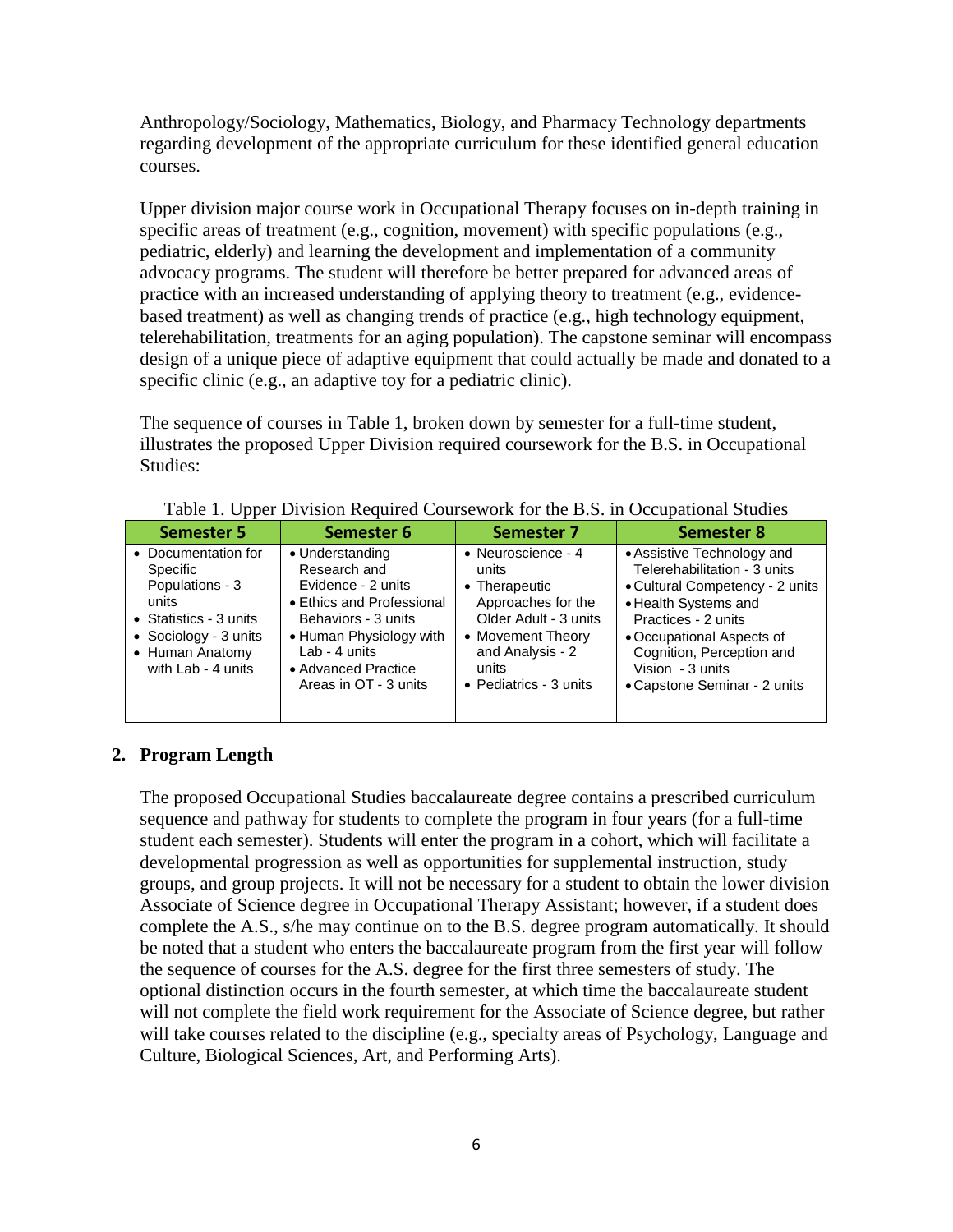#### **3. Identification of Delivery Mode**

Coursework will be offered in lecture classes through traditional face-to-face as well as distance education format; laboratory classes will always be face-to-face with hands-on instruction and practice. Assignments, whether traditional face-to-face or in the distance education mode, will include lecture, discussions, research papers with technical writing assignments, individual and group projects, and community-based assignments. All hybrid and completely online instruction will utilize the selected District-designated online platform (e.g., Blackboard), and students will have access to the library, supplemental instruction as well as counseling services and other student support services.

# **C. Description of Planning Process**

#### **1. Relationship to Planning, Evaluation and Mission**

The Board of Trustees and the Chancellor of the Rancho Santiago Community District were interested in the colleges of the District considering the opportunity to participate in the Baccalaureate Pilot Project of the CCCCO. The Board of Trustees demonstrated support for the baccalaureate pilot project to be advanced within the RSCCD through a letter of support, written by then-Board President Jose Solorio, to Senator Block as related to SB [8](#page-51-1)50.<sup>8</sup>

Prior to submitting any proposal to participate in the Baccalaureate Pilot Project, Santa Ana College (in consultation with its sister institution, Santiago Canyon College) investigated all CTE programs to determine if any would be appropriate to the mission of the District and the College. The OTA program was selected as a viable option. At that point, the faculty coordinator of the OTA program volunteered to contact ACOTE in order to confirm there was no conflict and to ensure that ACOTE was still considering transitioning OTA education from the Associate's level to the Baccalaureate level. After affirming this, the OTA coordinator investigated current OT graduate program requirements, reviewed labor market data, and consulted with SAC's OTA professional advisory committee to solicit their recommendations and support. The collective information was shared with the Santa Ana College President, the RSCCD Chancellor, the Vice President of Academic Affairs, the Dean of Human Services and Technology[,](http://www.sac.edu/AcademicAffairs/Documents/Substantive%20Change%20Proposal%20Baccalaureate%20Degree%20Proposal%202015/Academic%20Senate%20Meeting%20Minutes%20December%209%202014.pdf) the Academic Senate President.<sup>[9](#page-51-2)</sup> and the Institutional Effectiveness (IE) and Assessment coordinator. After the concept received unanimous support, a formal proposal was written for presentation to College Council, which serves as the participatory governance communication tool for all constituent groups at Santa Ana College and provides advice to the President on College issues, board item submissions as well as policies and administrative regulations, recommendations from other campus committees, and requests from council members for special consideration.<sup>[10](#page-51-3)[,](http://www.sac.edu/AcademicAffairs/Documents/Substantive%20Change%20Proposal%20Baccalaureate%20Degree%20Proposal%202015/College%20Council%20Meeting%20Minutes%20December%2010%202014.pdf) [11](#page-51-4)</sup>

The College's application to participate in the CCCCO Baccalaureate Degree Pilot Program was submitted to the Chancellor's Office by the December 19, 2014 deadline.<sup>[12](#page-51-5)</sup>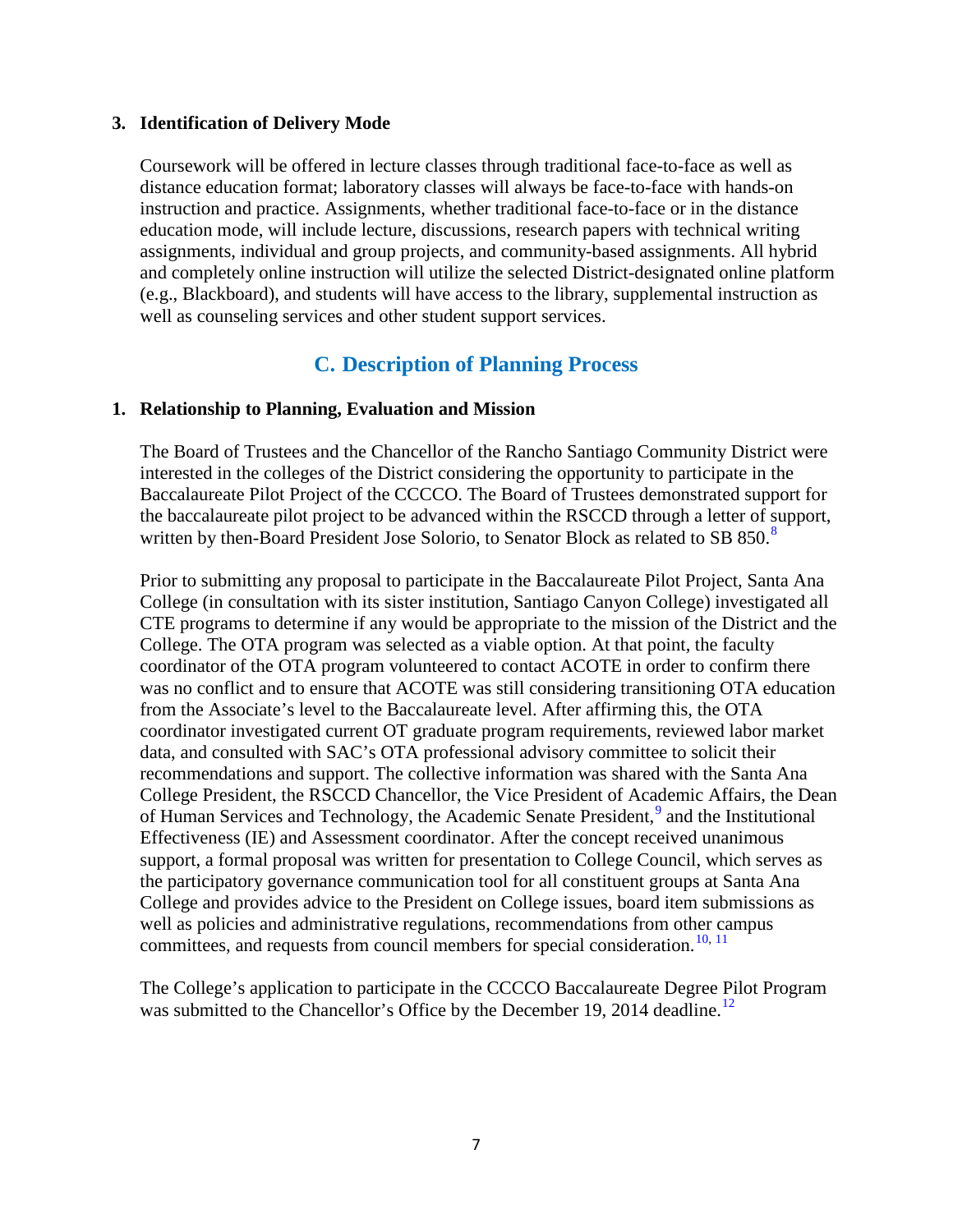#### **2. Assessment of Needs and Resources**

In order to prepare the proposal for the baccalaureate degree in Occupational Studies, the OTA coordinator and the Dean of the Human Services and Technology Division conducted an assessment of current facilities, technology, staff, equipment and supplies to determine if the College could support this program. Within this determination, the OTA coordinator analyzed the services and resources already existing at the College within and without the program using existing program review documents<sup>[13](#page-51-6)</sup> as well as consulting with the Dean, the IE coordinator, and the Vice President of Academic Affairs, who serves as liaison to the President's Cabinet. Specifics related to support resources will be discussed in Section D of this Report.

#### **3. Anticipated Effect on the College and Intended Benefits**

The overall effect on the College will be positive, as it will enhance an already existing and highly successful CTE program and develop more highly skilled and sought after employees. In addition, it will prepare students who might want to obtain a higher degree, a Master of Science (or even doctorate) degree in OT, in a more effective and comprehensive manner. In order to develop a successful program, it will be necessary to collaborate with other departments (e.g., Sociology, Biology, Math) to develop upper division general education courses as well as upper division OT courses. In addition, the Division Dean will need to work with the OTA coordinator to schedule additional cohorts and effectively utilize existing facilities. Some additional resources will be needed as well to amplify equipment and supplies already in place to support the College's existing OTA program. However, this will not be burdensome. In fact, some anticipated necessary equipment within the Nursing Department may be used to support the proposed baccalaureate program as well through cross-disciplinary coordination. A designated laboratory space is already available to support both the upper division and lower division coursework. One to two additional lecture classrooms will still be needed, which won't be a problem finding throughout the campus.

Finally, this program will be more accessible and affordable than state or private universities for students in the local community. It will provide a higher level of education with a lower level of debt for students. This underscores the concept of equity, which is a vital issue in the State of California.

# **D. Evidence of Adequate Resources**

#### **1. Support Services**

Santa Ana College endorses and maintains a culture of supporting student academic achievement in alignment with the mission of the College through its academic programs and student support services. Student Support Services offered at the College confirm the six Vision Themes, which serve as the basis of the Strategic Plan<sup>[14](#page-51-7)</sup>[:](http://www.sac.edu/AcademicAffairs/IEA_Office/Documents/2014-2016%20Strategic%20Plan%20Update_approved9102014.pdf) Student Achievement, Use of Technology, Innovation, Community, Workforce Development, and Emerging American Community. Specific Academic and Student Support Services that are aligned to the baccalaureate degree in Occupational Studies include: the Distance Education program with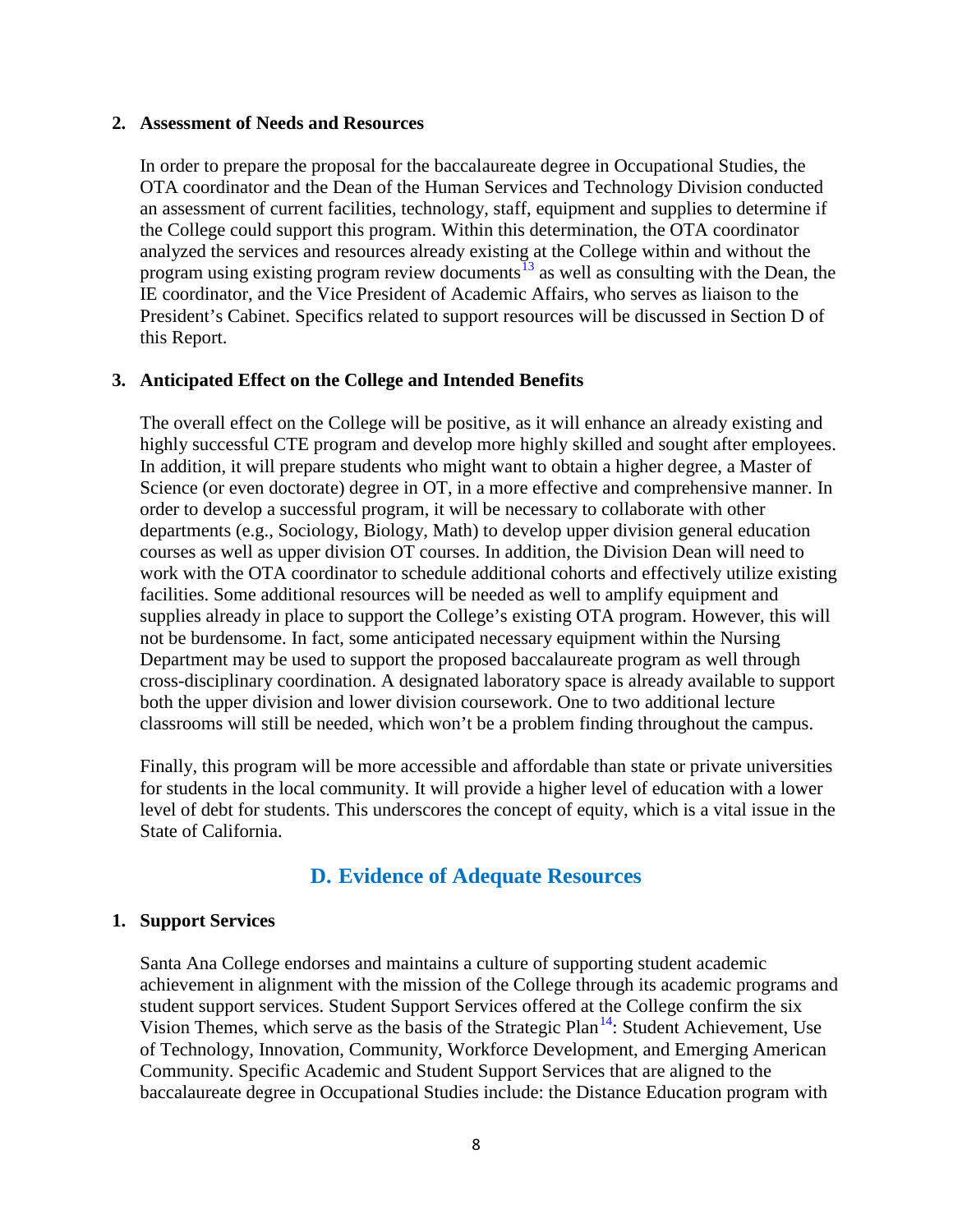all the services offered at the Distance Education office; the Career Center; the Testing Center for proctoring online quizzes; designated CTE counselors; the services offered in Academic Affairs as well as the Division of Human Services and Technology; the Institutional Effectiveness and Assessment office with the coordinator; the Financial Aid office; the Health Center; Professional Development; the RSCCD Institutional Research Department; DSPS; EOPS; the Veterans Resource Center; the Learning Center; the Math Center; and the Biology Center.

The Library merits special mention. This will be discussed in significant detail later in Section G and Section J of this Report.

### **2. Human Resources**

The current OTA program is staffed with a program coordinator, Michelle Parolise, MBA, OTR/L with 36 years of OT experience and 15 years of teaching experience, including online teaching with certification.

Other faculty and staff include:

- Deborah Hyman, OTR/ $L 25$  years of OT experience/6 years teaching
- Radhika Hattiangadi, OTR/L 34 years of OT experience/9 years teaching
- Shellie Reeder, MA, OTR/L 14 years of OT experience/8 years teaching, online teaching certified
- Dawn Sallade, MA, OTR/L 27 years of OT experience/3 years teaching. Certified in swallowing and physical agent modalities
- $\blacksquare$  Hilda Kim, MS, OTR/L 10 years of OT experience, <1 year of teaching, currently taking online teaching certification course
- Brian Silvas, COTA/L, instructional lab assistant 9 years of OTA experience, 3 years lab assistant
- Kathleen Wachter, COTA/L, instructional lab assistant  $-9$  years of OTA experience, 2 years lab assistant
- Nicole Dionne 19 hour office assistant

Existing faculty and staff above will be available to support the proposed baccalaureate degree in Occupational Studies, and additional faculty are also anticipated to be hired with appropriate minimum qualifications (i.e., at least one degree level above the baccalaureate degree or equivalent) along with specific skills focused on certification in hand therapy, specialty in vision, and neurological rehabilitation experience.

#### **3. Professional Development**

It is understood that with the development of a baccalaureate program, the OTA department will need to consider enhanced professional development opportunities, including conference attendance. With the newly enhanced Professional Development program at  $SAC<sup>15</sup>$  $SAC<sup>15</sup>$  $SAC<sup>15</sup>$ [,](http://www.sac.edu/facultystaff/professional-development/Pages/default.aspx) funds will be made available for professional activities within this new program. In addition, the Student Equity Plan<sup>[16](#page-51-9)</sup> contains elements that would support these endeavors, as the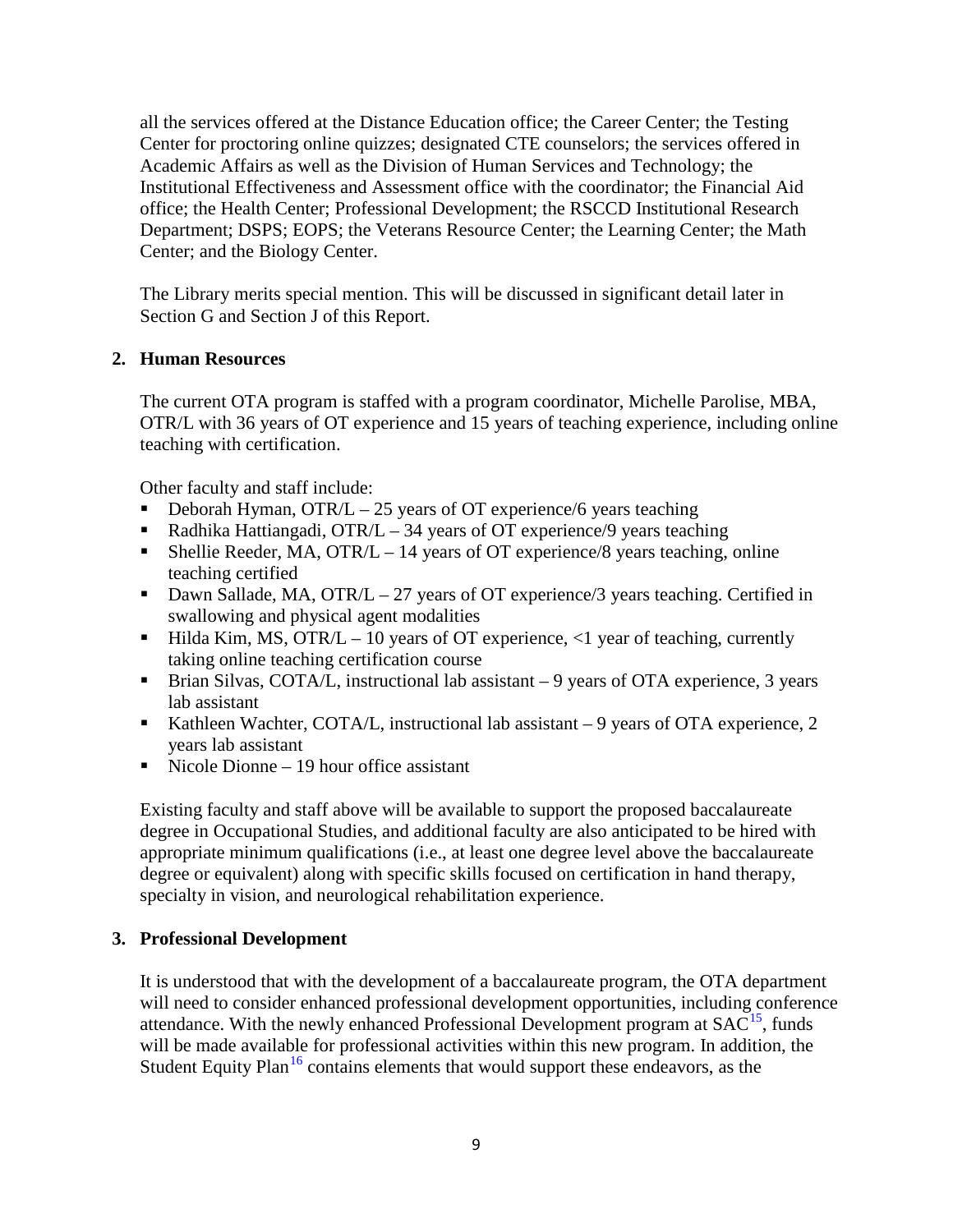department has always encouraged the entry of students in the categories designated within the California statewide equity legislation.

# **4. Facilities, Equipment, Supplies and Technology**

# **A. Facilities, Equipment and Supplies**

The current OTA program has sufficient facilities, equipment and supplies within the T-Building<sup>[17](#page-51-10)</sup> as listed in Table 2:

| <b>Category</b>       | <b>Listings</b>                                                           |
|-----------------------|---------------------------------------------------------------------------|
| Designated            | Adapted kitchen, Adapted bathroom, Fold-out therapy mat, Mediation        |
| classroom/lab         | system.                                                                   |
|                       | 3 wheelchairs, Hospital bed, Regular bed, Raised toilet seat, Transfer    |
| Equipment             | tub bench, Front-wheeled walker, Hemi-walker, Quad cane, Straight         |
|                       | cane.                                                                     |
|                       | <b>Pediatrics:</b> Peabody Motor Scales, BOT II, Developmental Assessment |
|                       | of Young Children, Sensory Profile, Beery Test of Visual Motor            |
|                       | Integration, Motor-free Visual Perceptual Test, Denver Developmental      |
|                       | Profile.                                                                  |
| <b>OT Assessments</b> | <b>Adults:</b> Canadian Occupational Performance Measure, Hand Function   |
|                       | Test, Goniomotors, Purdue peg board, Nine hold test, Minnesota Rate       |
|                       | of Manipulation, Dynamometer, Pinch Meters, Monofilament sensory          |
|                       | test, Two-point discrimination test, Lowenstein Occupational Therapy      |
|                       | Cognitive Assessment, Volumeter.                                          |
|                       | Gait belts, Coban, Splinting materials, Personal Protective Equipment     |
|                       | (PPE), Mouth stick, Mobile arm support, Pulse oximeter, Sample ankle-     |
|                       | foot orthosis, Arts & Crafts supplies, Large variety of adaptive          |
| <b>OTA</b> Supplies   | equipment (sock aid, plate guards, reachers, adapted feeding utensils,    |
|                       | adapted kitchen supplies), Handwriting programs, Therapeutic ball,        |
|                       | Mirror, Games/toys (for pediatric practice).                              |

Table 2. Available Facilities, Equipment, & Supplies to support the B.S. in Occupational Studies

Existing facilities will be used for the baccalaureate program in addition to some additional classrooms, which the Dean of the Human Services and Technology Division is considering at this time. Existing equipment and supplies may also be utilized in addition to requests which will be made through the college-wide Resource Allocation Request (RAR) process. All College units make requests through the department based on program review and student learning outcome assessment results. Requests are prioritized at the division level and are sent to the respective area (i.e., Academic Affairs, Student Services, Administrative Services). The Academic Affairs RAR includes facilities, equipment, technology, and personnel requests that are aligned to the College mission and Strategic Plan. Requests are prioritized and then sent to President's Cabinet for consideration in conjunction with the requests from Student Services and Administrative Services.<sup>[18](#page-51-11)</sup> Cabinet prioritizes RARs in accordance with College budget priorities, mission and direct tie to department/division-intended outcomes.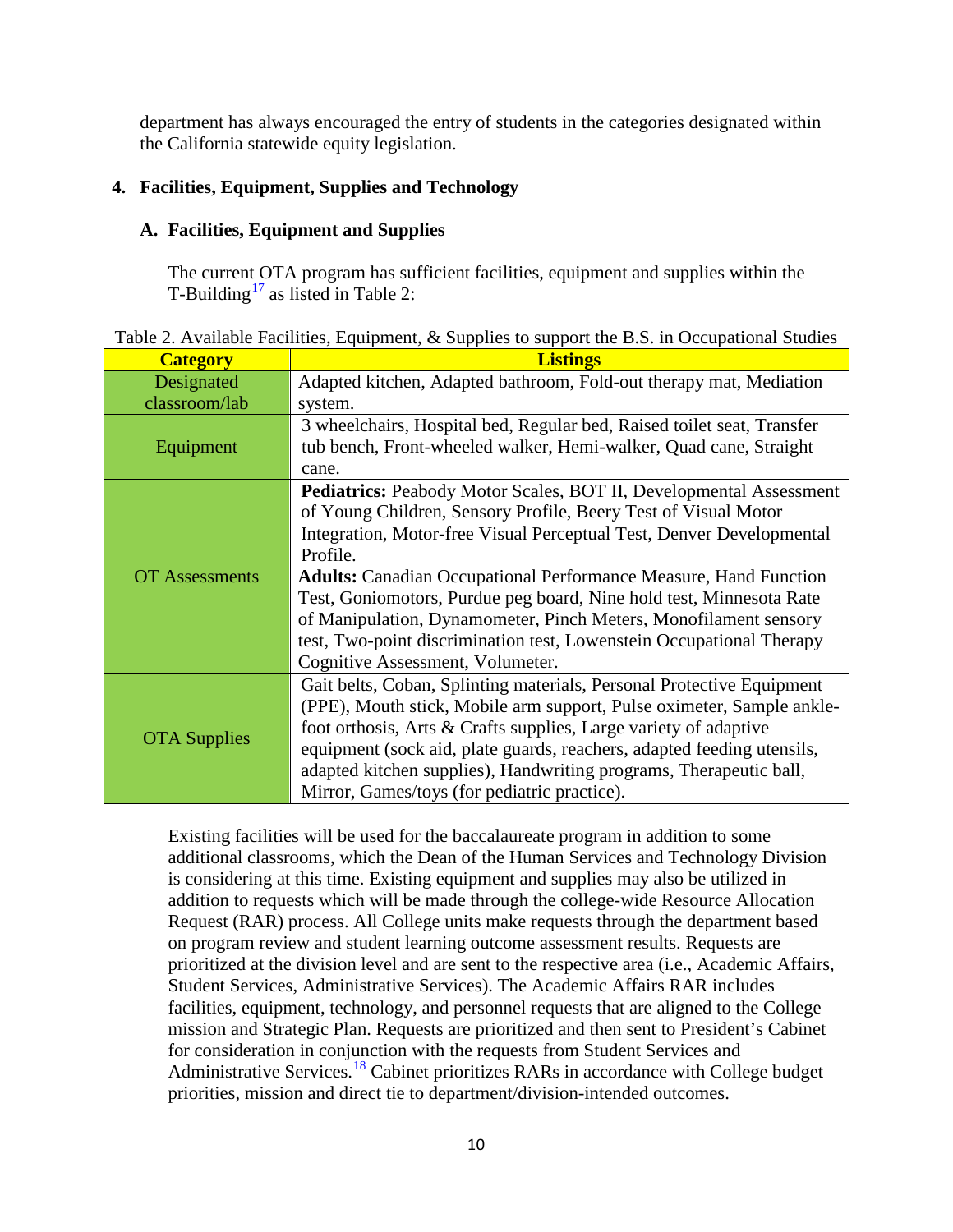In preparation for offering the baccalaureate degree program, two requests were already made through the 2015-16 Academic Affairs RAR:

- 1) Personnel—OTA Administrative Assistant, which was approved by President's Cabinet as a Forced Cost for this program due to ACOTE requirements; and
- 2) Equipment—the Nursing department has made an equipment request for simulation machines, which will also be used by the OTA program and the baccalaureate program.

President's Cabinet recently approved the personnel request as ongoing, and the equipment request will be considered through other funding sources.

# **B. Technology**

Technology is a critical and core component of Santa Ana College and is essential to how the College supports student learning programs and services. One of the defining elements explicitly stated in the College mission statement is the use of technology to assist in meeting the needs of the College's diverse student population and community. In addition, technology is one of the six Vision Themes, all of which define the goals of the Strategic Plan.<sup>14</sup>

Global technology-related services for students are also an important element in the existing OTA program as well as the proposed baccalaureate degree in Occupational Studies:

- The Nealley Library provides resources, services and resources including DVDs, CDs and a variety of periodical databases, including OTA databases (e.g., Cinahl, PubMed and ERIC), providing students 24/7 remote access. In addition, the Nealley Library provides Internet access to all patrons at several public access workstations. Library online researching tools are available to all enrolled students via District-provided wired or wireless access. Student may also check out library laptops.
- The College's Learning Center, located in Dunlap Hall (temporarily relocated during construction on the campus at this time), provides students and faculty an array of resources, including technological, that assist students in acquiring skills for academic success.
- The Academic Computing Center has an array of technological services, resources, hardware and software available free to all SAC students.
- Other examples of technology infused resources and computer labs include Admissions and Records; academic divisional labs, Division offices, Career/Job Resources Center; Counseling; Transfer Center; MESA; Math Center; Student Services.

In addition, online courses are sometimes also offered in the current OTA program:

- OTA 100 Medical Terminology and Documentation for the OTA
- OTA 101 Foundations of Occupation and Occupational Therapy
- OTA 111 Applied Kinesiology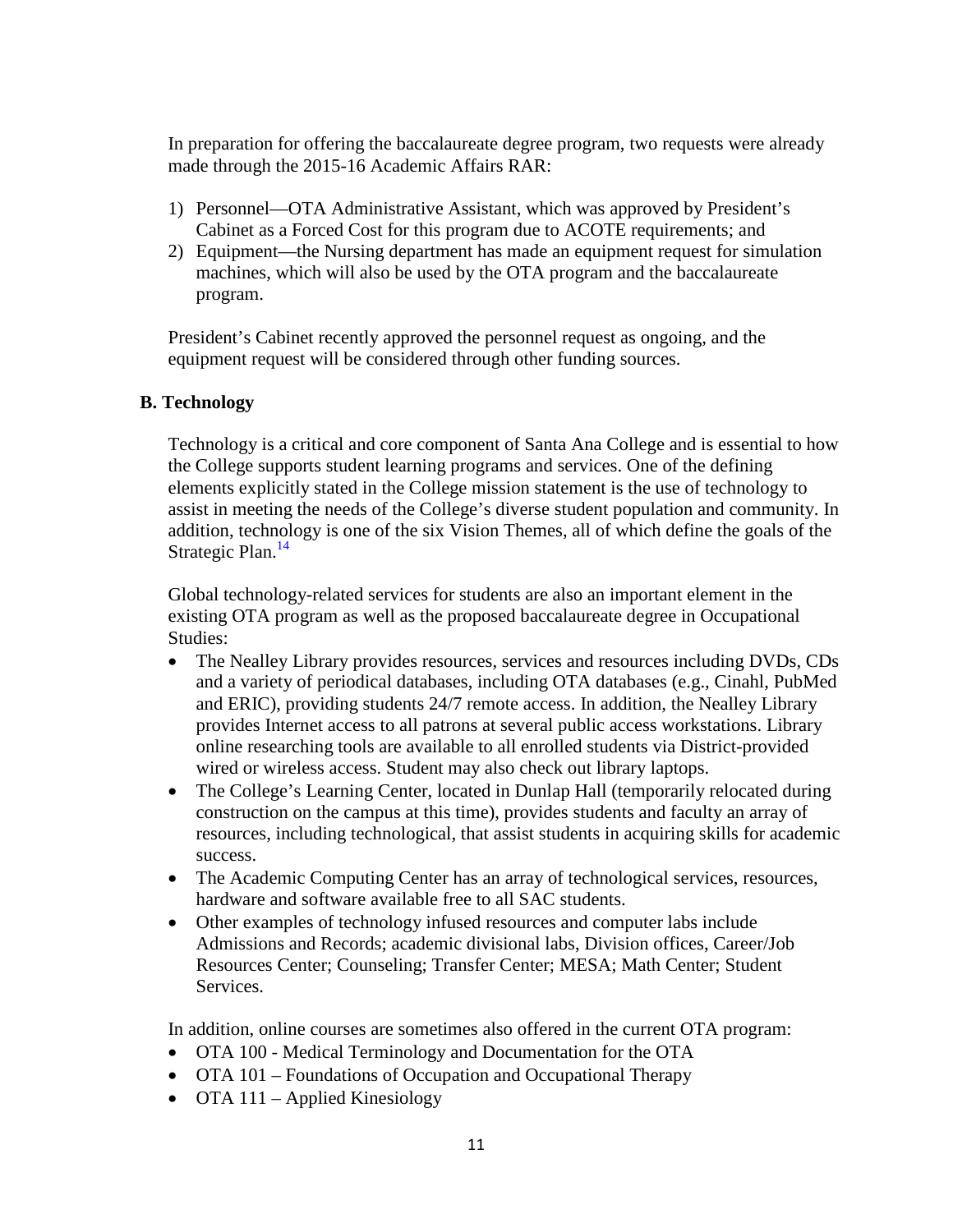- OTA 115 Human Disease and Occupation
- OTA 201 Contemporary Models of Occupational Therapy Practice (hybrid)

To support the College and to ensure that courses offered in the distance education mode meet all Commission and U.S. Department of Education requirements, the College's Distance Education office, with a full-time DE coordinator and three full-time support personnel, have developed processes and requirements for Distance Education instruction. One requirement is that all faculty who teach in the distance mode must receive the SAC Online Teaching Certification. The current course management system, Blackboard, is used by faculty in traditional face-to-face courses as well as distance mode courses, with 24/7 access for students and faculty. To optimize the effective use of Blackboard, the Distance Education office offers training for students and assistance to faculty and students on a "drop-in" basis. The office also conducts training opportunities for faculty in all elements of the course management system. Additional information concerning Distance Education at Santa Ana College can be found later in this report in the section entitled **Policy on Distance Education and on Correspondence Education**.

The Human Services and Technology Division also provides hardware and software specific to the functions of each department within the division, including OTA. The OTA program has access to:

- online video library "ICE Learning" developed by International Clinical Educators
- closed captioning services (college-wide)
- a mediated classroom
- Internet access

#### **5. Sustainable Fiscal Resources**

Fiscal resources in the RSCCD are sufficient to support student learning programs and services.<sup>[19](#page-51-12)</sup> The RSCCD is a multi-college district with two colleges: Santa Ana College and Santiago Canyon College. The Budget Allocation Model, based on the SB 361 Model, divides resources among the colleges and District operations based on guidelines and procedures in strict compliance with federal and state laws and regulations. Santa Ana College's budget is established by the District office based on established FTES targets, with the revenue generated at each college allocated based on the SB361 budget model. The SAC Planning and Budget Committee then develops the annual budget priorities based on the College's mission and Strategic Plan.<sup>[20](#page-51-13)[,](http://www.sac.edu/AdminServices/budget/Documents/Budget%20Assumptions%20FY%2015-16%20Approved.pdf) [21](#page-51-14)</sup> The College's planning reflects a realistic assessment of financial resources based on quarterly cash flow and budget comparison by quarter. $^{22}$  $^{22}$  $^{22}$ 

The College has been successful in generating external support through federal and state grants as well (e.g., Federal Assistance Work Study, Federal Supplemental Education Opportunity; Workforce Investment Act; State Basic Skills Initiative; DSPS; EOPS; Matriculation; local grants such as Lumina and California Endowment grants). The Santa Ana College Foundation has also been supportive of programs and will most likely be a contributor to the new baccalaureate pilot program.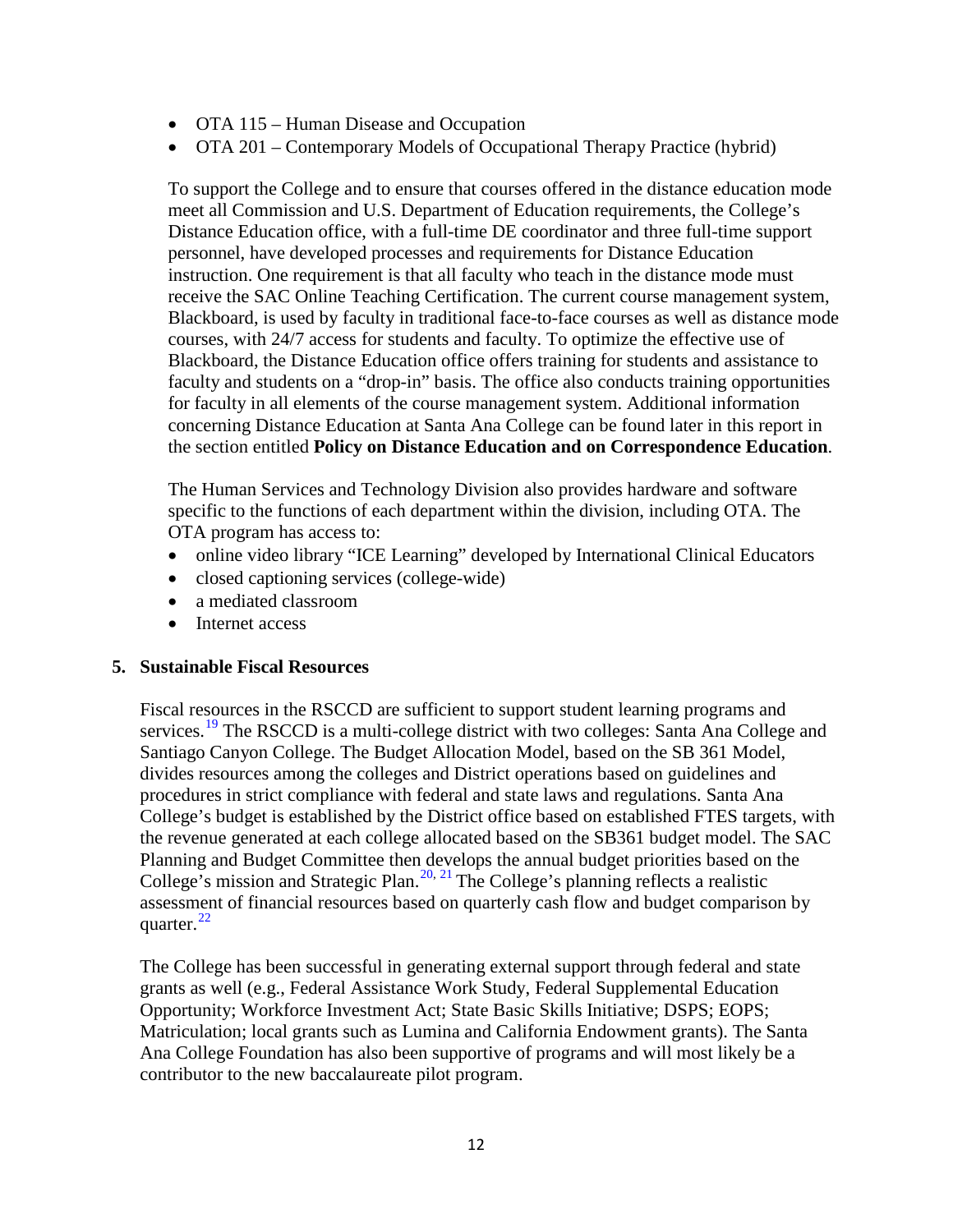The current ACOTE-approved OTA program at Santa Ana College started in 1996, and the OTA coordinator, Michelle Parolise, has been the lead faculty member and oversight expert since 2000. The OTA program, one of 35 CTE areas of study in the Human Services and Technology Division, generates approximately 130 FTES per year. It is structured with four cohorts consisting of approximately 30 students per cohort. The projection for the baccalaureate program is that approximately one-third of OTA students will continue after receiving the A.S. in OTA degree. Students will also enter the baccalaureate program from "year one" who do not wish to pursue the OTA A.S. degree, and students who already have a baccalaureate degree may enter the Occupational Studies program as well. In total, it is planned that there will be four simultaneous cohorts, and the program will ultimately be selfsustaining.

There will be certain anticipated costs associated with program development, but the College is committed to supporting this endeavor. In the initial phases of the program, 60% reassigned time will be granted to the OTA coordinator to develop upper division curriculum for the program, and faculty engaged in developing the upper division general education courses will also be afforded a certain amount of reassigned time to develop their respective courses.

Additional requests for personnel and equipment will proceed through the College's annual RAR process. Grants may also be sought from the SAC Foundation, the College's allocated Student Equity Funds, as well as externally.

#### **6. Comparative Analysis of Budget, Enrollment, Resources**

As stated above, there will be four cohorts in the program. At this time, 240 students have applied to the OTA program for approximately 60 available spots at the College. Of those 240 students, it is anticipated that approximately one-third will be interested in applying to obtain a B.S. degree in Occupational Studies. The program will be well promoted in the community and in the local high school districts through Early Decision (i.e., existing local partnership between the Santa Ana Unified School District and Santa Ana College, which guarantees Santa Ana Unified high school students matriculation into SAC) and other outreach efforts already established at the College. $^{23}$  $^{23}$  $^{23}$  A program brochure will be developed similar to the existing OTA program brochure. $^2$ 

The budget for the current OTA program includes the following categories: contract instructors; contract coordinator; part-time instructors; classified employees; instructional associates; non-instructional; licenses and fees; dues and membership; internet services; and software licenses and fees. The yearly allocated budget is \$[25](#page-51-18)7,143.<sup>25</sup> Santa Ana College is not only committed to providing additional funding to support the developed Occupational Studies program, but it is already engaged in years of funding its successful lower-division OTA counterpart, an existing pipeline for the baccalaureate degree.

The baccalaureate program will include curriculum development in the incipient stages of the program; some additional equipment and hiring  $1 - 2$  adjunct(s) will also be necessary. The existing OTA program, one of 35 areas of CTE study at the College, represents a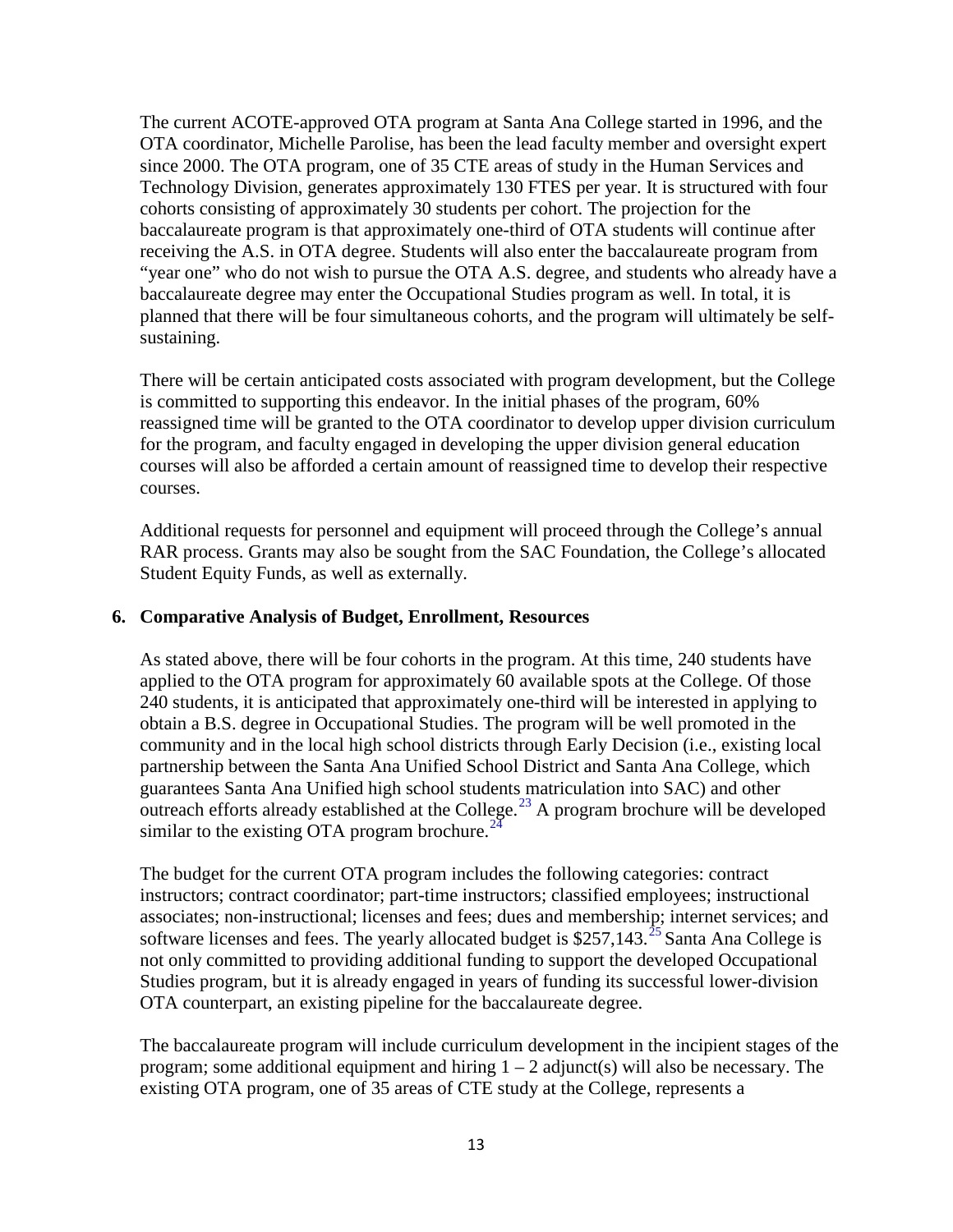professional industry that requires faculty and staff to continually update knowledge and skills, so it will also require ongoing professional development. These requisite aspects of the new program are clearly understood, and a commitment has been made by the College to support these aspects of the program. This baccalaureate program is viewed as an opportunity for the College to expand an already successful OTA program and to give additional opportunities to current students and the communities served by the College.

#### **7. Plan for Monitoring Achievement of Desired Outcomes**

The coordinator of the OTA program, in consultation with the other faculty in the discipline, has developed program outcomes for the new baccalaureate degree in Occupational Studies.

### **Program Learning Outcomes (PLOs) – Occupational Studies**

- 1) Demonstrate advanced mastery of OTA clinical skills, including clinical reasoning, which follow the guidelines established in the Frameworks for Occupational Therapy Practice;
- 2) Relate theory and research to clinical practice areas;
- 3) Demonstrate ability to provide OTA services that meets the community needs of diverse populations, demonstrating sensitivity and empathy; and
- 4) Be prepared for participation in advocacy for clients in clinical and community settings.

As all programs at Santa Ana College undergo program review in order to monitor and increase student success and achievement, the OTA program has been conducting cyclical program review, and a program review for the Occupational Studies program will also be conducted as described in more detail below.

Every course at the College has identified course-level student learning outcomes. A program has Program Learning Outcomes, which are then mapped to the seven Institutional Learning Outcomes or ILOs (i.e., Communication Skills, Thinking and Reasoning, Information Management, Diversity, Civic Responsibility, Life Skills, Careers). Courses are assessed every semester; programs are assessed every year; and every four years, the department undergoes a capstone quadrennial review. Categories analyzed include: Goals Updates; Learning Outcomes; Data and Trends; Curriculum and Pedagogy; External Elements and Conclusions. Reports are currently placed on the Program Review Repository<sup>[26](#page-51-19)</sup>[,](http://www.sac.edu/program_Review/Pages/default.aspx) and the department chair or designee presents the report to the Teaching Learning Committee for review, discussion of interdisciplinary implications and issues that affect college-wide strategic planning elements. For the Occupational Studies program, course-level learning outcomes will also be mapped to the newly-developed program learning outcomes above. PLOs will then be mapped to the ILOs. In addition, as the College has an "ILO of the Year" (which the entire College participates in analyzing), the Occupational Studies program will analyze that ILO as well, so it may be aggregated into the division data and ultimately the college-wide data.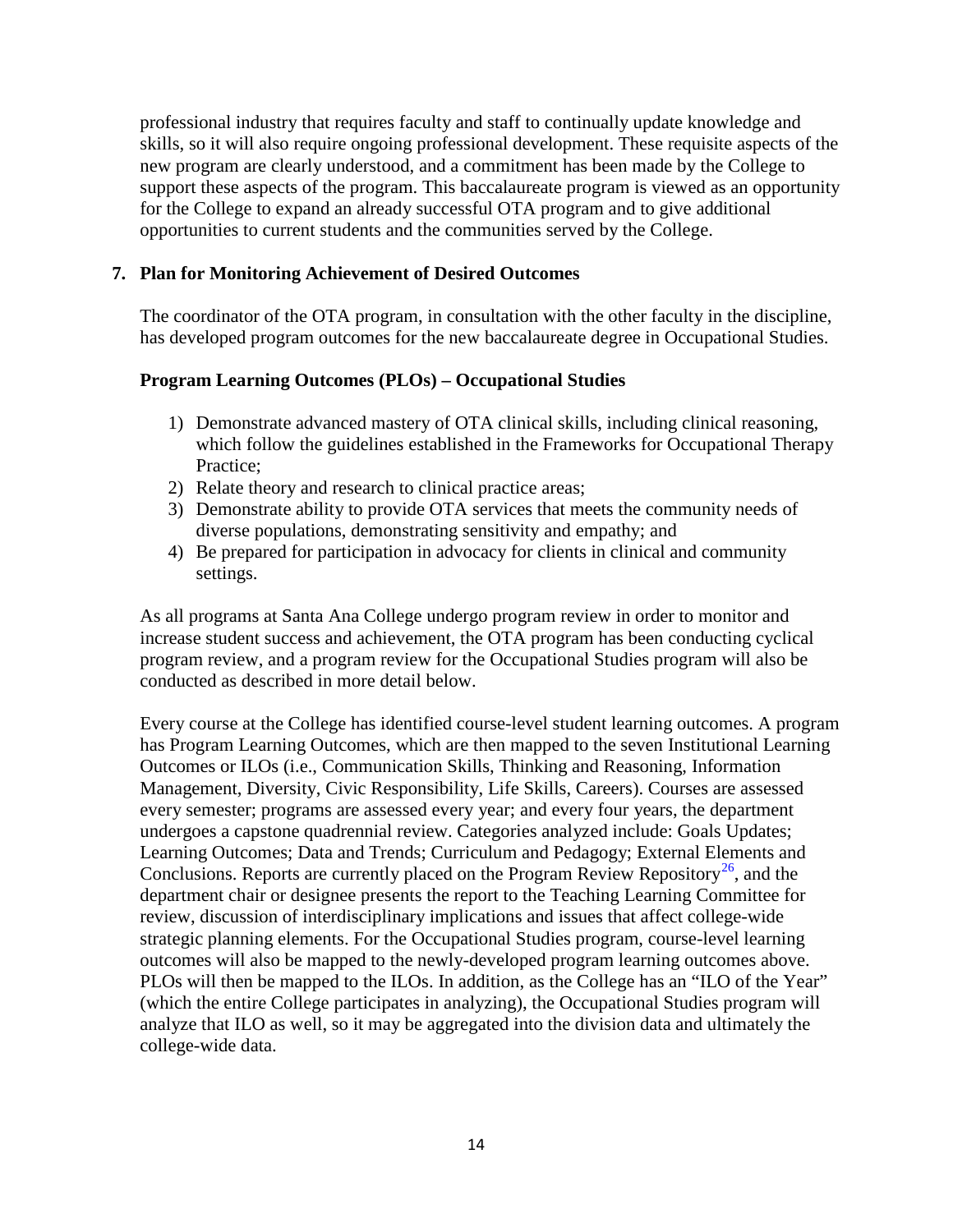Some data and trend elements used for assessment and program review include: course success and retention rates, field work assessment, national examination pass rates, persistence rates, degree attainment, and post degree employment rates. The Institutional Research Department conducts longitudinal tracking of course completion, which is used in the department's program review.<sup>[27](#page-51-20)</sup> Each year, national examination pass rates from the National Board for Certification in Occupational Therapy<sup>[28](#page-51-21)</sup> are collected and recorded by the College as shown in Table 3:

|                                                                  | 2014<br>data           | 2013<br>data         | 2012<br>data         | 2011<br><b>data</b>  | 2010<br>data         | 2009<br>data         | 2008<br>data         |
|------------------------------------------------------------------|------------------------|----------------------|----------------------|----------------------|----------------------|----------------------|----------------------|
| % Passing of<br><b>First Time New</b><br><b>Graduate Results</b> | 94%<br>$(60$ students) | 88%<br>(30 students) | 82%<br>(40 students) | 84%<br>(41 students) | 91%<br>(39 students) | 84%<br>(27 students) | 93%<br>(27 students) |

(Source: National Board for Certification in Occupational Therapy at [www.nbcot.org/program-director-portal,](http://www.nbcot.org/program-director-portal) 2015)

The College also reports national examination licensure passage rate and graduate employment rates, compared to its institution-set standards, for its OTA program.<sup>[29](#page-51-22)</sup> This same data will be collected for students completing the Occupational Studies program; in addition, student entry into Master's (and even doctorate) OT degree programs will also be tracked and reported, and a baseline institution-set standard will be set for comparison. Qualitative data, collected through various means such as student surveys, is also utilized to assess course and program levels.<sup>[30](#page-51-23)</sup> The department then analyzes its goals and creates plans for improvement in its annual program evaluation. A collective summary of these findings is then incorporated into the department's Strategic Plan utilizing the trend data and qualitative data. [3](http://www.sac.edu/AcademicAffairs/Documents/Substantive%20Change%20Proposal%20Baccalaureate%20Degree%20Proposal%202015/Program%20Strategic%20Plan%202014_2016%20OTA.pdf)[1](#page-51-24)

In order to support achievement of these aforementioned outcomes, all students in the OTA program are given a Student Guide Book, so the objectives of the program are clear, and they will know all the steps to success. The guide book features Philosophy and Objectives, including the missions of the College and program as well as ethical statements; detailed Program Descriptions; and Policies and Procedures.<sup>6</sup> Information pertaining to the newly proposed Occupational Studies program will also be added to the Student Guide Book, so that students can continue to be successful as they transition into earning a bachelor's degree.

#### **8. Evaluation and Assessment of Student Success, Retention and Completion**

Student success is tracked by the OTA program, through Program Review, in conjunction with the Institutional Research Department at the District office, and student achievement is reported through success, retention and completion data. For the various OTA courses offered, retention rates vary between 92-100% (depending on the course), and completion rates vary between  $72-88\%$  $72-88\%$  $72-88\%$ .<sup>[3](http://www.sac.edu/AcademicAffairs/Documents/Substantive%20Change%20Proposal%20Baccalaureate%20Degree%20Proposal%202015/Course%20Success,%20Retention,and%20Completion%20Rates%20for%20OTA.pdf)2</sup> Similar evaluation would occur for students as they progress through the Occupational Studies degree. Program Review and the Strategic Plan are vital elements is continually updating the technology, equipment, and curriculum, and faculty involvement in the OT advisory committee and professional development activities keeps the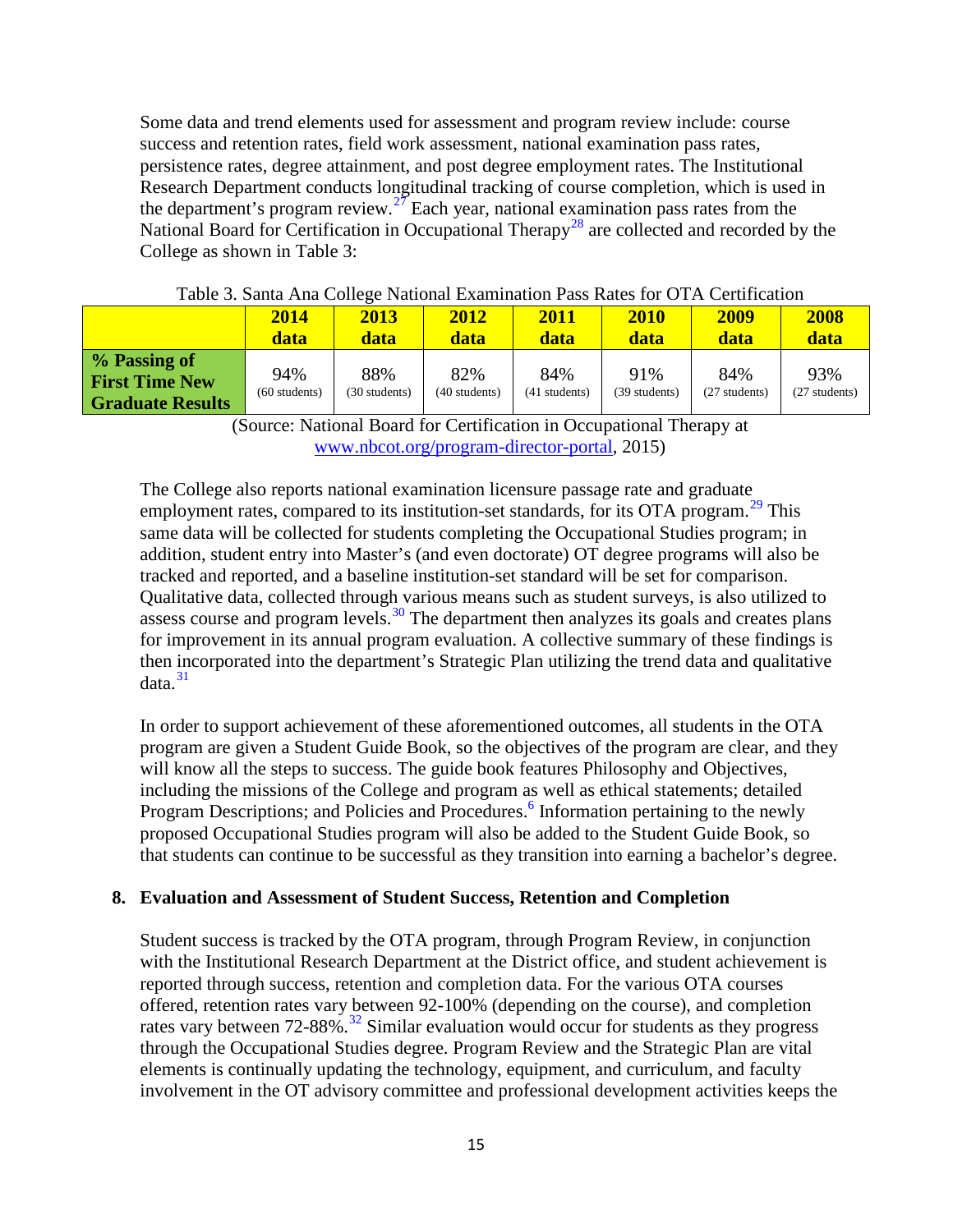program up-to-date and state-of-the-art. Faculty members are also in close contact with colleagues and mentors from  $CSU^{33}$  $CSU^{33}$  $CSU^{33}$  and the University of Southern California<sup>[34](#page-51-27)</sup> program leaders to ensure that the curriculum and all aspects of field work are current. For example, the program coordinator is vitally interested in evidence-based medicine, which is an important aspect of all medical fields at this time. This will be incorporated into the Occupational Studies degree program. Success and achievement rates as well as employment opportunities are dependent on this up-to-date approach.

# **E. Evidence of Approvals**

#### **1. Statement of faculty, administrative, governing board, and regulatory agency approvals**

In order to create the proposed baccalaureate program in Occupational Studies, internal approvals needed included the RSCCD Board of Trustees and the Chancellor, the SAC President, and the Academic Senate. <sup>[8,](http://www.sac.edu/AcademicAffairs/Documents/Substantive%20Change%20Proposal%20Baccalaureate%20Degree%20Proposal%202015/Board%20of%20Trustees%20letter%20of%20support%20for%20SB850.pdf) [9,](http://www.sac.edu/AcademicAffairs/Documents/Substantive%20Change%20Proposal%20Baccalaureate%20Degree%20Proposal%202015/Academic%20Senate%20Meeting%20Minutes%20December%209%202014.pdf) [10,](http://www.sac.edu/AcademicAffairs/Documents/Substantive%20Change%20Proposal%20Baccalaureate%20Degree%20Proposal%202015/College%20Council%20Meeting%20Minutes%20December%2010%202014.pdf) [11](http://www.sac.edu/AcademicAffairs/Documents/Substantive%20Change%20Proposal%20Baccalaureate%20Degree%20Proposal%202015/College%20Council%20Meeting%20Minutes%20January%2014%202015.pdf)</sup> Afterwards, initial external approval was then sought by the CCCCO and Board of Governors.<sup>[35](#page-51-28)</sup> Final approval was obtained by the Board of Governors on March 16, 2015.<sup>[36](#page-51-29)</sup>

While ACOTE approval was not formal, consultation with ACOTE and the OTA Advisory Committee<sup>[37](#page-51-30)</sup> demonstrated support for the Occupational Studies program. Letters of support from institutions and the local community in support of the baccalaureate degree were requested by the CCCCO. The College obtained 24 letters from neighboring universities and OT-serving hospitals and industry partners such as:  $USC<sup>38</sup>$  $USC<sup>38</sup>$  $USC<sup>38</sup>$ [,](http://www.sac.edu/AcademicAffairs/Documents/Substantive%20Change%20Proposal%20Baccalaureate%20Degree%20Proposal%202015/CSUDH%20Letter%20of%20Support.pdf) CSUDH<sup>[39](#page-51-32)</sup>, Winways Rehabilitation Program<sup>[40](#page-51-33)</sup>[,](http://www.sac.edu/AcademicAffairs/Documents/Substantive%20Change%20Proposal%20Baccalaureate%20Degree%20Proposal%202015/Alliance%20of%20Abilities%20Letter%20of%20Support.pdf) Samuel Merritt University<sup>[41](#page-51-34)</[s](http://www.sac.edu/AcademicAffairs/Documents/Substantive%20Change%20Proposal%20Baccalaureate%20Degree%20Proposal%202015/Alliance%20of%20Abilities%20Letter%20of%20Support.pdf)up>, Alliance of Abilities<sup>[42](#page-51-35)</sup>, Cedars-Sinai Department of Physical Medicine<sup>[4](#page-51-36)3</sup>, Hands On Hands Rehabilitation Center Inc[.](http://www.sac.edu/AcademicAffairs/Documents/Substantive%20Change%20Proposal%20Baccalaureate%20Degree%20Proposal%202015/Hands%20on%20Hands%20Letter%20of%20Support.pdf)<sup>[44](#page-51-37)</sup>[,](http://www.sac.edu/AcademicAffairs/Documents/Substantive%20Change%20Proposal%20Baccalaureate%20Degree%20Proposal%202015/Hands%20on%20Hands%20Letter%20of%20Support.pdf) Head To Toe Therapy<sup>[45](#page-51-38)</sup>[,](http://www.sac.edu/AcademicAffairs/Documents/Substantive%20Change%20Proposal%20Baccalaureate%20Degree%20Proposal%202015/Interface%20Rehab%20Letter%20of%20Support.pdf) Interface Rehab Inc[.](http://www.sac.edu/AcademicAffairs/Documents/Substantive%20Change%20Proposal%20Baccalaureate%20Degree%20Proposal%202015/Interface%20Rehab%20Letter%20of%20Support.pdf)<sup>[46](#page-51-39)</sup>, Russo/Fleck & Associates Pediatric Physical & Occupational Therapists<sup>[47](#page-51-40)</sup>[,](http://www.sac.edu/AcademicAffairs/Documents/Substantive%20Change%20Proposal%20Baccalaureate%20Degree%20Proposal%202015/Extended%20Care%20Hospital%20of%20Westminster%20Letter%20of%20Support.pdf) Westminste[r](http://www.sac.edu/AcademicAffairs/Documents/Substantive%20Change%20Proposal%20Baccalaureate%20Degree%20Proposal%202015/Extended%20Care%20Hospital%20of%20Westminster%20Letter%20of%20Support.pdf) Therapeutic Residential Center<sup>[48](#page-51-41)</sup>, St. Joseph Hospital<sup>[49](#page-51-42)</sup>[,](http://www.sac.edu/AcademicAffairs/Documents/Substantive%20Change%20Proposal%20Baccalaureate%20Degree%20Proposal%202015/St%20Joseph%20Hospital%20Letter%20of%20Support.pdf) and the local high school district, Santa Ana Unified School District<sup>[50](#page-51-43)</sup>[.](http://www.sac.edu/AcademicAffairs/Documents/Substantive%20Change%20Proposal%20Baccalaureate%20Degree%20Proposal%202015/SAUSD%20Letter%20of%20Support.pdf)

#### **2. Verification of State/Government Authorization**

The statement by the California Community Colleges Chancellor's Office for the Baccalaureate Pilot Program approval was issued on their website as follows:

#### **Baccalaureate Degree Pilot Program**

On September 28, 2014, California Governor Jerry Brown signed SB 850 (Block) authorizing the Board of Governors of California's Community Colleges (BOG), in consultation with representatives of the California State University (CSU) and University of California (UC), to establish a statewide baccalaureate degree pilot program at no more than 15 California Colleges. The Board of Governors was charged to develop a process for selection of the pilot programs.

The initial colleges selected to participate was issued by the California Community Colleges Chancellor's Office in January 2015.<sup>[51](#page-51-44)</sup> Upon the release of the Request for Application to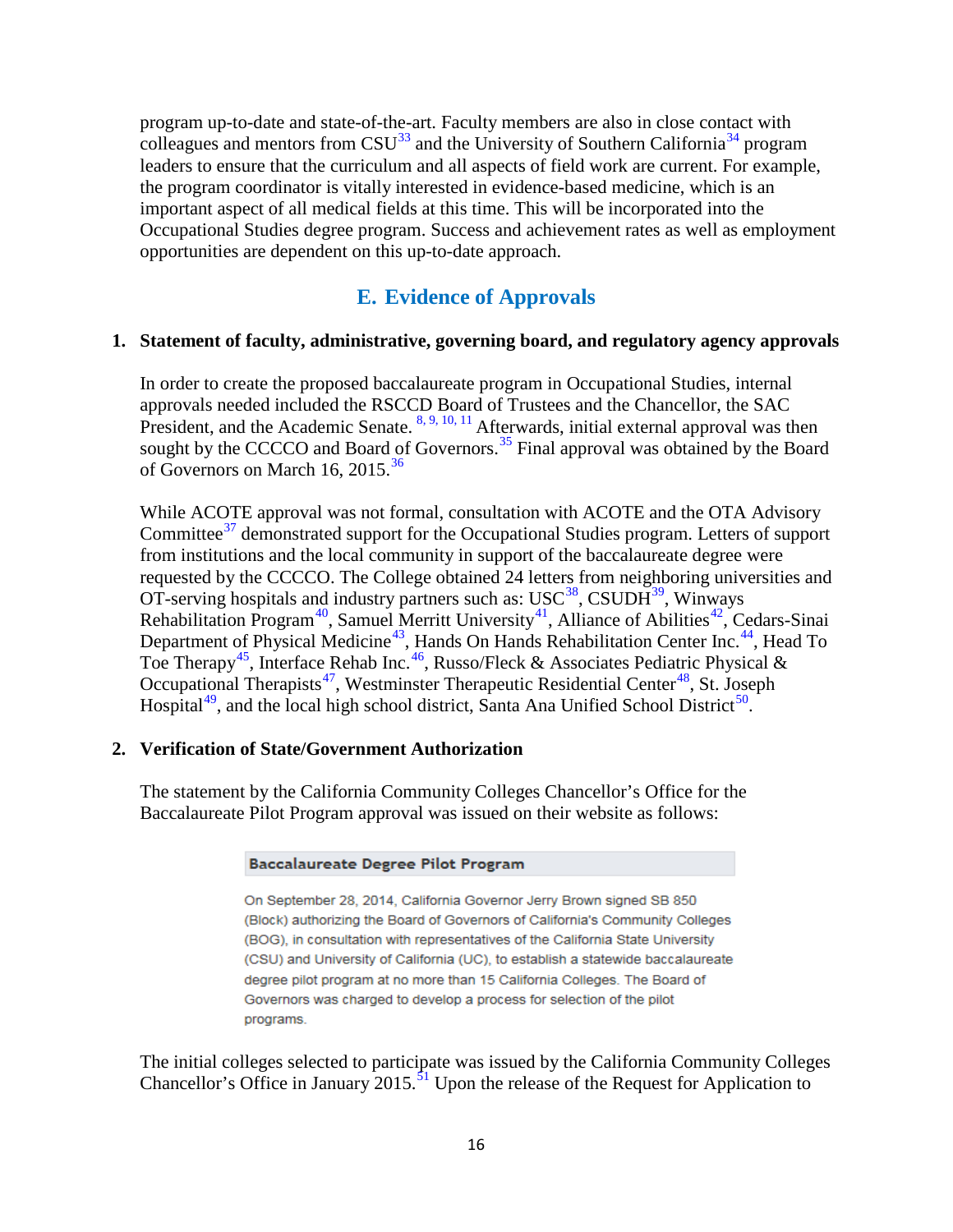participate, with support from the Board of Trustees, the Chancellor, the College President and the Academic Senate, a proposal was successfully submitted to the CCCCO.<sup>[12](http://www.sac.edu/AcademicAffairs/Documents/Substantive%20Change%20Proposal%20Baccalaureate%20Degree%20Proposal%202015/SAC_BS_Proposal_Occupational_Studies_12-17-14_FINAL.pdf)</sup>

After approval of this program to join the pilot project, the program coordinator, the Vice President of Academic Affairs, the Dean of Human Services and Technology, and the Institutional Effectiveness and Assessment coordinator/ALO began participating in weekly conference calls led by the CCCCO. On March 3, 2015, Dr. Pamela Walker, Vice Chancellor of Academic Affairs, CCCCO, visited Santa Ana College in order to discuss the program and to visit the existing OTA facilities. The meeting attendees included President Erlinda J. Martinez, Vice President Omar Torres (Academic Affairs), Vice President Michael Collins (Administrative Services), Vice President Sara Lundquist (Student Services), Dean Bart Hoffman, coordinator Michelle Parolise, Academic Senate President John Zarske, Curriculum Chair Monica Porter and IE & Assessment coordinator/ALO Bonita Jaros. Attendees learned a great deal which will be incorporated into the development of the baccalaureate program, and the President assured Dr. Walker that Santa Ana College would be happy to serve in any collaborative capacity needed as all pilot program colleges develop these ground-breaking programs for the California Community Colleges.

On March 16, 2015, the Board of Governors approved the Santa Ana College B.S. degree in Occupational Studies. The program coordinator will continue to work with CSU, Dominguez Hills and USC to guarantee authenticity and rigor in a program that will serve potential transfer students and the community.

# **3. Analysis of Sufficient Demand within the Service Area**

According to Shatkin's report entitled "150 Best Recession-Proof Jobs," OTA ranked 72. In the same publication, OTA was ranked 24 of the 50 fastest-growing recession-proof jobs (JIST, 2008).<sup>[52](#page-51-45)</sup> In addition, according to the U.S. Bureau of Labor statistics, OTA is one of the 20 occupations with the highest percent (43%) change of employment between 2012- 2022.<sup>[53](#page-51-46)</sup> According to the California Development Department 2014 first quarter statistics, the hourly mean is \$31.98, with a range of \$29.79 (2[5](http://www.labormarketinfo.edd.ca.gov/cgi/databrowsing/occExplorerQSDetails.asp?searchCriteria=&careerID=&menuChoice=occExplorer&geogArea=&soccode=312011&search=Explore+Occupation)<sup>th</sup> percentile) to \$36.0[4](#page-51-47)(75<sup>th</sup> percentile).<sup>54</sup> In addition, *U.S. News & World Report* cites the City of Santa Ana, CA as one of the bestpaying cities for  $OTA<sup>55</sup>$  $OTA<sup>55</sup>$  $OTA<sup>55</sup>$ 

Fifty-three SAC graduates responded to a 2012 survey, and of these, 78% reported finding work within two weeks of their job search, and 66% reported that the starting salary was greater than \$30.00 per hour. Jobs were acquired throughout Southern California, including Ventura, Los Angeles, Orange, San Bernardino, and Riverside Counties.

The following labor market data demonstrates the scope of demand with the field of Occupational Therapy. The wage information provided, taken in February 2015, is derived from the Occupational Employment Statistics (OES) program. The OES program produces employment and wage estimates annually for over 800 occupations. These estimates are available for the nation as a whole, for individual states, and for metropolitan and nonmetropolitan areas; national occupational estimates for specific industries are also available. The short-term and long-term employment projections data are generated by the Projections Unit of the Current Economic Statistics Group in the Labor Market Information Division as shown in Table 4: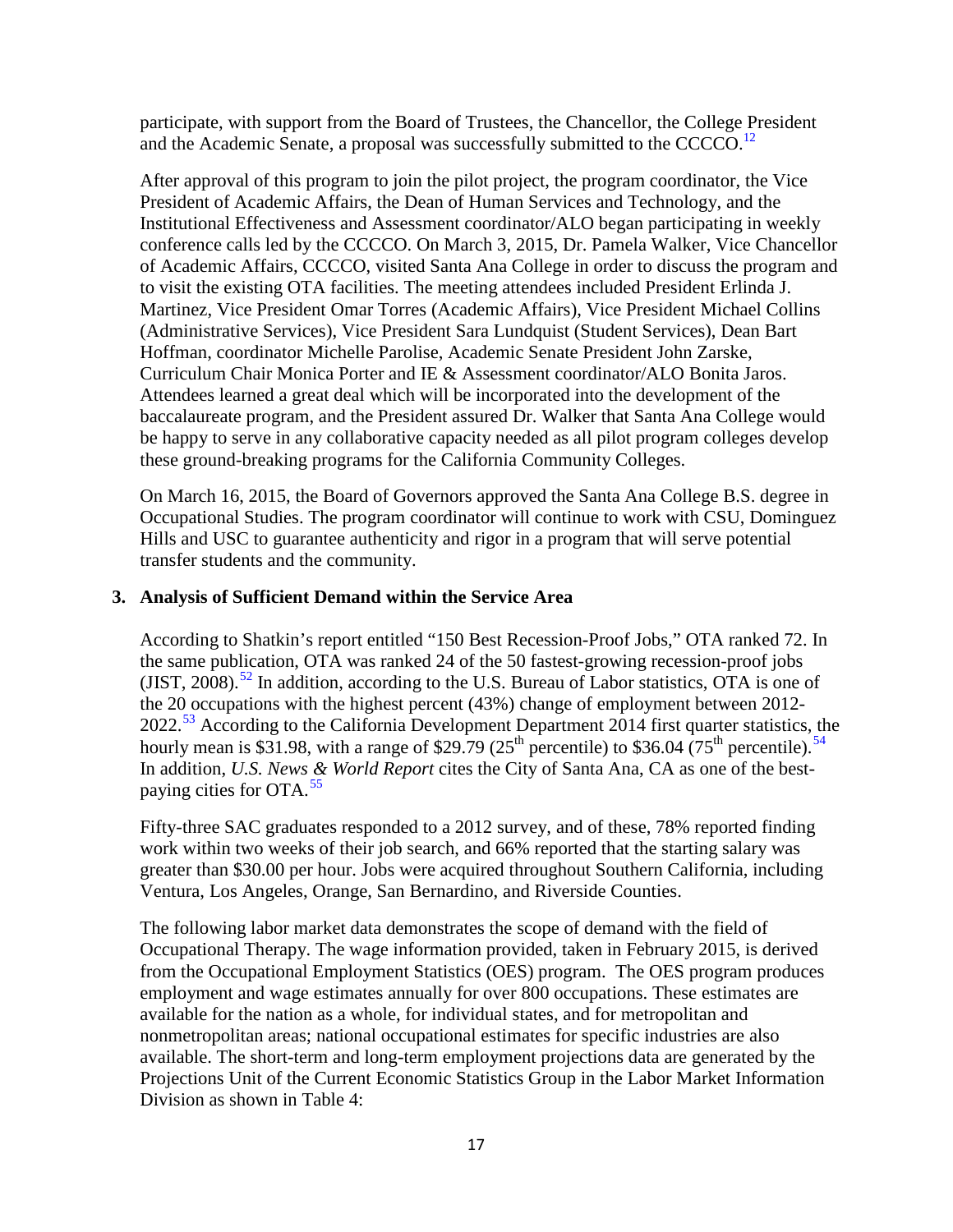|                                                                                                                                       |                                           | 2014 1Q Wages $1$       |                         |                         |           |                      |
|---------------------------------------------------------------------------------------------------------------------------------------|-------------------------------------------|-------------------------|-------------------------|-------------------------|-----------|----------------------|
| <b>SOC Occupations</b>                                                                                                                |                                           | California              |                         | <b>Orange County</b>    |           |                      |
|                                                                                                                                       | <b>Median</b><br><b>Hourly</b>            | <b>Median</b><br>Annual | <b>Median</b><br>Hourly | <b>Median</b><br>Annual |           |                      |
| Health Specialties Teachers, Postsecondary (25-<br>$1071)^2$                                                                          | N/A                                       | \$80,573                | N/A                     | \$65,104                |           |                      |
| Occupational Therapy Assistants (31-2011)                                                                                             | \$32.92                                   | \$68,470                | \$34.93                 | \$72,642                |           |                      |
| <sup>1</sup> Occupational Employment Statistics Survey 1st<br>Quarter, 2014.                                                          |                                           |                         |                         |                         |           |                      |
| <sup>2</sup> In occupations where workers do not work full-time<br>all year-round, it is not possible to calculate an hourly<br>wage. | <b>Employment Projections<sup>3</sup></b> |                         |                         |                         |           |                      |
|                                                                                                                                       |                                           |                         | <b>California</b>       |                         |           | <b>Orange County</b> |
| <b>SOC Occupations</b>                                                                                                                |                                           | <b>Short-Term</b>       |                         | Long-Term               | Long-Term |                      |
|                                                                                                                                       | 2013                                      | 2015                    | 2012                    | 2022                    | 2012      | 2022                 |
| Health Specialties Teachers, Postsecondary (25-<br>1071)                                                                              | 16,700                                    | 18,100                  | 11,900                  | 16,300                  | 710       | 1,000                |
| Occupational Therapy Assistants (31-2011)                                                                                             | 2,000                                     | 2,100                   | 1,600                   | 2,300                   | 520       | 770                  |
| <sup>3</sup> Visit www.labormarketinfo.edd.ca.gov for more<br>projections information.                                                |                                           |                         |                         |                         |           |                      |

Table 4. Short-Term and Long-Term Employment Projections for OTA and Related Positions

(Source: EDD-Labor Market Information Division at [www.labormarketinfo.edd.ca.gov,](http://www.labormarketinfo.edd.ca.gov/) 2015)

In addition to the United States Department of Labor Bureau of Statistics, the National Board for Certification in Occupational Therapy, *U.S. News and World Report*, and the Occupational Employment Statistics program, the Department of Consumer Affairs<sup>[56](#page-51-49)</sup> and The American Occupational Therapy Association<sup>[57](#page-51-50)</sup> all demonstrate labor market analysis and need as well as community need across populations and in various venues, including hospitals, schools, nursing homes, and private homes. Need for Occupational Therapy transcends age, ethnicity, gender, and socioeconomic elements. It serves to increase quality of life and creates a society of health and tranquility, both physical and psychological. From the point of view of the Occupational therapist, this profession offers security, and very importantly, the knowledge that one is contributing to the well-being of another person, his/her family and the entire community.

# **4. Enrollment Projections and Anticipated Graduates**

Anticipated community support of the advanced-trained OTA will enable students to have an advantage in the job market. Those students who wish to obtain a Master's (or doctorate) degree will be better prepared as a result of this declared Occupational Studies pathway. In addition, the B.S. degree at SAC would be significantly less expensive than an Associate's degree at a proprietary institution.

The current pattern of enrollment is expected to persist as demand continues to grow. Considering the potential change in ACOTE requisite training for OTA to a B.S. degree, students would be likely to enroll in a B.S. program. Utilizing the cohort model as is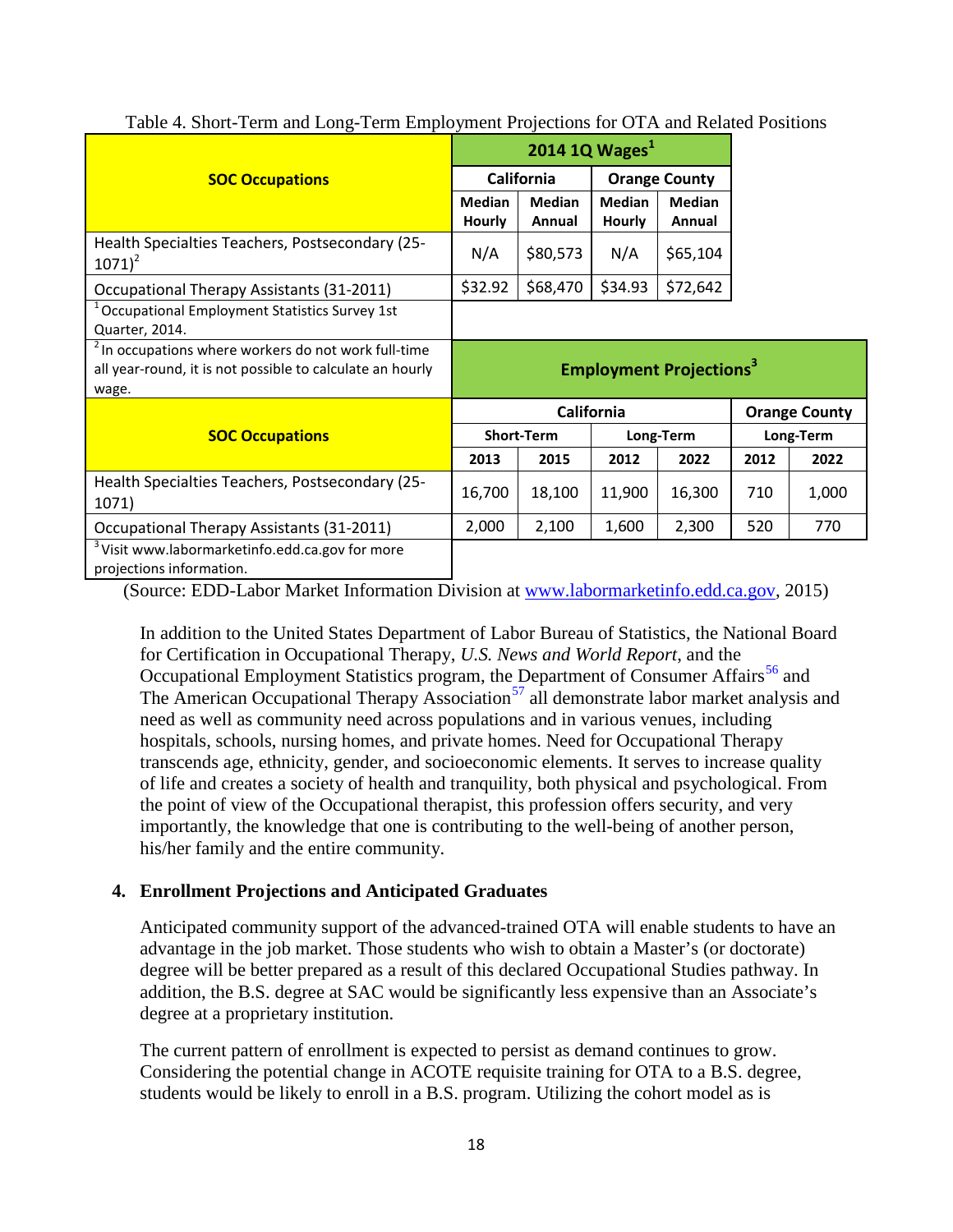currently used in the Associate's degree program, the baccalaureate program would expand to 200 students from the current 120 students program wide. The number of potential graduates per year would be maintained, with a potential of 200 graduates in five years. The difference is the level of preparation of each graduate who would be able to enter the workforce with higher level skills. This would, in turn, increase the level of prestige for the OTA throughout the community, with potential employers, and supervising Occupational Therapists.

# **F. Evidence that Each Eligibility Requirement Will Be Fulfilled**

# **1. Authority**

Santa Ana College has authority under its Board of Trustees to operate as a degree granting institution due to continuous accreditation by the Accrediting Commission for Community and Junior Colleges of the Western Association of Schools and Colleges, an institutional accreditation body recognized by the Commission on Recognition of Postsecondary Accreditation and the United States Department of Education. This authority is noted on the first page of the Santa Ana Catalog.<sup>[58](#page-51-51)</sup>

# **2. Operational Status**

In spring 2015 (as of the census date), Santa Ana College served 27,657 students: 18,723 full and part-time credit students and 8,934 full and part-time non-credit students. (903 students were enrolled in both credit and non-credit courses.) Classes are offered in the day, evening and during weekends in a wide variety of lengths from four weeks to a 16-week semester. Additionally, students are enrolled in fee-based community services classes. All courses offered on the SAC main campus, Centennial Education Center and surrounding community facilities are listed in the *Schedule of Classes* each semester in a print version and an electronic version on the College website.<sup>[59](#page-51-52)</sup> Community Services classes are published in a separate class schedule.

# **3. Degrees**

The majority of Santa Ana College course offerings are in programs that lead to degrees as described in the College catalog. The College currently offers 1,548 approved courses along with 23 Associate Degrees for Transfer, 56 Associate in Arts Degrees, and 33 Associate in Science Degrees. If approved, the proposed addition to offer a B.S. degree in Occupational Studies is the first and only baccalaureate degree to be offered by the College. Requirements to complete this degree are consistent with entry-level course work required for students to successfully enroll in an Occupational Therapy Master's degree program.<sup>33, [34,](http://chan.usc.edu/)[60](#page-51-53)</sup> The College catalog contains a listing of degrees offered, course credit requirements and unit length of study for each degree program. Descriptions and explanations of courses offered, degree requirements and transfer courses are also provided in the catalog. Course Outlines of Record may be found on CurricUNET.<sup>[61](#page-51-54)</sup>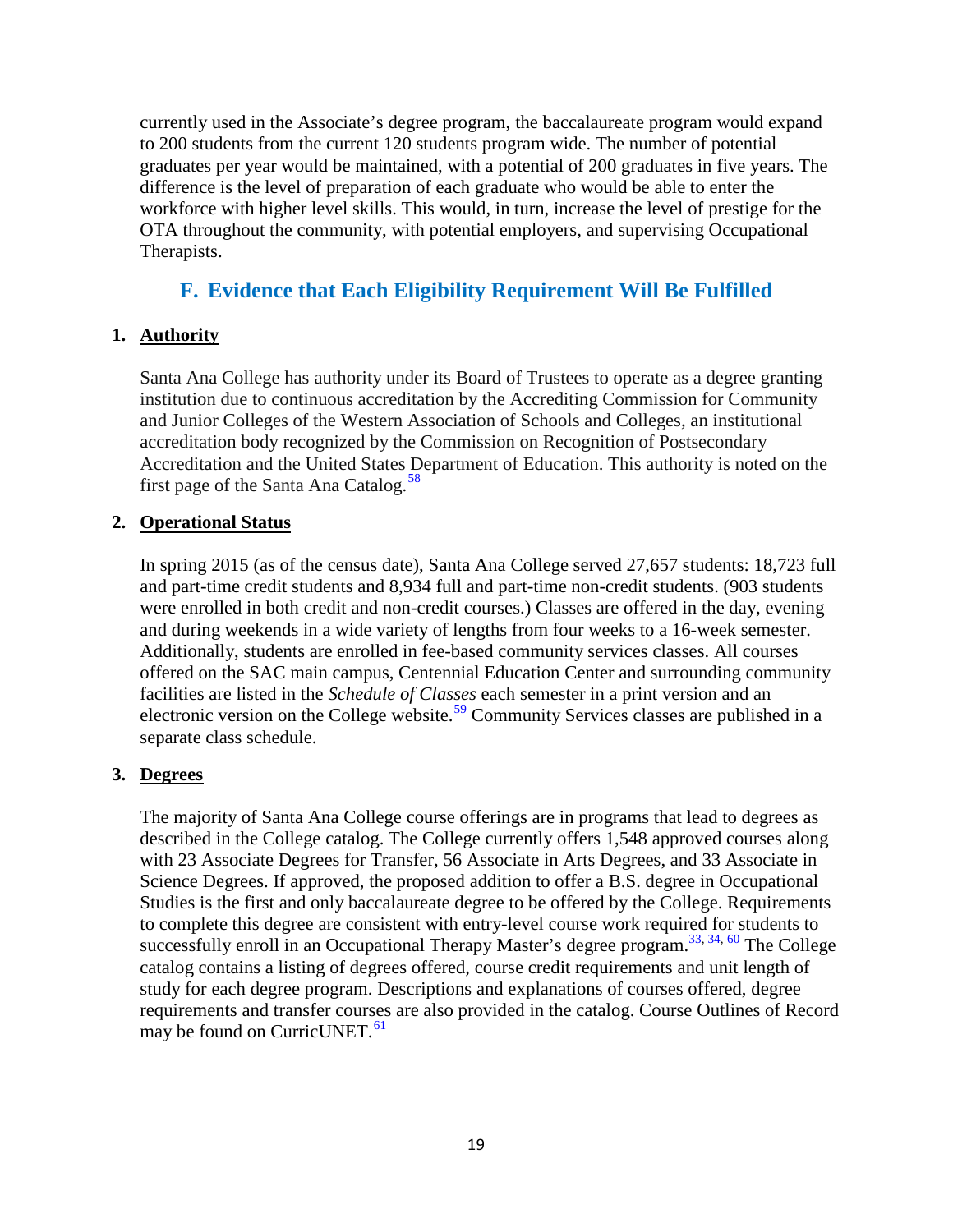### **4. Chief Executive Officer**

The Chief Executive Officer of the Rancho Santiago Community District is the Chancellor, Raúl Rodríguez, Ph.D.; the Chancellor has served in this capacity since August 2010.

The Chief Executive Officer of SAC is Erlinda J. Martinez, Ed.D., appointed President of the College by the Chancellor of RSCCD and confirmed by the Board of Trustees in February 2005. She commenced her duties and responsibilities with SAC in March 2005. The President's primary responsibilities to the institution are to ensure implementation of federal, state and local statutes and regulations as well as board policies; to efficiently manage fiscal and human resources; to provide effective leadership to define goals, develop plans and establish priorities for the College; and to ensure communication and cooperation among SAC constituencies.

#### **5. Financial Accountability**

The institution can demonstrate financial accountability through the findings of an independent public agency secured by the Board of Trustees to perform regular audits. References to the College's two most recent budget and institutional financial audits are included as part of this report.<sup>[62](#page-51-55)[,](http://www.rsccd.edu/Departments/Fiscal-Services/Documents/FOUNDATION%20REPORTS/Rancho%20Santiago%20CCD%20Audit%20Rpt%20%202013.pdf) [63](#page-51-56)</sup> In all fiscal matters, the College adheres to specific boardapproved policies and procedures governing responsible allocation of funds to support educational programs and services.

### **6. Mission**

The current educational mission of Santa Ana College was revised and adopted by the Board of Trustees in November 2013. It is the responsibility of the participatory governance committees to review the mission statement on an annual basis and make recommendations for revision and updating to District Council. *The mission of Santa Ana College is to be a leader and partner in meeting the intellectual, cultural, technological and workforce development needs of our diverse community. Santa Ana College provides access and equity in a dynamic learning environment that prepares students for transfer, careers and lifelong intellectual pursuits in a global community.*[5](http://www.sac.edu/AboutSAC/Pages/mission.aspx) The proposed B.S. degree in Occupational Studies structures teaching and learning in accordance with discipline-specific regulations that support the College's mission and existing Occupational Therapy Assistant associate's degree progra[m](http://www.sac.edu/AcademicProgs/HST/OTA/Pages/default.aspx)<sup>1</sup>, offering students expanded upper division course work which provides more in-depth training in specific areas of practice as well as increased opportunities for critical analysis, research methods, and clinical reasoning. Upon completion of the proposed baccalaureate degree, students will be increasingly eligible for state licensure and gainful employment while fulfilling community workforce need, and this program will help prepare students for entry into an Occupational Therapy Master's degree program.

The mission statement is included in the College catalog and class schedule, it appears on all College meeting agendas, and it is posted on the website and in many public locations deemed appropriate.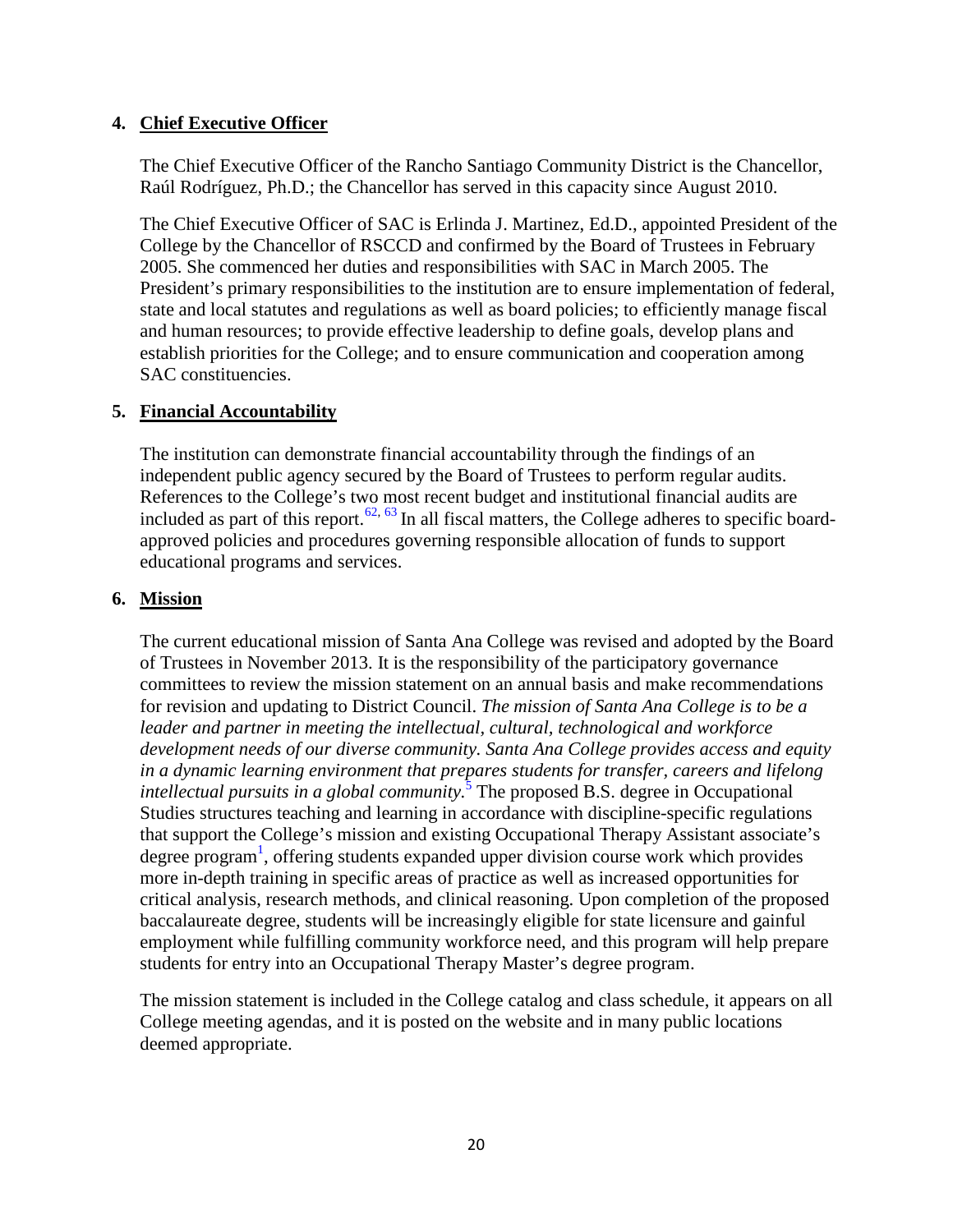### **7. Governing Board**

Elected by the voters from the seven trustee areas<sup> $64$ </sup>[,](http://www.rsccd.edu/Trustees/Board-Policies/Pages/2000/BP-2010.aspx) the governing board of RSCCD consists of seven members who are responsible for the academic quality, integrity and financial stability of the institution and who ensure the efficacy of the institution's mission.<sup>[65](#page-51-58)</sup> The Board exercises the right to be an independent policy-making body in accord with the California Education Code and reflects constituent and public interest in activities and decisions as reflected in the minutes of the regularly scheduled board meetings.

The Trustees also adhere to a conflict of interest policy, the intent of which is to assure that if there is a conflict of interest, the interests are disclosed and do not interfere with the impartiality of governing body members or outweigh the greater duty to secure and ensure the academic and fiscal integrity of the institution.<sup>[66](#page-51-59)</sup>

#### **8. Administrative Capacity**

The training and experience required for each administrative position, as well as duties and responsibilities, are clearly set forth in recruitment publications. The administrative screening process ensures that Santa Ana College administrators have appropriate preparation and experience to provide the administrative services necessary to support the institution's mission and purpose. The current SAC President has led the College for ten years, and the Vice President of Student Services has served in the role for 23 years. Other cabinet positions include the Vice President of Academic Affairs, Vice President of Administrative Services, and Vice President of the School of Continuing Education, who provide the President with staffing plans that evaluate and assess the need for change across the College.

# **9. Educational Programs**

Santa Ana College offers two-year general education, transfer, career and technical education programs in the credit mode as well as non-credit programs consistent with the RSCCD mission and goals<sup>[67](#page-51-60)</sup> as well as the mission of California Community Colleges. All courses, degrees and certificates fulfill California Title 5 Regulations, including those addressing collegiate-level quality and rigor. Completion of associate degree and general education requirements for the associate degree and articulation agreements with four-year institutions ensure that degree programs are of sufficient content and length and are conducted at levels of quality and rigor appropriate to degrees offered.

# **10. Academic Credit**

Institutional policies and transfer requirements as well as the awarding of credit are clearly and accurately described in the SAC College catalog in accordance with Title 5, Section 55002.5 of the California Code of Regulations.<sup>[68](#page-51-61)</sup> SAC awards academic credits based on the Carnegie formula: one semester unit of credit is defined as one hour of recitation or lecture (together with the required two hours of preparation for each class hour) or three hours of laboratory work each week for a full semester or the equivalent amount of work over a different amount of time.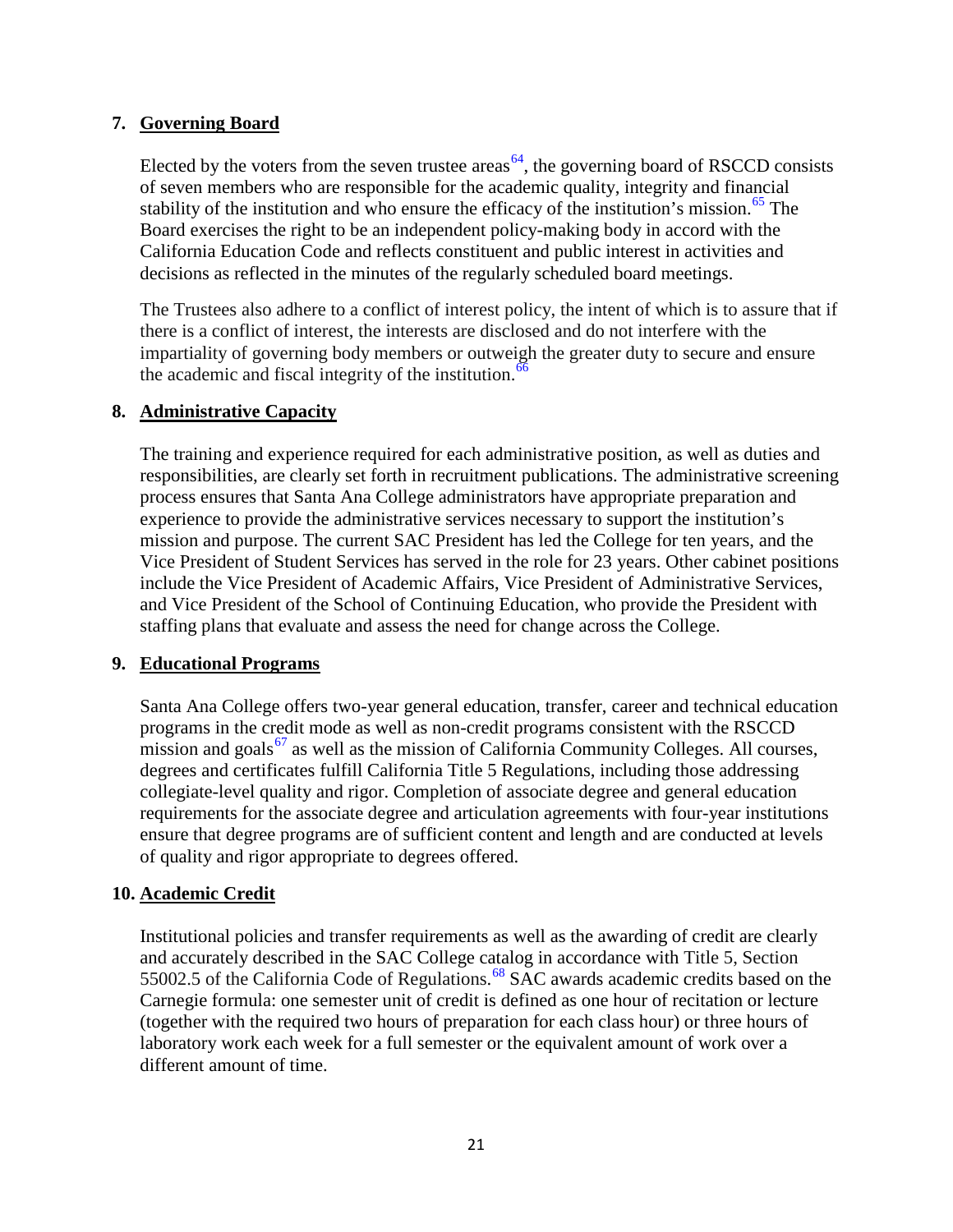#### **11. Student Learning and Student Achievement**

Santa Ana College conducts regular assessments of programs in academic and student services areas to support ongoing and systematic efforts centered on student learning and achievement. Quadrennial course review is overseen by the Curriculum and Instruction Council. In addition, annual Department Planning Portfolio development with quadrennial capstone program review of academic programs use student learning outcomes (SLOs) assessment results to initiate and support programmatic improvement through means that include curriculum updates or changes, enhanced academic and student support services, and resource allocation requests through budget review[.13](http://www.sac.edu/Program_Review/HST/OTA/Annual%20Planning%20Portfolio%20and%20Quadrennial%2019QT%20Cap/OTA_PAPR_S13.pdf) All programs and services continue to work toward sustainable, continuous quality improvement by linking identified course and program student learning outcomes to the broader seven Institutional Learning Outcomes (i.e., formerly Core Competencies) of the College.<sup>[69](#page-51-62)</sup> Through program review processes, SLOs are revised as needed in academic programs. Direct SLO assessment is conducted in a course-embedded program assessment approach in conjunction with analysis of indirect and direct data supplied by the Research Department.<sup>[70](#page-51-63)</sup> Changes made in the SAC Strategic Plan<sup>[14](http://www.sac.edu/AcademicAffairs/IEA_Office/Documents/2014-2016%20Strategic%20Plan%20Update_approved9102014.pdf)</sup> are then based on the program review work of departments and broad-based interdisciplinary dialogue that occurs through the Teaching Learning Committee (TLC).<sup>[71](#page-51-64)</sup>

Specialized training on SLO writing and assessment is conducted through the TLC, ongoing faculty professional development, and the work of department chairs with the Institutional Effectiveness and Assessment coordinator. SLOs and student achievement inform the work of the Basic Skills coordinator as well. Administrators, faculty and staff are working cooperatively on an ongoing basis to facilitate and assess student achievement.

The coordinator of the OTA program, in consultation with the other faculty in the discipline, has developed **Program Learning Outcomes** for the new baccalaureate degree in Occupational Studies:

- 1) Demonstrate advanced mastery of OTA clinical skills, including clinical reasoning, which follow the guidelines established in the Frameworks for Occupational Therapy Practice;
- 2) Relate theory and research to clinical practice areas;
- 3) Demonstrate ability to provide OTA services that meets the community needs of diverse populations, demonstrating sensitivity and empathy; and
- 4) Be prepared for participation in advocacy for clients in clinical and community settings.

# **12. General Education**

Santa Ana College's general education philosophy and the seven College Institutional Learning Outcomes (formerly Core Competencies), which inform the comprehensive general education student learning outcomes, ensure that students acquire breadth of knowledge and intellectual inquiry. Degree credit for general education is consistent with a level of quality and rigor appropriate to higher education, as defined by the College's Curriculum and Instruction Council<sup>[72](#page-51-65)</sup>[,](http://sac.edu/committees/curriculum/Documents/SAC%20Curriculum%20and%20Instruction%20Handbook%20%20Approved%202014-2015.docx) with general education courses spanning six general academic areas: Natural Sciences, Social and Behavioral Sciences, Humanities, Cultural Breadth, Communication and Analytical Thinking, and Lifelong Understanding and Self-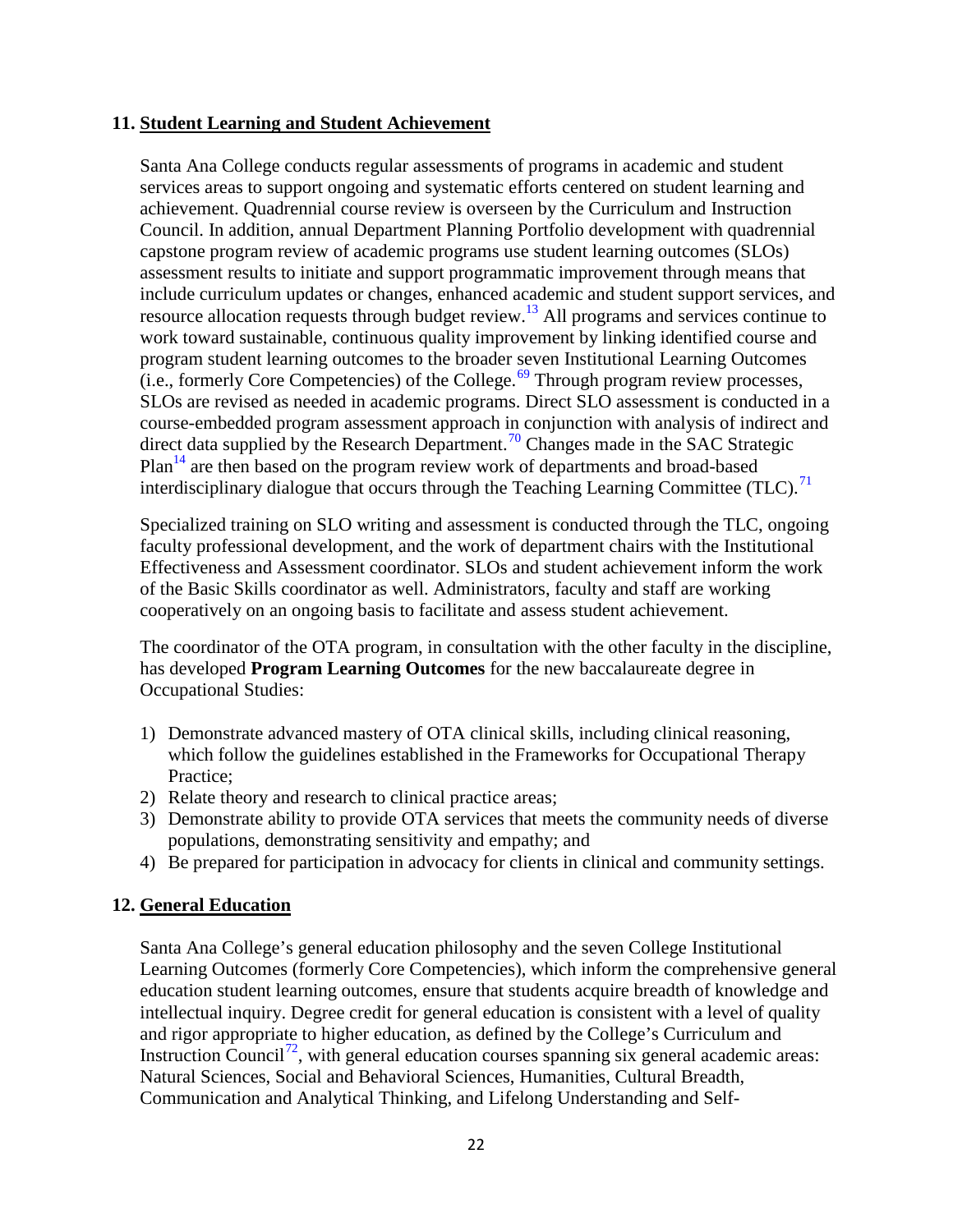Development. All of these academic areas have articulation agreements with the UC and CSU systems as well as various other private institutions of higher education. The general education component of each program is consistent with standards established in Federal Regulations<sup>[73](#page-51-66)</sup>[,](http://www.sac.edu/AcademicAffairs/Documents/CAcodes%28edc_70900-70902%29.pdf) State Education Code<sup>[7](http://www.sac.edu/AcademicAffairs/Documents/CAcodes%28edc_70900-70902%29.pdf)[4](#page-51-67)</sup>, the Chancellor's Office for the California Community Colleges<sup>[75](#page-51-68)</sup>[,](http://www.cccco.edu/) and recommendations from the Statewide Academic Senate<sup>[76](#page-51-69)</sup>[.](http://www.ccccurriculum.net/) There are specific courses required for the major, with a minimum of 18 units for each degree. Students must complete these courses with a grade of C or better.

The requirements for the B.S. degree in Occupational Studies include the following upper division sequence of classes as shown in Table 5:

| . .<br><b>Semester 5</b>                                                                                                                                  | Semester 6                                                                                                                                                                                            | <b>Semester 7</b>                                                                                                                                                               | <b>Semester 8</b>                                                                                                                                                                                                                                          |
|-----------------------------------------------------------------------------------------------------------------------------------------------------------|-------------------------------------------------------------------------------------------------------------------------------------------------------------------------------------------------------|---------------------------------------------------------------------------------------------------------------------------------------------------------------------------------|------------------------------------------------------------------------------------------------------------------------------------------------------------------------------------------------------------------------------------------------------------|
| • Documentation for<br>Specific<br>Populations - 3<br>units<br>• Statistics - $3$ units<br>• Sociology - 3 units<br>• Human Anatomy<br>with Lab - 4 units | • Understanding<br>Research and<br>Evidence - 2 units<br>• Ethics and Professional<br>Behaviors - 3 units<br>• Human Physiology with<br>Lab - 4 units<br>• Advanced Practice<br>Areas in OT - 3 units | • Neuroscience - 4<br>units<br>• Therapeutic<br>Approaches for the<br>Older Adult - 3 units<br>• Movement Theory<br>and Analysis - 2<br>units<br>$\bullet$ Pediatrics - 3 units | • Assistive Technology and<br>Telerehabilitation - 3 units<br>• Cultural Competency - 2 units<br>• Health Systems and<br>Practices - 2 units<br>• Occupational Aspects of<br>Cognition, Perception and<br>Vision - 3 units<br>• Capstone Seminar - 2 units |

Table 5. Upper Division Required Coursework for the B.S. in Occupational Studies

There are five general education courses that would be added to the upper division curriculum: Statistics (3 units; semester 5), Sociology (3 units; semester 5), Human Anatomy (4 units with lab; semester 5), Human Physiology (4 units with lab; semester 6), and Neuroscience (4 units with lab; semester 7). Although these are considered upper division courses, they provide important requisite skills for the upper division Occupational Therapybased courses. Statistics is needed to comprehend studies and other documentation of the field. Students must also utilize research and evidence for best practice. Sociology is needed for understanding human behavior in relation to psychosocial function, cultural competency and professional behaviors. Neuroscience is needed to understand concepts related to acquired brain injury, cognition and perception. All this requisite general education is an integral part of Occupational Therapy Assistant practice and the B.S. degree in Occupational Studies.

# **13. Academic Freedom**

RSCCD Board Policy 4030 addresses and ensures that SAC maintains an atmosphere in which intellectual freedom and academic independence exist, and it ensures that the faculty and students at SAC are free to examine and test all knowledge appropriate to their disciplines as judged by the general academic community.[77](#page-51-70) The *Academic Freedom Policy* appears in the College catalog and the Faculty Handbook.<sup>[78](#page-51-71)</sup>

# **14. Faculty**

The institution has a substantial core of qualified and experienced full and adjunct faculty to support all its educational programs. The current Occupational Therapy Assistant program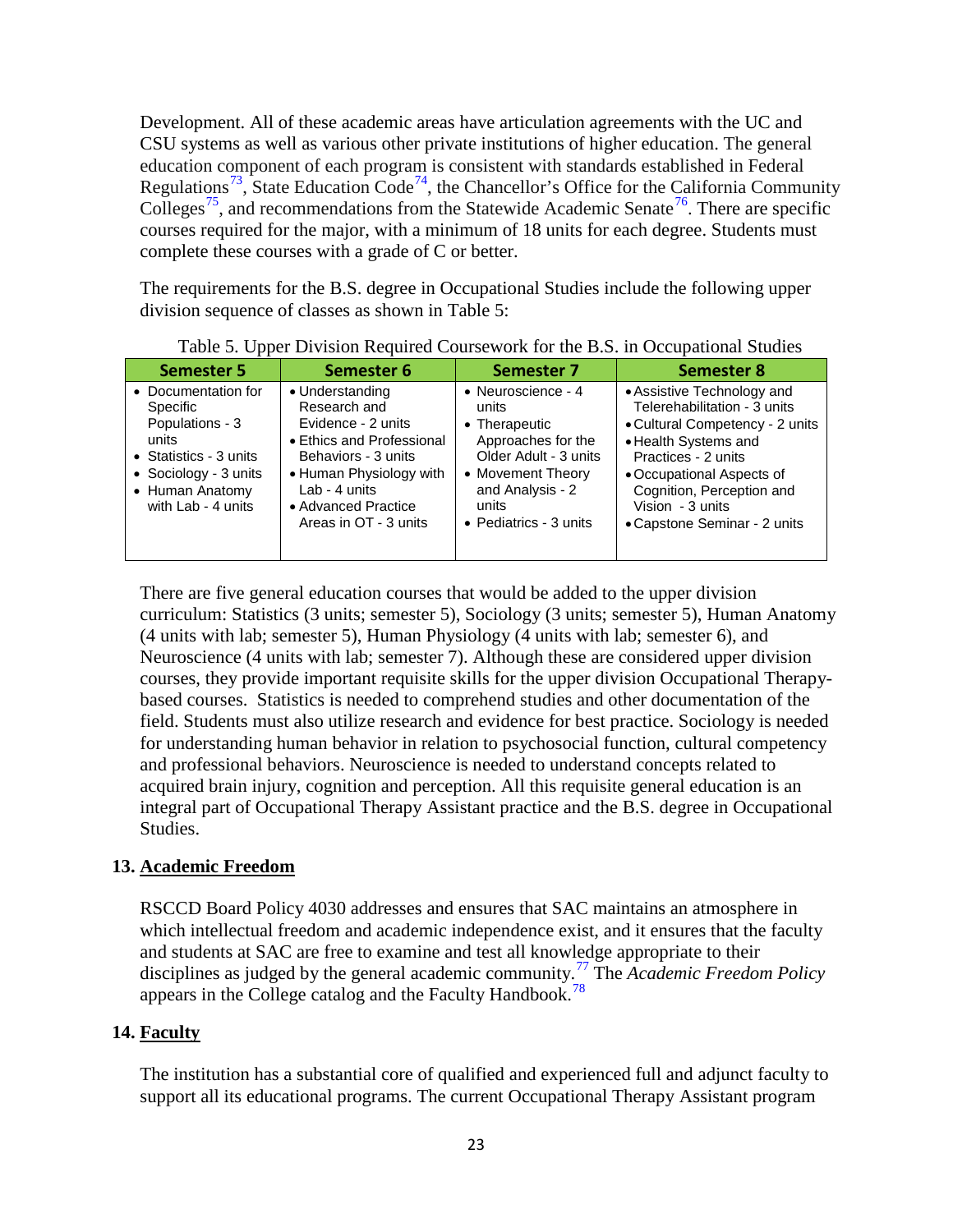already has an assigned program coordinator, part-time clerical support staff, a full-time fieldwork coordinator, as well as four instructors with qualifying Master's degrees to support the baccalaureate degree program. All faculty members meet the teaching and hiring requirements of Title 5. The responsibility of faculty to develop and review curriculum and use adequate assessment is outlined in each job announcement. In addition, requirements for full-time faculty hiring include having a working knowledge of, and experience with, student learning outcomes and assessment.

RSCCD currently has 370 full-time contract faculty and 1848 adjunct faculty in its credit and non-credit programs; as of spring 2015, SAC has 234 full-time faculty and 1354 adjunct faculty in both credit and non-credit programs. New full-time faculty positions for fall 2015 will increase support and commitment to existing and new educational programs. In 2014, 26 full-time faculty members were hired at SAC to meet the educational needs of the students.

#### **15. Student Support Services**

Student Services provides services and programs consistent with student characteristics to support student learning and development within the context of the institutional mission. Services and programs address the needs of a highly diversified student population characterized as ethnically diverse, educationally and economically disadvantaged, re-entry, and students with learning disabilities. Monitoring student characteristics and needs has been an ongoing activity. The Student Services Division engages in annual Program Review and maintains department portfolios which include research-based data as well as student learning outcomes analysis.<sup>[79](#page-51-72)</sup> Students enrolled in the B.S. degree in Occupational Studies program will have access to services in the following areas: academic computing center, bookstore, CalWORKs, career development/career technical education student success center, College advancement/foundation, community services, continuing education, counseling services, child development centers, disabled students programs and services (DSPS), English language academy, extended opportunity programs and services (EOPS), financial aid programs, California state programs, health and wellness center/psychological services, high school and community outreach, honors and awards, intercollegiate athletics, learning center, library services, math center, scholarships, student activities, student placement, testing center, university center transfer, veterans resource center, women's programs and services, and the youth empowerment strategies for success (YESS) program.

#### **16. Admissions**

Santa Ana College's published admissions policies are consistent with the College mission, appropriate for programs, and follow practices that are consistent with policies in specifying the qualifications for students appropriate for programs. Applications for admissions forms are routinely available through the Office of Admissions and Records, published in the schedule of classes and are available on the SAC website.

SAC has an open enrollment policy for high school graduates, those in possession of a California High School Proficiency Certificate, those 18 years of age and older who can profit from instruction, and high school students who qualify for the career advancement placement program.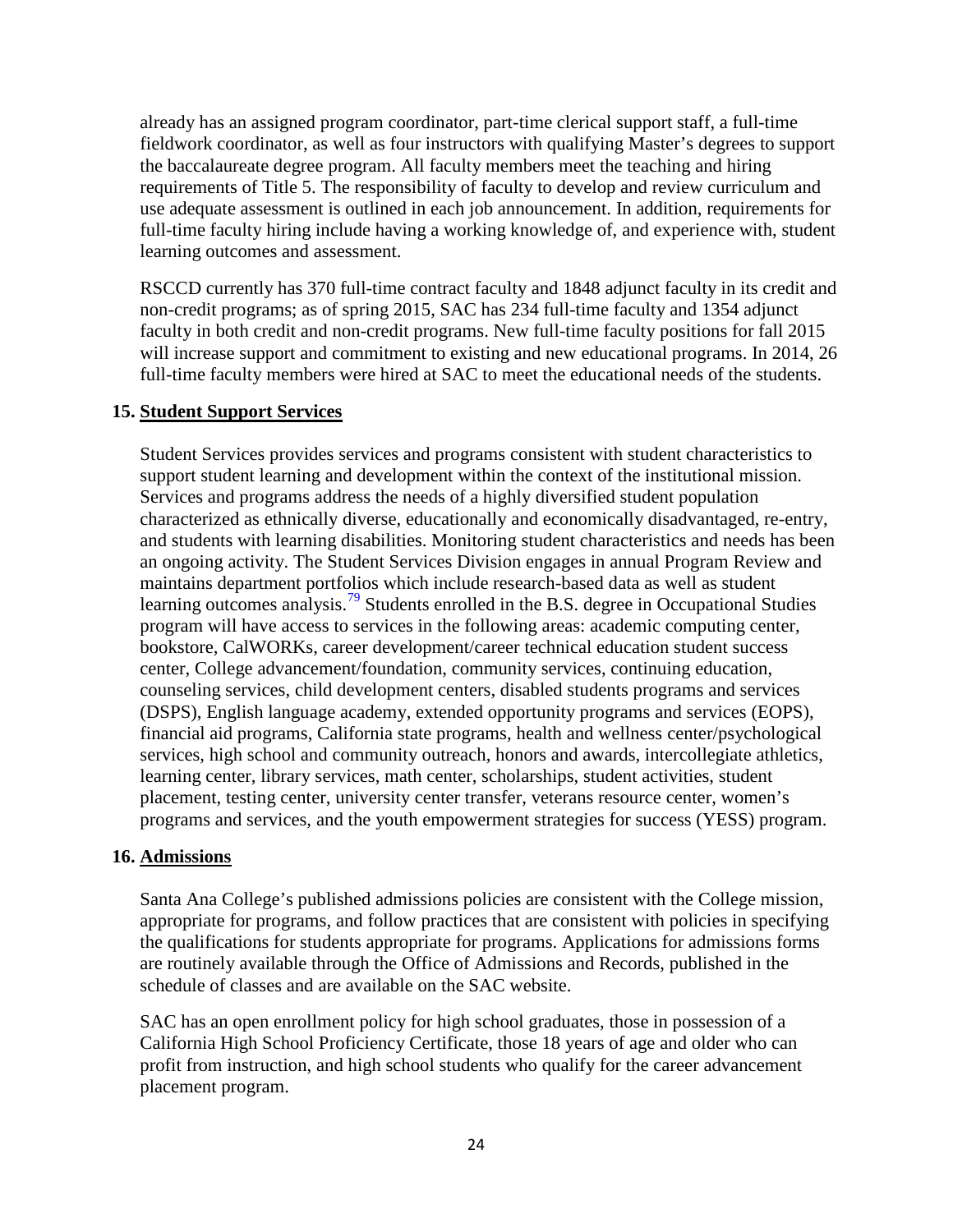#### **17. Information and Learning Support Services**

Santa Ana College offers specific long-term access to sufficient information and learning support services, available to Occupational Studies baccalaureate degree students as well as all lower division students, that is adequate for the College's mission and instructional programs. The College has a large library as well as the Media Services Department, Learning Center, Math Center, Academic Computing Center, Testing Center and several labs and centers utilized for specific programs. Library services include a large collection of books, periodicals and online journals and databases. Library staff offer bibliographic instruction and provide reference desk services to students in credit and non-credit programs, faculty and community members. The School of Continuing Education (also called the Centennial Education Center or CEC) has the Community Learning Center, CEC Learning Skills Lab, CEC Main Computer Lab, CEC Small Lab and CEC Computer Skills Lab.

#### **18. Financial Resources**

The institution operates from a financially stable funding base, plans for financial development, and identifies and uses financial resources to support its mission and educational programs, improve institutional effectiveness, and assure financial stability. Copies and information regarding the District and College budgets $^{80}$  $^{80}$  $^{80}$  and funding base, as well as statements of assets $\frac{81}{1}$  $\frac{81}{1}$  $\frac{81}{1}$ [,](http://www.rsccd.edu/Departments/Fiscal-Services/Documents/CCFS-311%20Annual%20Fiscal%20Year%202013-14.pdf) fund balances and accounting of the auxiliary foundation of the College<sup>[82](#page-51-75)</sup>[,](http://www.rsccd.edu/Departments/Fiscal-Services/Documents/FOUNDATION%20REPORTS/Santa%20Ana%20College%20Foundation%20Audit%20Report%202014.pdf) are made available. While most of the financial resources of Santa Ana College are derived from the State of California, additional funding is obtained by aggressively seeking federal and private sources to augment the budget. All funds received by the College are carefully tracked, accounted for, and documented. The Rancho Santiago Community College District maintains adequate reserve levels for contingencies and for expansion and maintains at least a six percent ending fund balance as required by law. The College strategically accumulates funds in accounts for future needs and is careful to use one-time dollars only to fund additional one-time expenses. Both the College and District maintain conservative financial management policies and practices that ensure continued fiscal stability for the foreseeable future.

#### **19. Institutional Planning and Evaluation**

Santa Ana College provides evidence of planning for improvement of institutional structures and processes, student achievement of educational goals, and student learning. The institution provides evidence of basic planning for the development of the institution through planning documents such as the Strategic Plan; Academic, Student Services, and Administrative Services Program Reviews; and *Department Planning Portfolios*. These documents reflect the identification and integration of human and fiscal resources, as well as learning resources and facilities. The institution assesses progress toward achieving its stated goals and makes decisions regarding improvement through an ongoing and systematic cycle of evaluation as evidenced by its quadrennial portfolio review and annual program review of its current Occupational Therapy Assistant program, integrated planning efforts which intertwine student learning outcomes assessment with resource allocation requests as evidenced by the College's Resource Allocation Request<sup>[83](#page-51-76)</sup> process, and re-evaluation each year to continually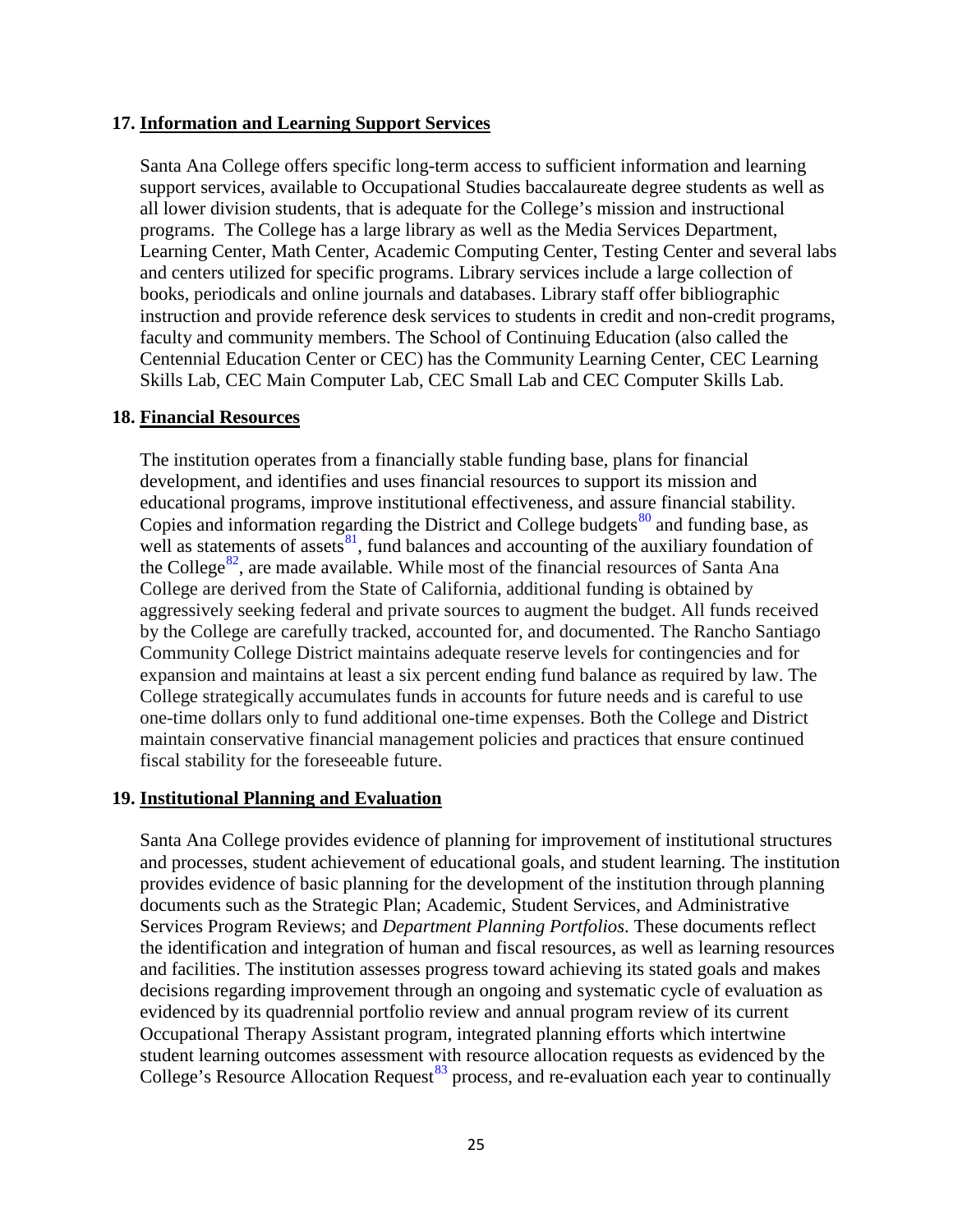improve its institutional effectiveness. The Occupational Studies program would also complete an annual program review and quadrennial capstone portfolio.

#### **20. Integrity in Communication with the Public**

The College website contains information related to accreditation status, current and future students, academics, student services, faculty & staff, the Santa Ana College Foundation, and program review.<sup>[84](#page-51-77)</sup> A link to the District website is also available.<sup>[85](#page-51-78)</sup> The College catalog, in both print and electronic versions, contains policies, procedures and practices relative to admission requirements; academic and career technical education programs; requirements and degrees; grievance procedures, fees, academic credentials of faculty and administrators; and other items relevant to student attendance and withdrawal. All information is precise, accurate, current, as well as evolving.

#### **21. Integrity in Relations with the Accrediting Commission**

The institution provides assurance that it complies fully with the eligibility requirements, accreditation standards and policies of the Commission, and it demonstrates honesty and integrity in representations to all constituencies and the public, and in relationships with the accreditation association and other external agencies. SAC further agrees to comply with all commission requests, directives, decisions and policies, including making complete, accurate and honest disclosures of its programs, staff and activities.

# **G. Evidence that Accreditation Standards and Commission Policies Will Be Fulfilled**

#### **Accreditation Standards**

# **Standard I: Mission, Academic Quality and Institutional Effectiveness**

#### **I.A. Mission**

The mission of Santa Ana College is to be a leader and partner in meeting the intellectual, cultural, technological and workforce development needs of our diverse community. Santa Ana College provides access and equity in a dynamic learning environment that prepares students for transfer, careers and lifelong intellectual pursuits in a global community. The proposed B.S. degree in Occupational Studies structures teaching and learning in accordance with discipline-specific regulations that support the College's mission and existing Occupational Therapy Assistant Associate's degree program, offering students expanded upper division course work which provides more in-depth training in specific areas of practice as well as increased opportunities for critical analysis, research methods, and clinical reasoning. Upon completion of the proposed baccalaureate degree, students will be increasingly eligible for state licensure and gainful employment while fulfilling community workforce need, and this program will help prepare students for entry into an Occupational Therapy Master's degree program. SAC serves a diverse population of residents (e.g., ethnically diverse, educationally and economically disadvantaged, re-entry, and students with learning disabilities) from the surrounding communities of Anaheim, Garden Grove, Irvine,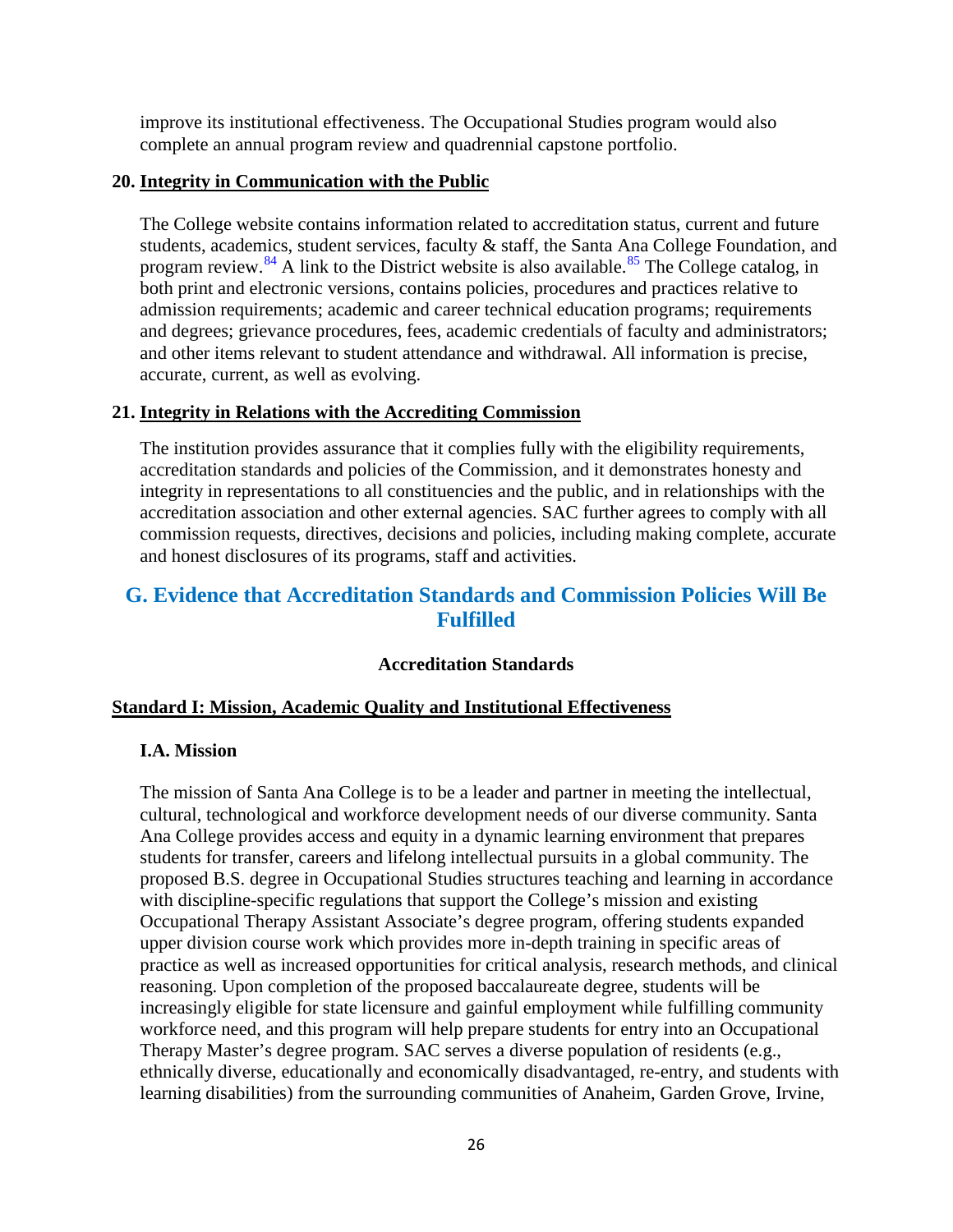Orange, Santa Ana, Tustin, and Villa Park through its credit, non-credit, community extension, and online classes. In addition, the College is proud to house a Digital Media Center (which combines education and business in the digital media industry), and law enforcement professionals receive instruction through the Orange County Sheriff's Regional Training Center and two off-campus fire technology training centers. Through annual community, employee, and student surveys, the College continues to use data to determine how effectively it is accomplishing its mission to support the educational needs of its students and community. Through integrated planning activities, the College aligns its programs and services with the mission. Services and programs exist to support the intended student population such as ¡Adelante!, PUENTE, MESA (or Mathematics Engineering Science Achievement), Freshman Experience, TRiO, and the International Student Program. Fostering a college-wide commitment to student learning, Santa Ana College engages faculty and staff in a variety of robust planning and evaluation processes. Faculty members regularly assess and revise student learning outcomes. Annual program and budget reviews address departments goals related to student learning outcomes assessment, institution-set standards, resource allocation requests, with the purpose of supporting students from diverse backgrounds with a focus on transfer, basic skills, degree or certificate completion, and developing job skills in alignment with the College's Strategic Plan.

#### **I.B. Assuring Academic Quality and Institutional Effectiveness**

Santa Ana College features five governance committees – College Council, Facilities Committee, Planning & Budget Committee, Student Success Committee, and Technology Advisory Committee – that work in tandem with the Academic Senate in order to support a sustained, substantive, and collegial dialog concerning student outcomes, student equity, academic quality, institutional effectiveness, and sustainable, continuous quality improvement in student learning outcomes, integrated planning, and program review. Faculty take ownership and leadership in the arena of curriculum, instructional student learning outcomes assessment and program review, working alongside administration and staff through collegial consultation and administrative unit outcomes assessment to support student learning and achievement as compared to published institution-set standards. Ongoing dialog in the five governance committees as well as divisions, programs, and departments result in regularly updating goals, based on annual student learning assessments and indirect achievement data, in order to better support student success. As a result of recent Student Equity Plan assessments and the revised ACCJC 2014 Accreditation Standards, the College is working to disaggregate and analyze program learning outcomes achievement data for subpopulations of students, addressing any performance gaps with appropriate allocation of human, fiscal, and other resources to mitigate these gaps. Results from these assessments will be used to better inform planning processes at Santa Ana College in order to promote improvement of institutional effectiveness. Each year, evidence of ongoing opportunities for input by all campus constituencies is documented through the ongoing cycle of goal setting, evaluation, institutional data and evidence analyses, resource allocation, implementation, and re-evaluation, which is integrated into the planning cycle at the College and later at the District level through a Comprehensive Master Plan.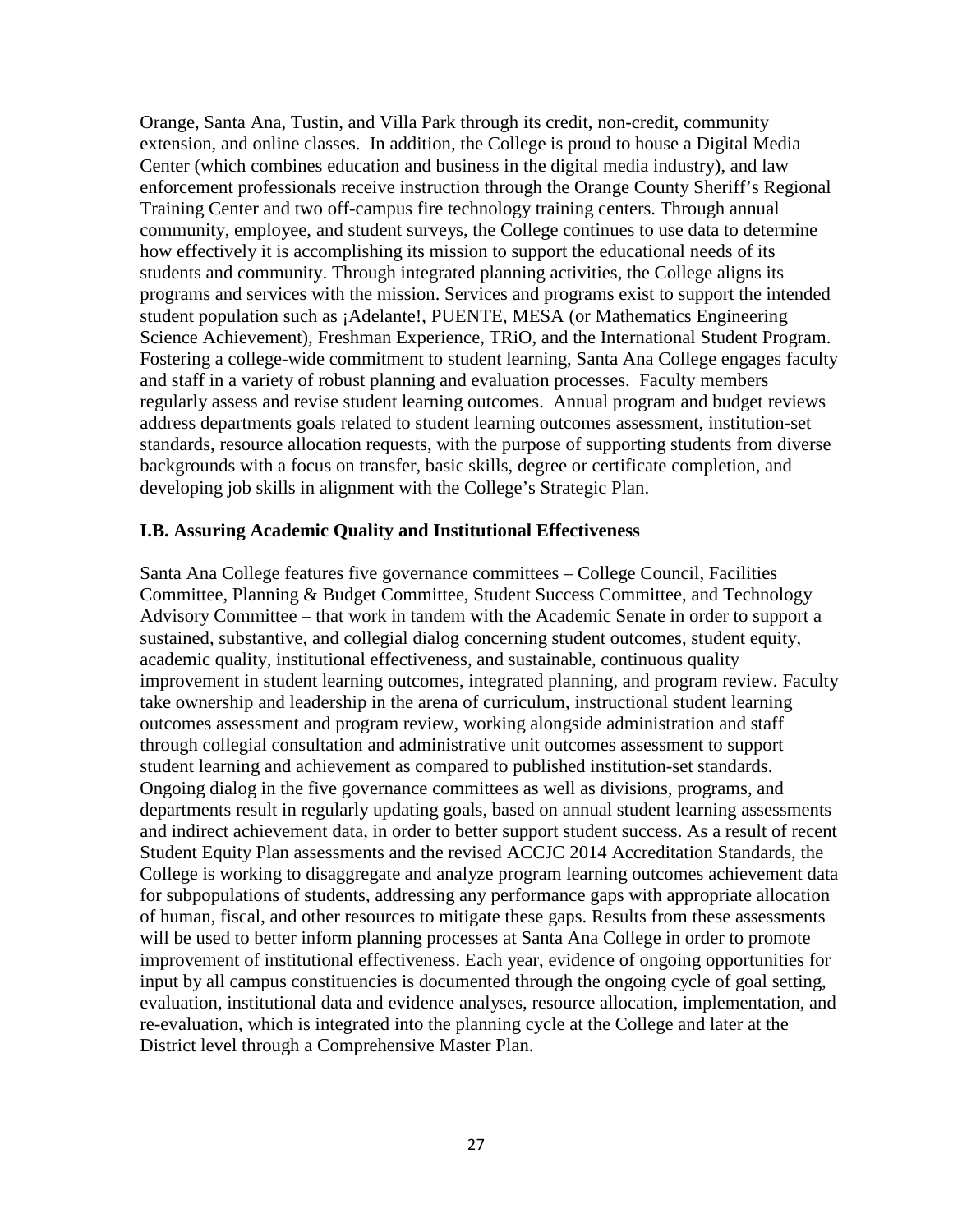#### **I.C. Institutional Integrity**

The College collects assessment data through diverse means including program review, meetings, convocations, and digital platforms that are publicly communicated to all constituencies. Clear and accurate information is consistently maintained in all College publications and through the website with respect to the College's mission, student learning outcomes results, educational programs, institutional policies and procedures, and student support services that include information on tuition, fees, financial aid, transcript, award and transfer of credit, refunds, and other required expenses such as textbooks and mandatory instructional supplies. Information regarding ACCJC accreditation status is accurately and fully provided via a comprehensive statement in the College catalog and website as required by the Commission in order to ensure compliance with Federal regulations, California Education Code, and Title V. Moreover, the College continuously complies with the Eligibility Requirements, Accreditation Standards, Commission Policies, and Commission requests in a collegial, welcoming, and timely manner with the goal of best serving the needs of its diverse student population and surrounding community.

Since the College's recent fall 2014 Accreditation visit, faculty members and the Academic Senate are working jointly with Academic Affairs to refine the College's annual academic program review process to ensure better integration, assessment, analysis, communication, and resource allocation documentation. Academic program goals as related to the mission of the College and Strategic Plan Vision Themes, analyses of student learning outcome results as related to resource allocation requests and external research, and individualized department data portfolios that address overall as well as disaggregated trends in enrollments, success, retention, and number of degrees and certificates earned will be succinctly addressed (both quantitatively and qualitatively) and better intertwined more systematically as related to the College's institution-set standards. In addition, beginning fall 2015, student learning outcomes assessment will be recorded through TracDat, the newly selected assessment software platform that will more easily tie-in to the revised program review.

#### **Standard II: Student Learning Programs and Student Services**

#### **II.A. Instructional Programs**

Through clear and systematic assessment and evaluation, every course and program at Santa Ana College receives the same level and quality of support services and resources, regardless of location or mode of instruction, and ensures alignment with the College's overall mission. All faculty (both full-time and part-time) regularly evaluate and improve the quality and currency of all courses and instructional programs, including pre-collegiate, collegiate, career technical education, continuing education, and community education, to meet American higher education standards, technical and professional competencies, employment standards, and external accreditation standards and preparation for external licensure and certification, where applicable. Online instructors are required to complete a distance education certification that provides comprehensive online teaching pedagogy, discussion for colleague collaboration, and suggestions for online course development. General education coursework is developed by faculty, which include proposed general education requirements for the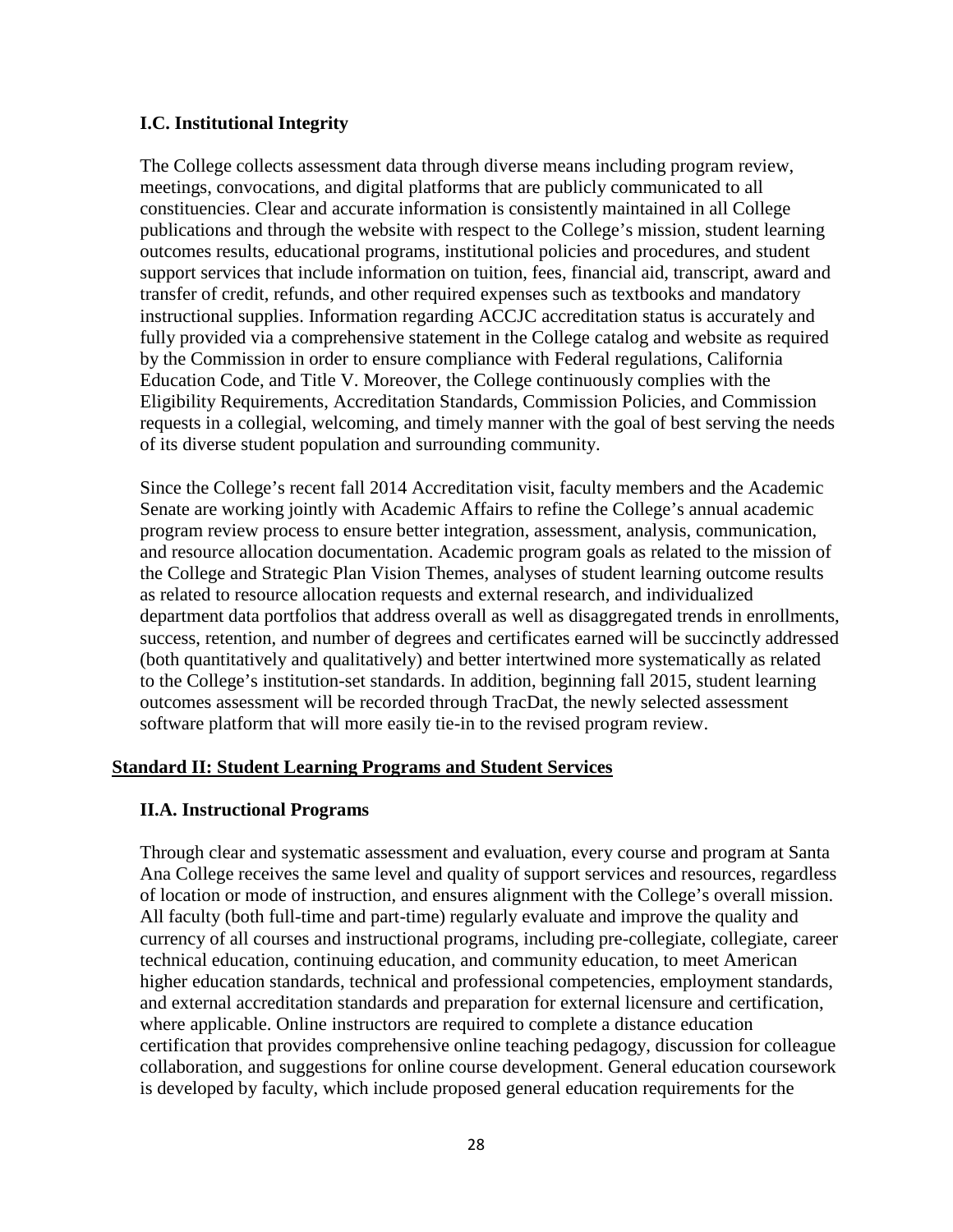baccalaureate degree in Occupational Studies. Courses and other related educational experiences are comparable in quantity and nature to credits awarded through District approved policies and procedures. The College has defined one credit hour as 50 minutes of classroom or direct faculty instruction and a minimum of two credit hours (or 100 minutes) of out-of-class student work each week for semester-length courses for one semester hour unit of credit, or the equivalent amount of work over a different amount of time. Faculty members also engage in SLO formulation and assessment at the course, program, and institutional levels.

Santa Ana College awards credit for College units earned at another regionally accredited College or university. Clearly defined procedures and deadlines are publically published in the College catalog and available from the Office of Admissions and Records when attempting transfer of credit, taking into account essential academic factors such as existing course equivalencies, student learning outcomes, grades, course level and applicability toward a degree, certificate, or program prerequisite.

Since the College's recent fall 2014 Accreditation visit, department faculty and instructional deans have worked with Academic Affairs to create formalized time blocks for all courses as well as pathways for all degrees and certificates, to ensure students can complete their programs within an appropriate period of time. Beginning fall 2015, these improved scheduling modalities will be implemented as well as degree and certificate pathways published to ensure students are more actively informed when planning for their educational attainment and goals.

# **II.B. Library and Learning Support Services**

The College provides library and learning support services, sufficient in quantity, currency, depth, and variety, for both on-ground and distance education students. Academic support services are available through the Learning Center, the Math Center, the Academic Computing Center, and the School of Continuing Education learning centers, where faculty and staff engage in ongoing dialogue and conduct program review to ensure the educational equipment and materials are appropriate and supportive of student learning. The various learning centers offer individual tutoring, directed learning activities, instructional software, and workshops tied to specific student learning outcomes. The Library accommodates 477 students in individual study carrels, at tables with seating for four, at individual PC stations, in four group study rooms, and in a mediated lab used for library instruction. Collection includes textbooks (checked out for library use only), books (for three week loan), e-books (accessible 24/7 remotely), hard copy reference books (e.g., medical dictionaries and encyclopedias, such as the online version of the Gale Encyclopedia of Nursing and Allied Health), and an online collection of over 2,000 reference books. The Library provides articles on virtually any research topic. An available list of 2014 Library OTA textbooks would also be made available for Occupational Studies students in an effort to support their upper division coursework. The SAC Library also hosts multiple databases to support both the OTA and Occupational Studies programs. Access to a range of subscription databases, including multi-disciplinary resources such as **Academic Search Premier** and disciplinespecific resources such as **MEDLINE** and **ERIC**, are searchable 24/7 remotely and provide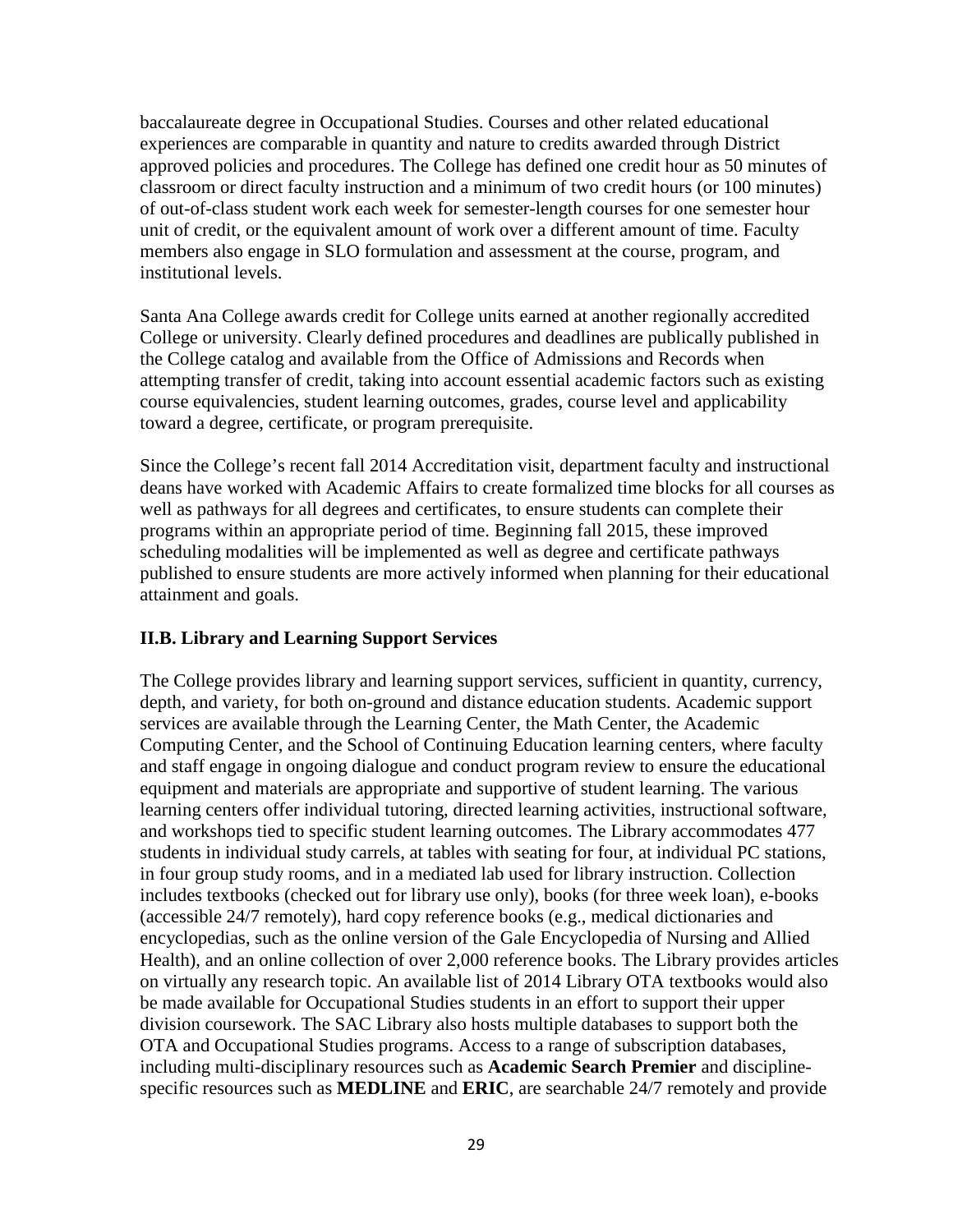entry to an array of journals, magazines, newspapers, reference sources, and e-books. In addition, SAC OTA resources on reserve in the Library will support baccalaureate students as they progress through their upper division coursework.

SAC faculty librarians frequently dialogue with classroom faculty. Librarians serve as division liaisons and work closely with individual academic divisions, departments and faculty. The Librarian who serves as division liaison for the Human Services & Technology Division works closely with the faculty and students of the OTA Program and would continue to serve in this same capacity for the proposed baccalaureate program. This interaction includes, but is not solely limited to, informing faculty of library services and new library developments; soliciting and receiving reserve materials, as well as suggestions for library material selections; assisting with specific vocational program accreditation needs; collaborating with the development of classroom assignments; conducting customized library instruction classes; and assisting faculty with research. Reference desk librarians are actively engaged in helping students conduct research. Modules are also available online for research such as: *Find Articles*, *Find Books* and *Search the Internet*.

Over time, the Library has received consistent high marks from graduates, students, and faculty. In 2013, the Library received the highest rating of all SAC programs and services, with 89 percent of students rating the Library either "excellent" or "good". Additional information about Library and Learning Support Services can be found in Section J of this report.

# **II.C. Student Support Services**

Santa Ana College endorses and maintains a culture of supporting student academic achievement in alignment with the mission of the College, which emphasizes access and equity in a diverse learning environment, regardless of mode of delivery. Student Services staff regularly engages in reflective conversations regarding access, success and the effectiveness of its programs. Student learning outcomes data and data on successful student attainment of their goals provide measurements of students' ability to benefit from the College's services and programs. Once admitted and enrolled, the College provides students with equitable academic and support services designed to help them meet their individual goals. SAC has a variety of student support programs such as Academic Talent Search, Admissions & Records, Athletics, CalWORKs, Career/Job Resources Center, Counseling, DSPS, EOPS, Freshman Experience and Learning Communities II, Financial Aid, Health Center, International Students, MESA, Outreach, PUENTE, Santa Ana ¡Adelante!, Scholarship Program, Student Support Services Program, Student Life, Veterans Resource Center, University Transfer Center and Veterans Upward Bound.

The College maintains student records both electronically and on paper with provisions for secure backup. Paper records are scanned, and all Class One records are stored electronically and backed up through storage.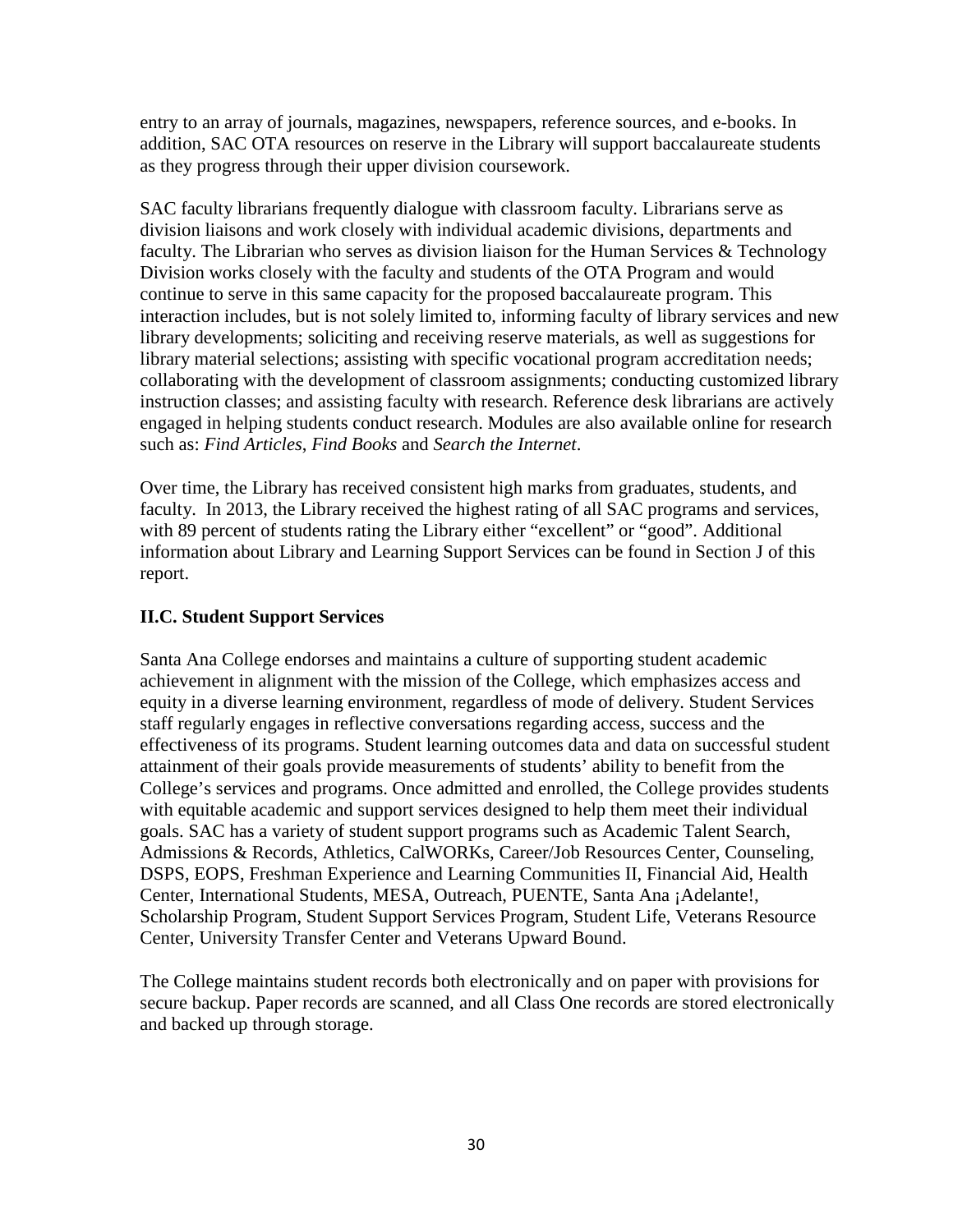#### **Standard III: Resources**

#### **III.A. Human Resources**

Santa Ana College works closely with the District to ensure the integrity and quality of its programs and services. Positions are created based on demonstrated student and program needs, services to be offered, duties to be performed, and the position qualifications required. The District has developed detailed hiring policies and procedures, commensurate with the College and District mission statements, to ensure all diverse employee groups meet or exceed the education, training, and experience qualifications required for their positions, based on analysis of original transcripts documenting education by recognized U.S. accrediting agencies or the equivalent. Faculty and administrator job descriptions include the development and review of curriculum as well as assessment and use of student learning outcomes. Evaluations of the various employee groups (e.g., faculty, classified, supervisory and confidential, administrators) are performed in conjunction with Education Code requirements and union contracts (where applicable), and access to these and other personnel records are securely maintained in a confidential manner at the District office. All employees are held accountable to a professional code of ethics, and the College is working diligently through ongoing Professional Development activities in various formats to support faculty, staff, and others in promoting excellence in teaching and learning, technological advancement, institutional effectiveness, and student success.

Since the College's recent fall 2014 Accreditation visit, Academic Senate leaders have been working very closely with classified staff and administrators to combine and centralize campus-wide Professional Development opportunities. Needs assessment surveys continue to be conducted for each employee group, identifying areas where there is a desire to enhance and plan for new Professional Development opportunities for both faculty and staff.

#### **III.B. Physical Resources**

Santa Ana College is currently celebrating 100 years of service to students and the community. As the District's oldest campus, continued construction and necessary facilities upgrades have occurred as a result of voter approval for two bond measures: Measure E (\$337 million for the District) and Measure Q (\$198 million for Santa Ana College). Facilities planning has been outlined and tied to criteria such as aging infrastructure/buildings and projected increase in student enrollment. The RSCCD Comprehensive Master Plan was recently updated in 2014 to include a strategic approach to campus grown and development through the year 2023. The SAC Facilities Master Plan was also updated in 2014 to evaluate existing conditions, enrollment trends, instructional programs and support services, with plans to seek a foundation to guide future decision-making as it relates to renovation, new construction, and other developments. In addition, four main ancillary planning documents also inform the campus on future renovations, based on identified facilities needs as described below:

1) Five-Year Construction Plan - Analysis of existing facilities capacity, based on fire/life safety, structural soundness, and accessibility considerations, to support enrollment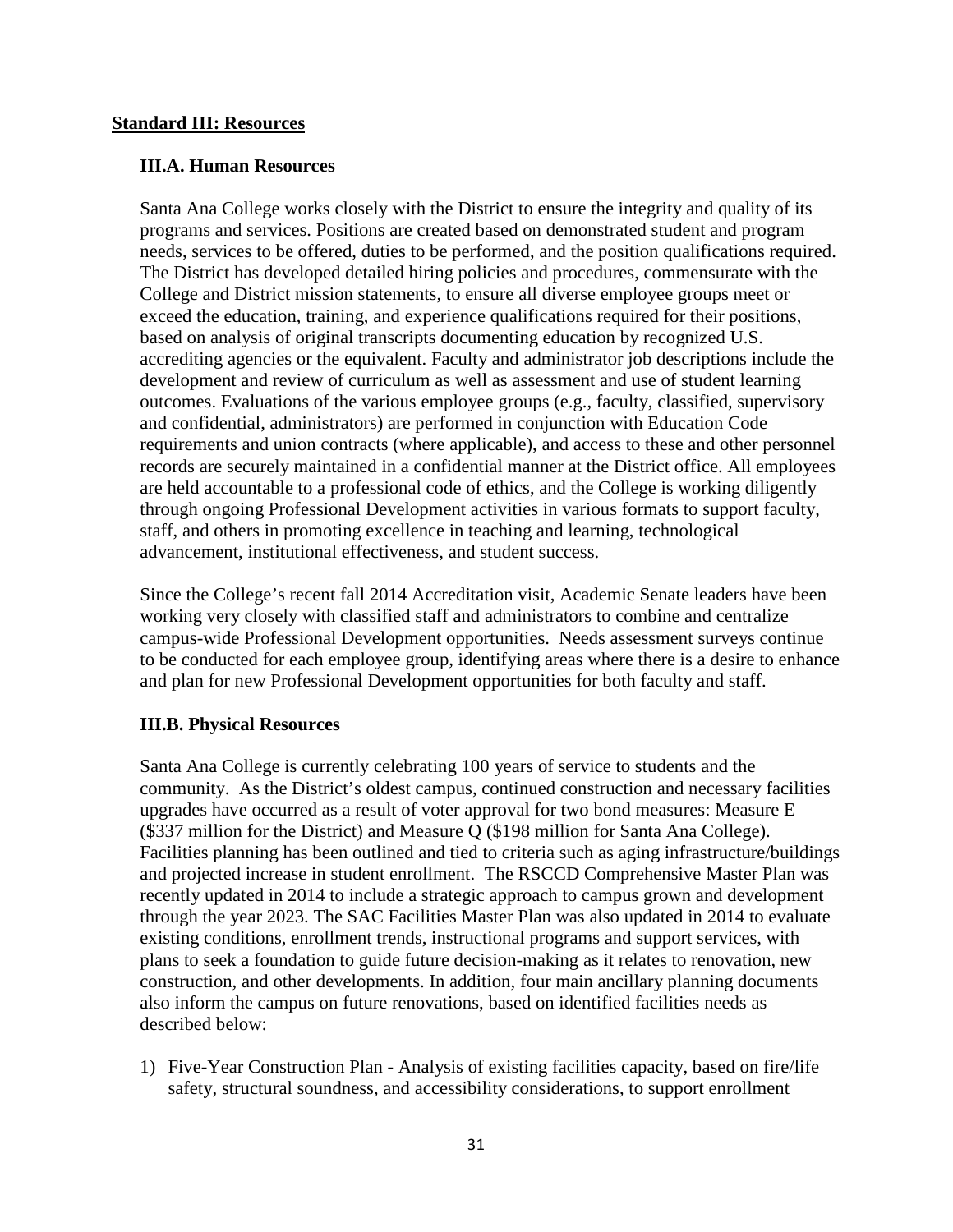forecasts, where capacity/load ratios are determined for each type of space found on campus and serves as the basis for potential capital outlay funding and approval of capital outlay requests.

- 2) Scheduled Maintenance Program Annual site inspections which document the most needed repairs and replacements of both buildings and equipment, taking into account hazardous material removal, HVAC, plumbing, roofing, and accessibility needs.
- 3) Facilities Condition Assessment Review of existing College facilities that identifies key components and systems such as foundation and waterproofing, heating, ventilation, and electrical in order to define problems, develop cost estimates, and create plans for repairs.
- 4) Space Inventory Report District facilities staff examines the College's facilities and identifies the use and amount of assigned square footage, utilized for all space types, to serve as the basis for the evaluation of funding proposals and to ensure the campus is developed and planned in the most efficient manner possible.

The College continues to engage in robust construction planning and facilities maintenance considerations, both short-term and long-term. Bond Measures E and Q and the 2014 Facilities Master Plan, in conjunction with the RSCCD Comprehensive Master Plan 2013- 2023, are evidence of the College's commitment to upgrade, build, and maintain the immediate and future needs of its growing and diverse student population to assure access, safety, security, and a healthful learning and working environment.

### **III.C. Technology Resources**

Technology is a critical and core component of Santa Ana College and is essential to how the College supports student learning programs and services. The College utilizes technology in a variety of forms, both software and hardware, to support the needs of learning, teaching, college-wide communications, research, and operational services. For example, faculty currently use the learning management system Blackboard for online and hybrid classes as well as WebAdvisor for maintaining course rosters and grading. To better assist the College in meeting its goal for effective and efficient use of technology in supporting the needs of all students, faculty, and staff, the SAC Technology Advisory Committee (or SACTAC) was formed, which consists of students, faculty, classified staff, and administration. This committee makes recommendations on campus-wide technology considerations. The College strives to maximize the use of its available technology. Where possible, as older technology is replaced, and if it is still viable, the replaced technology equipment is recycled and put to use in another area or program. Through annual program review, both instructional and non-instructional technological resources and infrastructure needs are evaluated as part of the College's regular planning and budgeting process to ensure reliable access, safety, and security.

The District and College have two general purpose networks: one for instructional network services and another for administrative secured network services. Technology equipment housed in instructional computer labs, classrooms, and the Library are part of the instructional network. Services such as purchasing, general ledger, and human resources are part of the non-instructional administrative network. Procedures are in place to maintain security updates on servers and email services. In addition, the District has two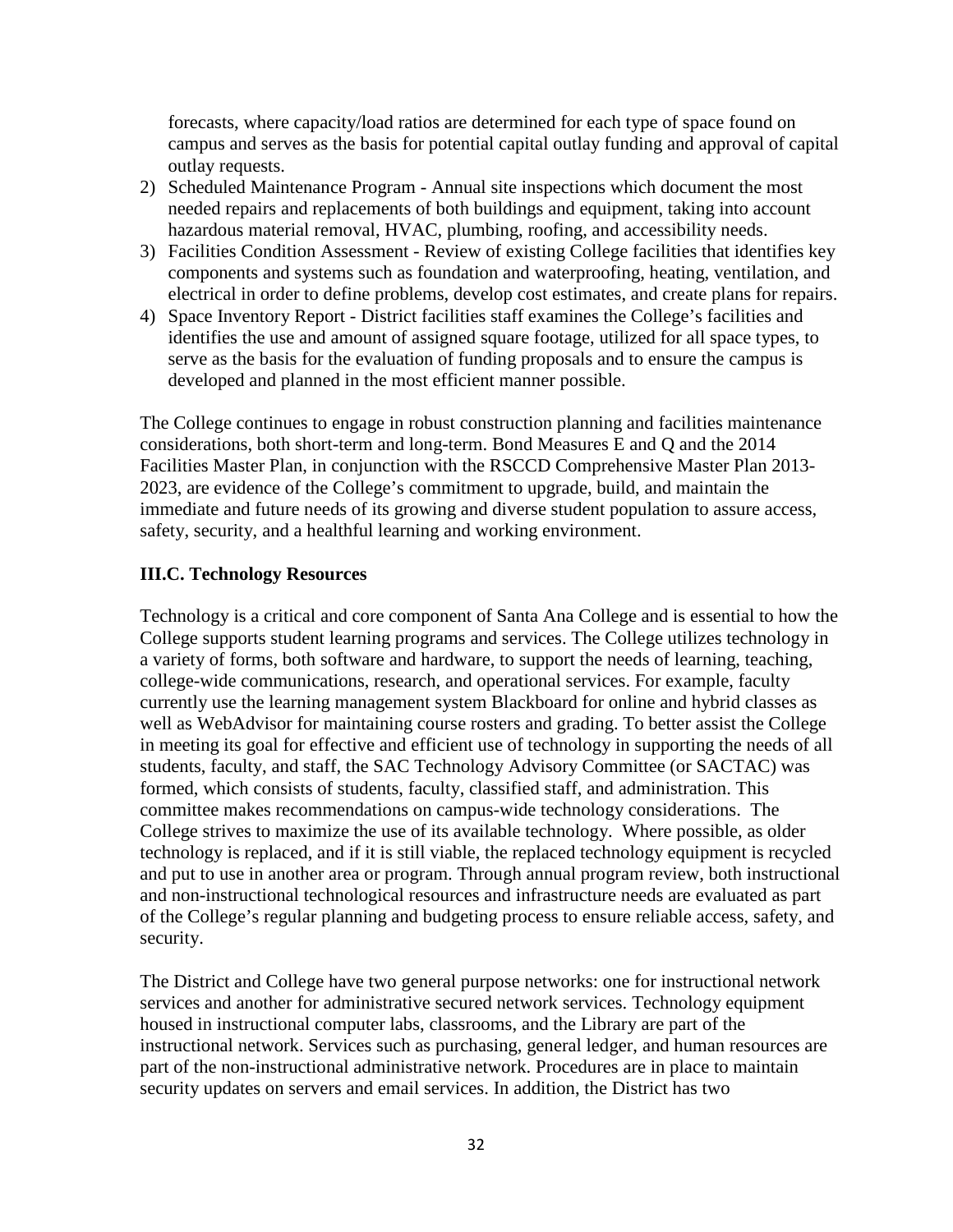Administrative Regulations that directly relate to technology. One addresses the rights and privileges for accessing information resources, responsibilities as to how information resources are used, accounts and passwords, confidentiality, copyright, and violation of use of information resources. The other administrative regulation on technology addresses District and College standardization of hardware and software.

#### **III.D. Financial Resources**

SAC has a well-defined budget allocation model, measurable fiscal accountability, well managed financial resources and reserves, and a very transparent financial management culture that demonstrates integrity and consistent fiscal stability. In spite of the recent years of state fiscal crisis and the dramatic funding cuts levied on the community college system statewide, the RSCCD and SAC have managed their resources, maintained strong reserves, and stretched their dollars to best support student learning and support programs. Annual program and budget reviews address departments goals related to student learning outcomes assessment, institution-set standards, resource allocation requests, with the purpose of supporting students from diverse backgrounds. Confirmation of appropriate financial documentation and its degree of credibility and accuracy are evidenced in recent external auditor's annual report. SAC's annual audits have resulted in unqualified reports related to the financial statements, clean audits with no deficiencies in internal controls over financial reporting, and minimal audit findings that are promptly corrected.

Both the RSCCD and SAC have in place practices and procedures to ensure fiscal viability and stability. The District has a demonstrated history of strong ending balances through prudent and conservative fiscal management and decision making. This has also allowed the District to set aside a substantial Stability Fund that it has used to smooth out structural budget deficits during the past couple of years. SAC also maintains a contingency fund of 20% of the annual ending balance to manage any unforeseen local fiscal challenges. Cash flow has been sufficient and consistent over the past several years in spite of state funding volatility, allowing the District to avoid any borrowing from the county or other lending institutions to meet financial obligations.

The College and District have strong procedures, practices, and policies in place along with verifiable evidence and regular assessment that confirms that SAC is able to support and sustain a baccalaureate program in Occupational Studies. The College's financial planning is both integrated and effectively driven by institutional planning processes. Consequently, available financial resources are similarly integrated with the institutional planning processes. All financial documents are found to be accurate, credible, timely accountable, and comprehensively communicated to the public, with sufficient cash flows and reserves to maintain stability, support strategies for appropriate risk management, and when necessary, implement contingency plans to meet financial emergencies and unforeseen circumstances. In addition, as the College and District make short-term financial plans, the institution considers its long-term financial priorities to assure financial stability, including Other Post-Employment Benefits, compensated absences, and other employee related obligations. Work through auxiliary services, Foundation and fundraising, both general obligation bond programs, and grants are conducted with integrity in a manner consistent with the intended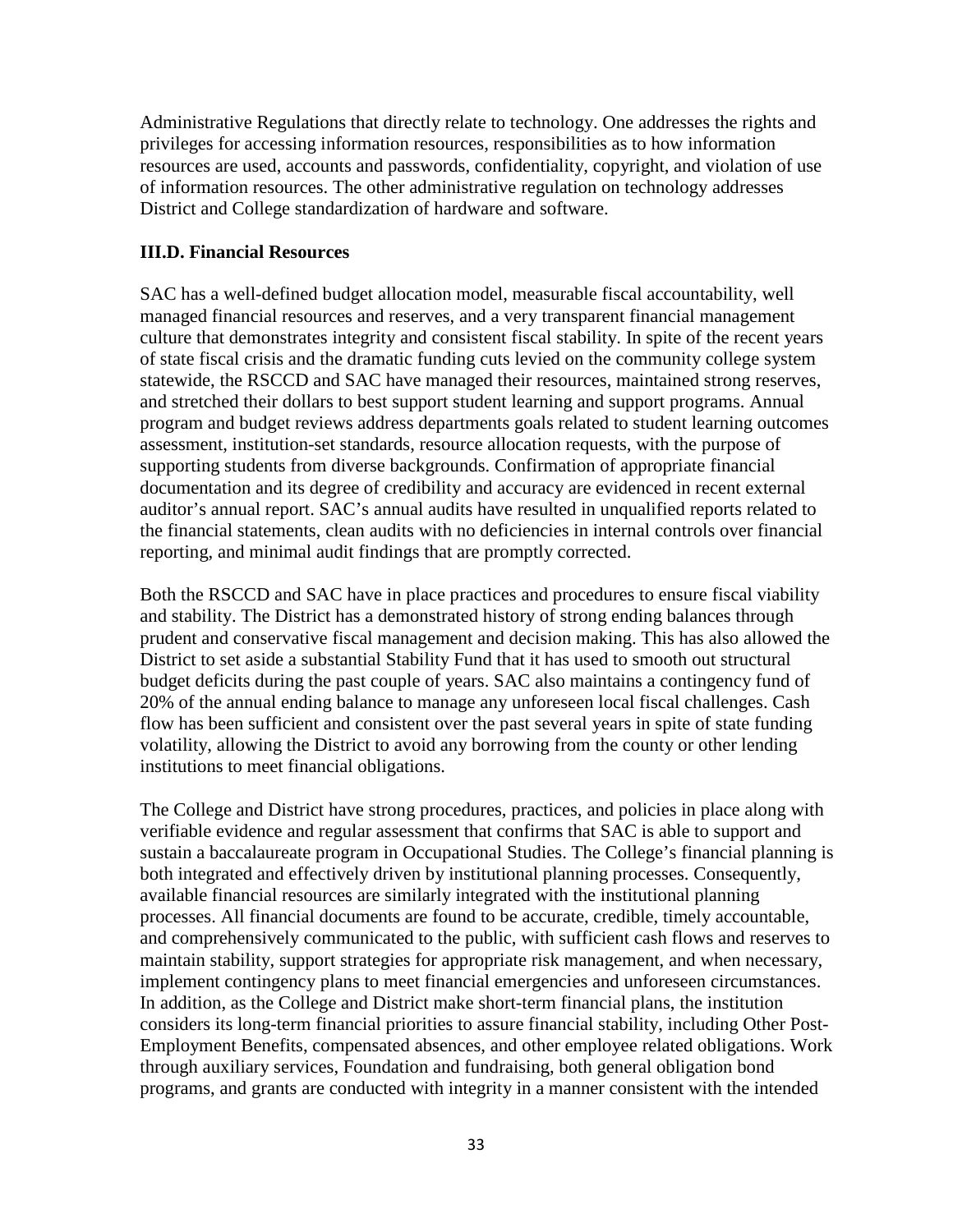purpose of the funding source in accordance with federal and state law, GASB, and the Budget Accounting Manual.

### **Standard IV: Leadership and Governance**

### **IV.A. Decision-Making Roles and Processes**

Institutional leaders at Santa Ana College foster an environment that encourages empowerment, innovation, and excellence through formal and informal structures. Formal structures consist of participatory governance committees (i.e., College Council, Facilities Committee, Planning & Budget Committee, Student Success Committee, and Technology Advisory Committee) as well as standing committees and taskforces that work in tandem with the Academic Senate in order to support a sustained, substantive, and collegial dialog concerning student outcomes, student equity, academic quality, institutional effectiveness, facilities and technology maintenance, and sustainable, continuous quality improvement in student learning outcomes, integrated planning, and program review. Operational and governance meetings are frequently scheduled in advance and take place regularly throughout the academic year. Through the workings of the governing board, Academic Senate, CSEA, and ASG, Santa Ana College has established, documented, and subscribes to policies and procedures that ensure full participation in appropriate decision-making processes while defining roles and mechanisms for all campus constituencies through ongoing dialogue. The College regularly evaluates its governance and decision-making structures and processes through End-of-Year Reports to learn more about how members are appointed to committees, how members effectively communicate with their constituents, whether members feel any difficulties in serving or shaping the agenda, as well as overall strengths and weaknesses in order to make plans for improvements. The results of these reports are communicated to the campus community and posted on the SAC website.

# **IV.B. Chief Executive Officer**

Dr. Erlinda J. Martinez is the current CEO of Santa Ana College. The role of the President is to provide effective leadership in planning, organizing, budgeting, selecting and developing personnel, assessing institutional effectiveness, and maintaining primary leadership in the College's accreditation. Throughout her 10-year tenure at SAC, Dr. Martinez has established and continues to maintain a collegial process that sets values, goals, and priorities for the College; supports the notion that the College set realistic and obtainable institution-set standards for student achievement; promotes institutional effectiveness through integrated planning efforts that rely on quality research data and analysis of both internal and external considerations, resource allocation, and support services; and ensures that the College continues to abide by federal and state statutes, regulations, and governing board policies in accordance with the mission of Santa Ana College. Dr. Martinez works and communicates effectively to the entire campus constituencies, represents the campus during District board meetings, and is readily visible throughout the community, promoting the mission, vision, and values of Santa Ana College while simultaneously generating external support for the College.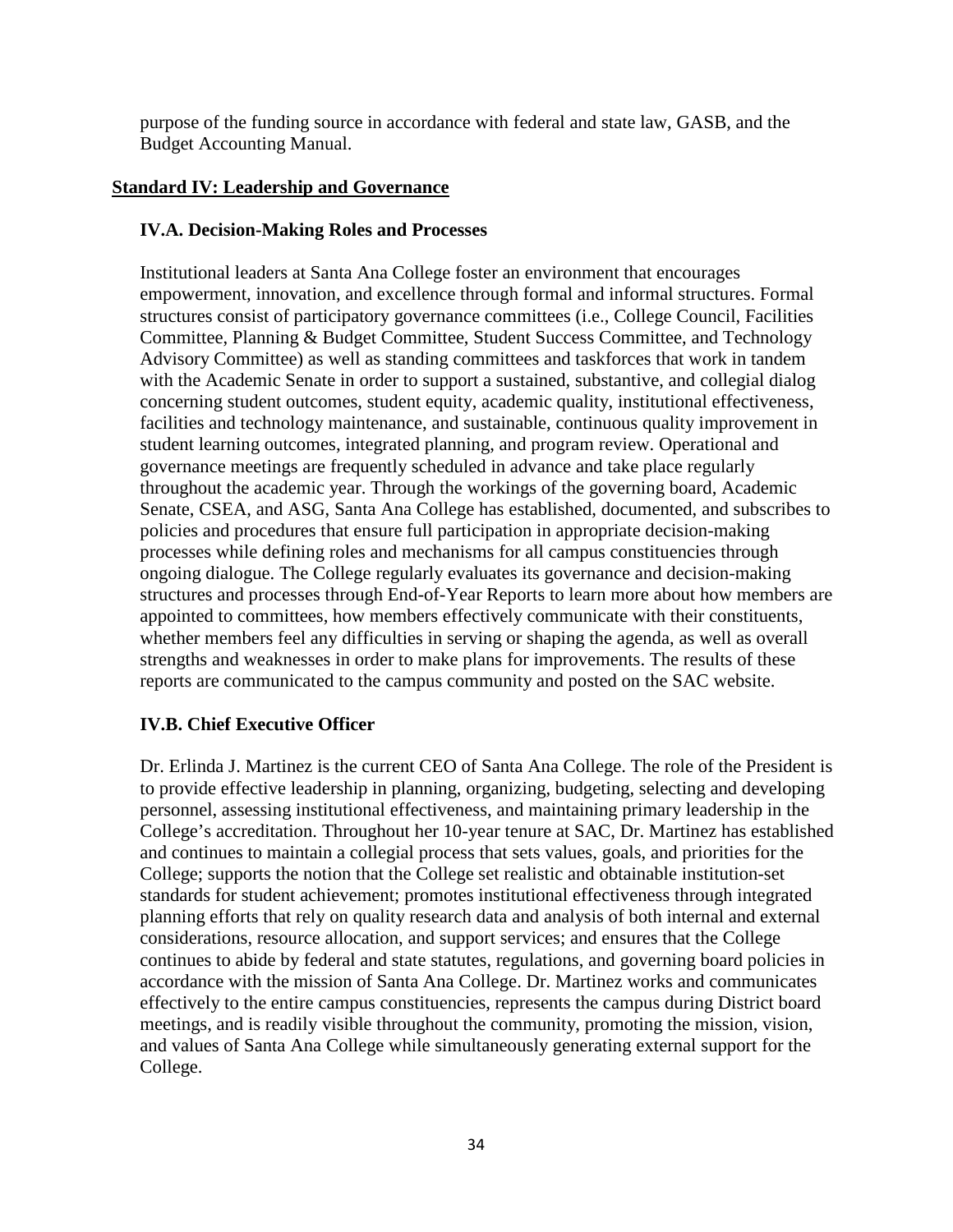#### **IV.C. Governing Board**

The Board of Trustees ensures the quality, integrity, and improvement of student learning, within appropriate budgetary means, and provides the resources necessary to support the District's programs and services. To do this effectively, the Board receives regular reports from the Chancellor, college presidents, Academic Senate presidents, Student Trustee, ASG presidents, the Executive Vice Chancellor of Educational Services and Human Resources, the Vice Chancellor of Fiscal and Business Operations, the Accreditation Liaison Officers of both colleges, and other staff members as needed. As a collective entity, the Board regularly establishes and updates its policies in a manner consistent with the District mission statement and clearly commits the District to educational quality and student learning services as primary board responsibilities. These policies include bylaws and policies specifying the board's size, duties, responsibilities, structure, operating procedures, training in support of board development, and evaluation. A code of professional ethics and conflict of interest policy are continuously enforced, and the Board delegates full responsibility and authority to the Chancellor to implement and administer board policies without board interference. The governing board regularly reviews key indicators of student learning and achievement (e.g., Scorecard, Accreditation) as well as institutional plans for improving academic quality.

#### **IV.D. Multi-College Districts and Systems**

The Chancellor acts as professional advisor to the Board of Trustees in the formulation of policies for governing the Rancho Santiago Community College District and as the District's chief executive responsible for carrying out the policies adopted by the Board. The District Chancellor provides leadership in setting and communicating expectations of educational excellence and integrity through the District and ensures effective control of expenditures throughout the District, including resource allocation to the respective colleges. The Chancellor delegates full responsibility and authority to each college President to implement and administer delegated District policies without interference. District planning and evaluation continue to be integrated with College planning and evaluation in order to improve student learning and achievement as well as overall institutional effectiveness.

#### **Commission Policies**

#### **Policy on Award of Credit**

Santa Ana College adheres to the policies, regulations, and procedures as set forth in the College's *Curriculum and Instruction Handbook* [21](http://sac.edu/committees/curriculum/Documents/SAC%20Curriculum%20and%20Instruction%20Handbook%20%20Approved%202014-2015.docx) and the CCCCO *Program and Course Approval Handbook*. [86](#page-51-79) Each academic division has a faculty-driven division curriculum committee which reviews and approves course or program revisions and new courses or programs as documented through CurricUNET, the College's official curriculum documentation warehouse.<sup>[61](http://www.curricunet.com/sac)</sup> In order for a course or program to be created, modified, or deleted, it must be approved by the department, department chair, division curriculum committee, and the Curriculum and Instruction Council (CIC). Following submission to CIC, curriculum items are first reviewed by a Technical Review Committee, which consists of the CIC Council Chair, Vice President of Academic Affairs, Articulation Officer and Support Services Assistant. The Technical Review Committee ascertains that all policy, program, and course proposals are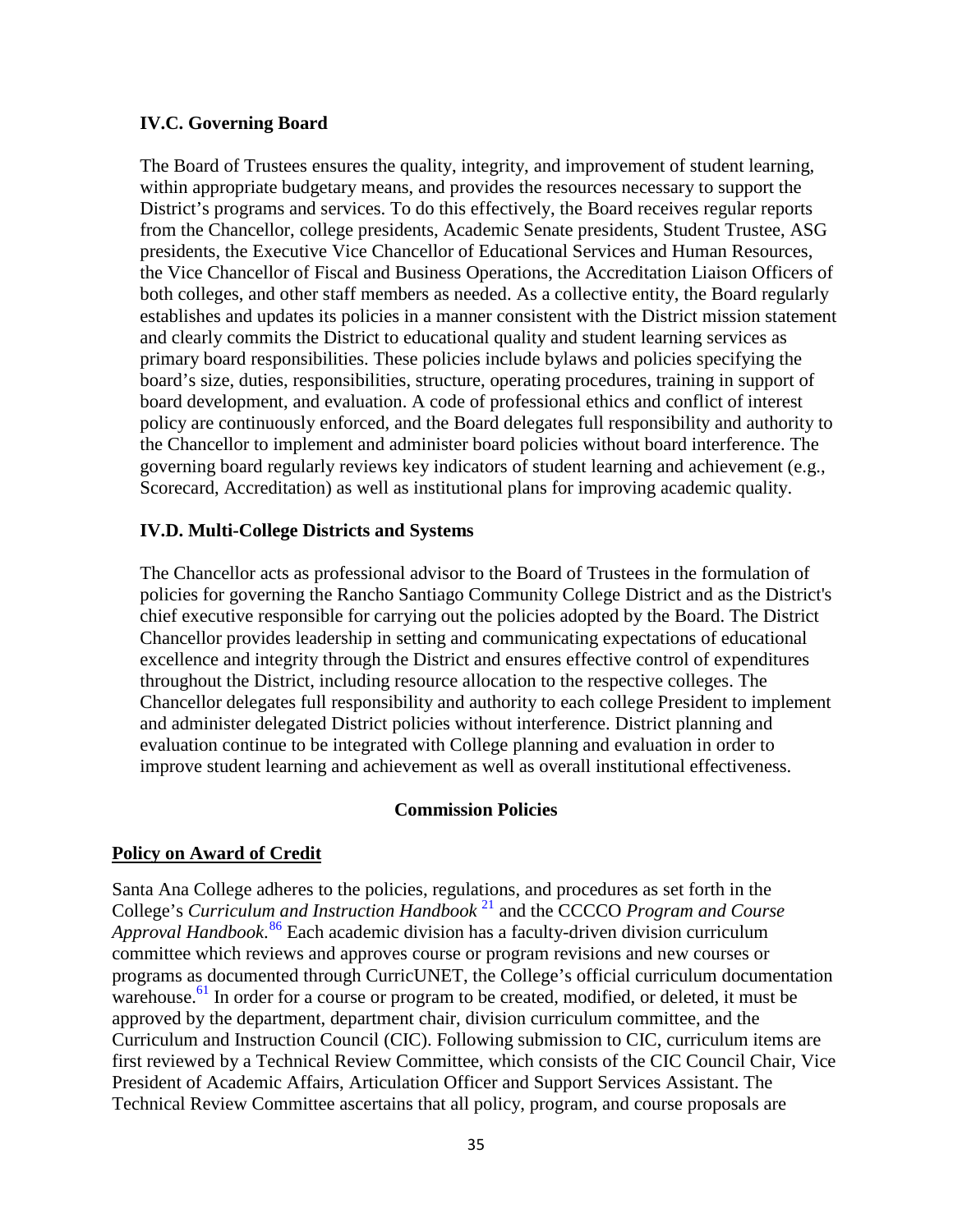complete and meet standards of quality as defined by the institution and comparable in quantity and nature to credits awarded to other courses in the institution; insures accuracy and proper formatting; and determines which proposals will be reviewed by CIC and which may be placed on the consent calendar. The CIC, a standing committee of the Academic Senate, serves as a voice for the faculty on all academic and professional matters relating to curriculum. At any step in the process, a proposal may be denied and returned to the faculty for further updates and changes. Faculty initiate the proposal process and play a critical role in designing the course or program curriculum; determine appropriate delivery modes; create SLOs for each course, program, certificate, and degree as well as participate in the curriculum review process, which occurs every four years. The assessments are ongoing, systematic and used for the improvement of student learning.

A variety of programs of various lengths of study are offered to meet student goals at the College, including career technical education programs<sup>[87](#page-51-80)</sup>[,](http://www.sac.edu/AcademicProgs/CEWD/Pages/default.aspx) which are based on identified labor market and gainful employment needs with input from faculty, industry, advisory groups, employers, and external specialized and program accreditation guidelines. Programs have published SLOs developed by the faculty within all these programs. Course-level and programlevel SLOs are mapped to institutional SLOs as part of the ongoing overall student learning assessment process at the College. All programs, degrees, and certificates are ultimately reviewed and approved by the RSCCD Board of Trustees before submission is made to the California Community Colleges Chancellor's Office.

#### **Policy on Contractual Relationships with Non-Regionally Accredited Organizations**

Santa Ana College does not participate in any contractual relationship with non-regionally accredited organizations.

#### **Policy on Direct Assessment of Learning**

The Santa Ana College catalog outlines both policies and procedures used in the determination of whether to award College credits, certificates, and degrees to students for prior learning. Only qualified discipline faculty meeting appropriate minimum qualifications are hired by the District as academic experts with the appropriate competence levels to award student credit.<sup>[88](#page-51-81)</sup> The College will award credit for College units earned at another regionally accredited college or university pending evaluation of all official transcripts by the Admissions and Records office, counselors, and discipline faculty. Continuous efforts are underway by the College's Academic Affairs unit, instructional divisions and departments to create course articulation agreements between Santa Ana College and other public and private universities as well as maximize transfer opportunities for students through the development of Associate Degrees for Transfer (for community college student entry into the California State University System). As per the published catalog, it is the expectation of the College that all instructors will give at least two evaluations of student performance prior to the issuance of mid-term grades and at least one other evaluation before the final examination (required in all courses). Students have the option of taking credit by examination only for courses that are in the current academic year catalog and specifically designated by the appropriate dean as courses that are eligible for credit by examination. The RSCCD has also adopted a policy on course prerequisites, corequisites, and advisories in order to provide for the establishing, reviewing, and challenging of prerequisites, corequisites on recommended preparation, and certain limitations on enrollment in a manner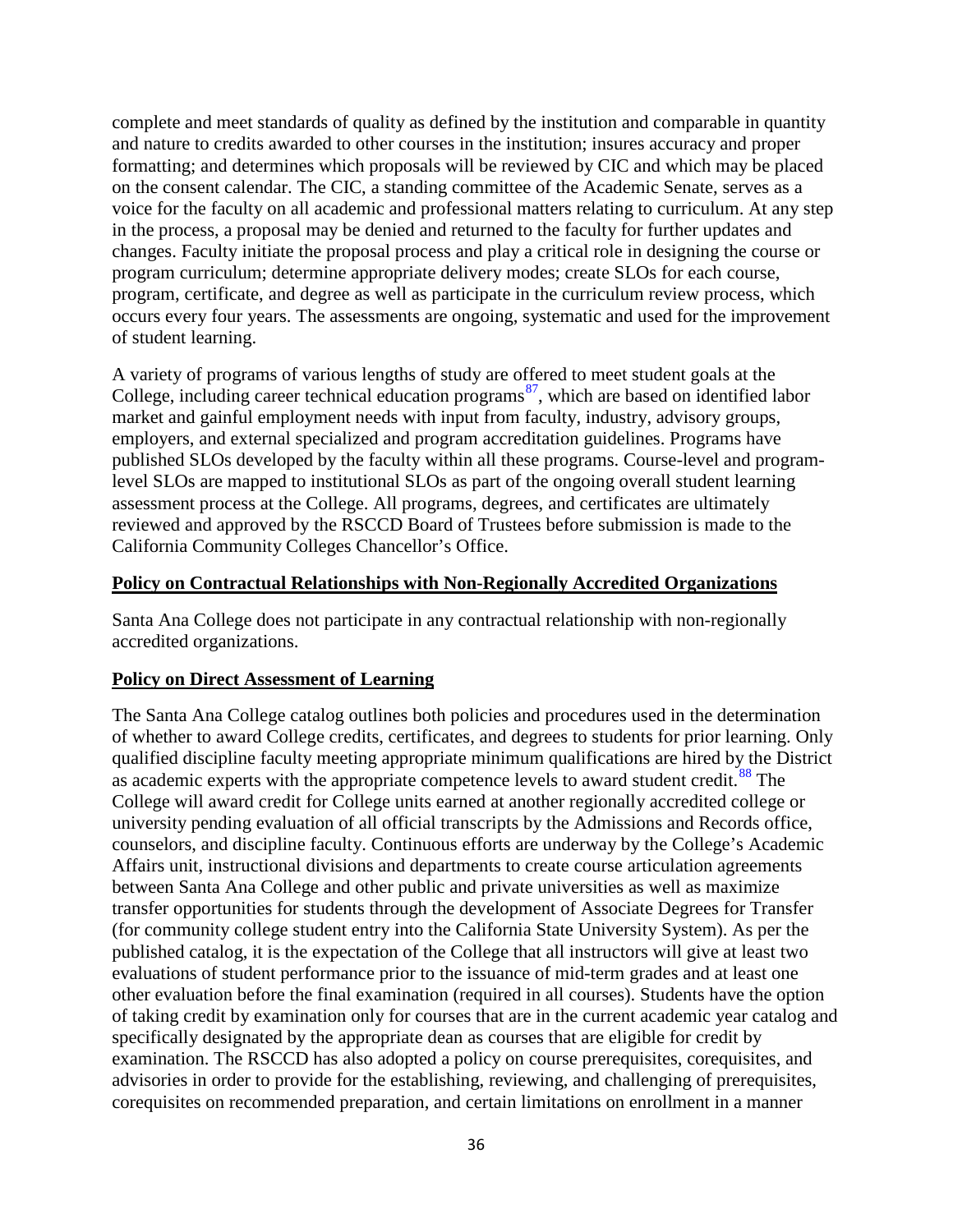consistent with the law and good practice. For courses where a prerequisite exists, students can submit a prerequisite challenge form from the appropriate division office, where the challenge is reviewed by a committee consisting of the dean (or designee), department chair (or designee), and one department or division representative (or designee). In addition, the College will grant units of credit to currently enrolled students for AP, CLEP, and IB exams, where an appropriate score was obtained as per the College catalog. Finally, students have the right to appeal an assigned grade within a one year period following the semester which the grade was assigned, if the student believes that the grade is based on a mistake, fraud, bad faith, or incompetency.<sup>[1](http://www.sac.edu/CatalogAndSchedule/Documents/2014-2015/Catalog_14-15.pdf)</sup>

#### **Policy on Distance Education and on Correspondence Education**

Santa Ana College has developed, implemented, and evaluated all courses and programs according to the institution's total educational mission, including those delivered through distance education, in consultation with its faculty, Curriculum and Instruction Council and Academic Senate, and Board of Trustees. The curriculum review process at the College ensures that all distance education courses are taught to standards consistent with the official course outline of record and feature regular, effective instructor-initiated student contact.<sup>[89](#page-51-37)[,](http://www.sac.edu/AcademicAffairs/DistanceEd/Documents/Faculty%20Resources/OnlineLearningAddendumFormSAMPLE.pdf)[90](#page-51-38), [91](#page-51-39)</sup> In particular, distance education courses are examined to ensure: (1) methods of evaluation match those in the face-to-face course, (2) accessibility is addressed via Section 508 compliance, and (3) peer and student evaluations are conducted to ensure the quality of online courses is continuously maintained.

The College clearly defines appropriate student learning outcomes for all courses and programs, including those delivered through distance education. It also provides the resources and structure needed to accomplish these outcomes and to demonstrate that its students achieve these outcomes through application of appropriate assessment.

Academic integrity and student authentication are addressed in a number of ways. The Distance Education office makes resources available to faculty on how to promote academic integrity in onlineclasses.  $92, 93, 94$  $92, 93, 94$  $92, 93, 94$  $92, 93, 94$  $92, 93, 94$  $92, 93, 94$  Workshops on the topic of promoting academic integrity in the online classroom as well as opportunities for instructors to become online certified are a regular feature of professional development. In accordance with the Higher Education Opportunities Act of 2008, in order to maintain user privacy in the online setting, students must use a unique username and a password of their own creation, hosted by the College, to ensure the same person who participates every time in and completes a course or program receives the appropriate academic credit. All classes offered in an online format utilize the District-selected learning management system (Blackboard), so that the College can ensure integrity of the online classroom, including student grades and usage data. In addition, arrangements for proctored examinations are made with other colleges and universities nationwide to ensure equal access and support for all online students.

In compliance with federal and state law, Santa Ana College has established procedures governing student records and the control of personally identifiable information. The College adheres to strict confidentiality standards as stated in the Family Educational Rights and Privacy Act (FERPA) and California Education Code. No student records, other than directory information, will be released without written consent by the student, except as authorized by the law.<sup>[95](#page-51-43)</sup> In addition, no directory information will be released regarding any student who has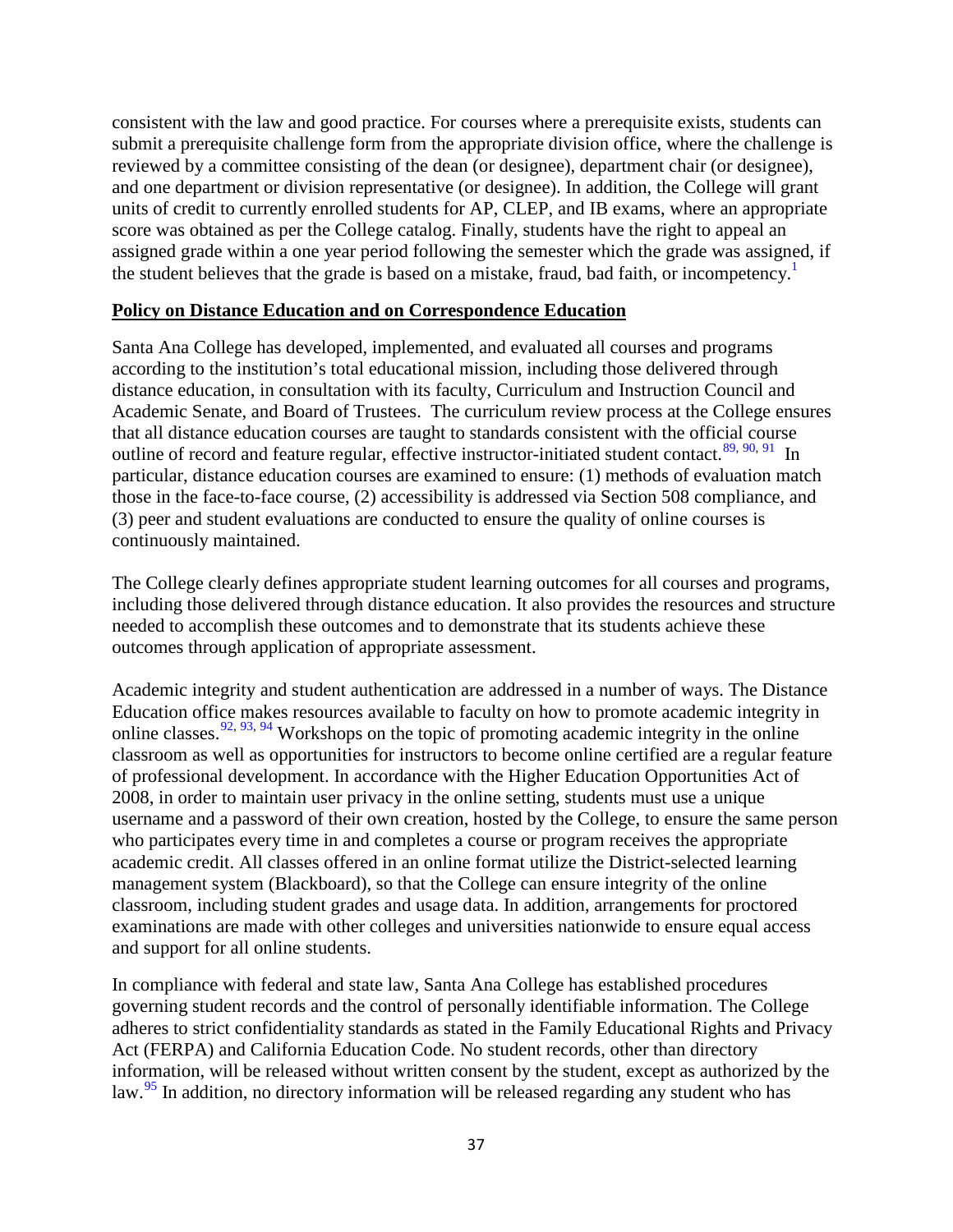notified the Admissions & Records office in writing that such information should not be released. There is no charge associated with verification of student identity.

Since spring 2013, Santa Ana College has not offered Correspondence Education courses.

### **Statement on Diversity**

The mission statement of Santa Ana College is to be a leader and partner in meeting the intellectual, cultural, technological, and workforce development needs of our diverse community. SAC provides access and equity in a dynamic learning environment that prepares students for transfer, careers and lifelong intellectual pursuits in a global community.<sup>5</sup> Themes of cultural identity, diversity, and equity are intertwined into the mission statement of the College, reinforced by board policy on diversity<sup>[96](#page-51-44)</sup>[,](http://www.rsccd.edu/Trustees/Board-Policies/Pages/7000/BP-7100.aspx) as well as respected and embraced on a daily basis throughout the campus.

# **Policy on Institutional Advertising, Student Recruitment, and Representation of Accrediting Status**

# Advertising, Publications, Promotional Literature

Santa Ana College provides clear and accurate information to students and the public in all College publications and through its website. The College utilizes the College catalog<sup>58</sup> and Schedule of Classes<sup>[59](http://www.sac.edu/CatalogAndSchedule/Pages/default.aspx)</sup> as primary outreach tools available through the College website<sup>84</sup> and certain print formats. The District Public Information Office works with College offices to ensure that content, style, and format are reviewed for accuracy. Required information in the catalog, class schedule, and website is found as shown in Table 6:

| of required momentum ride entirely in calling, beneaute or chapter and<br><b>Required Information</b> | Catalog <sup>58</sup> | <b>Schedule of</b><br>Classes <sup>59</sup> | <b>Website</b> <sup>84</sup> |
|-------------------------------------------------------------------------------------------------------|-----------------------|---------------------------------------------|------------------------------|
| <b>Official Name, Address, Phone, Website</b>                                                         | ✓                     | ✓                                           |                              |
| <b>Mission, Purpose, Objectives, Entrance</b>                                                         |                       |                                             |                              |
| <b>Information on Programs and Courses</b>                                                            |                       |                                             |                              |
| Degree, Certificate, and Program Completion                                                           |                       |                                             |                              |
| <b>Faculty with Degrees Held</b>                                                                      |                       |                                             |                              |
| <b>Facilities Available</b>                                                                           |                       |                                             |                              |
| <b>Rules and Regulations for Conduct</b>                                                              |                       |                                             |                              |
| <b>Academic Freedom Policy</b>                                                                        |                       |                                             |                              |
| <b>Tuition, Fees, Program Costs</b>                                                                   |                       | $\checkmark$                                |                              |
| <b>Financial Aid Opportunities</b>                                                                    |                       |                                             |                              |
| <b>Refund Policy and Procedures</b>                                                                   | $\checkmark$          | $\checkmark$                                |                              |
| <b>Transfer of Credit Policies</b>                                                                    | $\checkmark$          | $\checkmark$                                |                              |
| <b>Nondiscrimination Policy</b>                                                                       | $\checkmark$          | ✓                                           |                              |
| <b>Other Locations for Policies</b>                                                                   |                       |                                             |                              |
| <b>Governing Board</b>                                                                                |                       |                                             |                              |
| <b>Accreditation Status</b>                                                                           |                       |                                             |                              |

# Table 6. Required Institutional Advertising in Catalog, Schedule of Classes and Website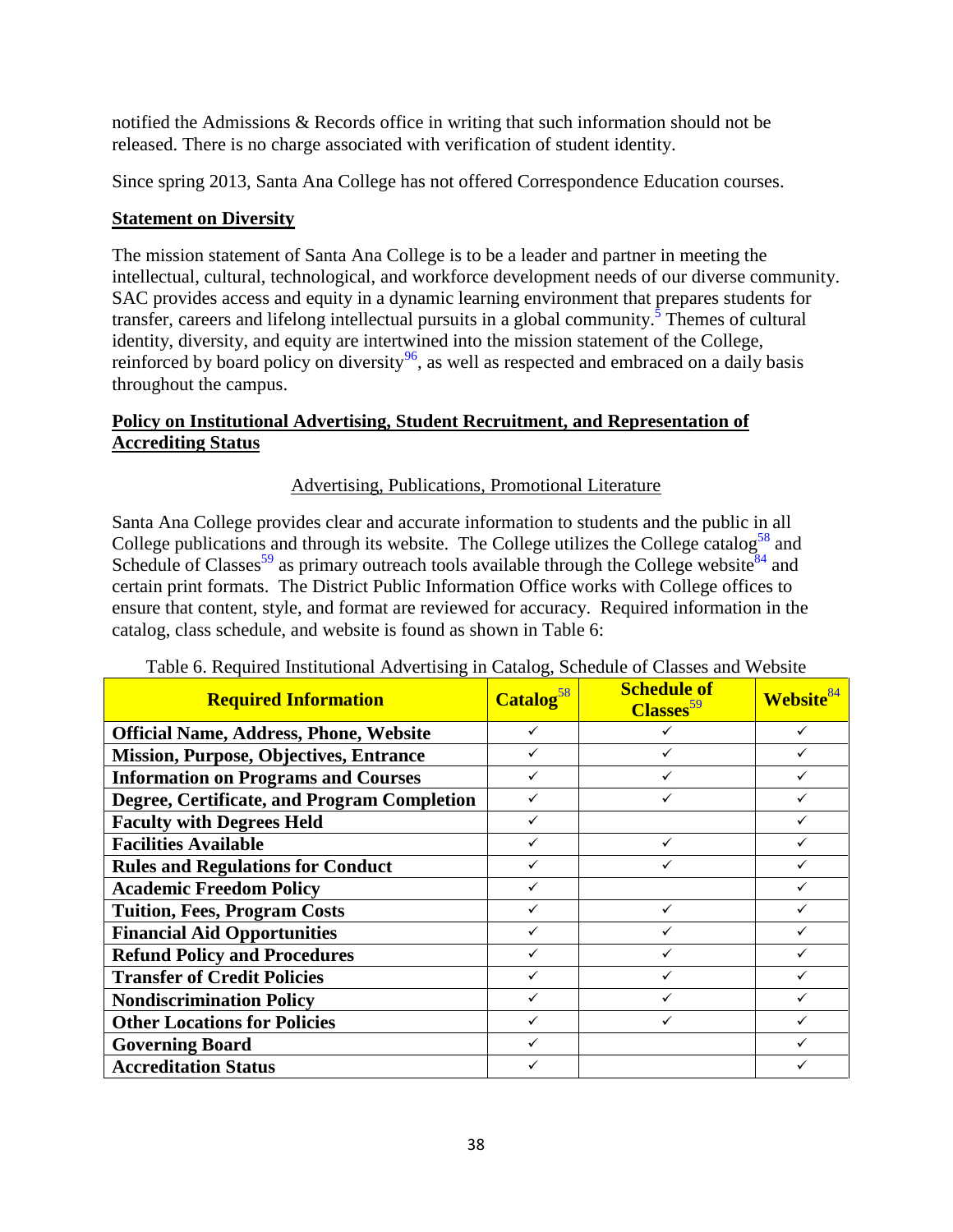The College catalog<sup>58</sup>, website<sup>84</sup>, and other official institutional publications describe career opportunities as well as clear and accurate information on national and/or state legal requirements for licensure eligibility and entry into an occupation or profession for which education and training are offered. The College also publishes occupational programs with licensure information as well as state certification requirements and external accreditation information. Gainful employment information is also included for occupational programs.

### Student Recruitment for Admissions

The College complies with all legal and regulatory practices relating to recruitment and admissions. Student recruitment is guided by qualified College staff and trained student ambassadors.

### Representation of ACCJC Accreditation Status

Information regarding ACCJC accreditation status is accurately and fully provided via a comprehensive statement in the College catalog<sup>58</sup> and website<sup>84</sup> as required by the Commission. In addition, specialized and program accreditation granted by other external accreditors is listed separately with respect to the following College programs:

- 1. Automotive Technology accredited by the National Automotive Technicians Education Foundation (NATEF)
- 2. Emergency Medical Technician accredited by the Orange County Emergency Medical Services (OCEMS)
- 3. International Business accredited by the National Association of Small Business International Trade Educators (NASBITE)
- 4. Occupational Therapy Assistant accredited by the Accreditation Council for Occupational Therapy Education (ACOTE)
- 5. Paralegal Studies approved by the American Bar Association (ABA)
- 6. Pharmacy Technology accredited by the American Society of Health-System Pharmacists (ASHP)
- 7. Registered Nursing approved by the Board of Registered Nursing (BRN) and accredited by the Accreditation Commission for Education in Nursing (ACEN)

# **Policy on Institutional Compliance with Title IV**

SAC complies with the requirements of Title IV of the Higher Education Act. The College follows federal regulations that require first-time borrowers of Direct Loans to receive entrance counseling available at [https://studentloans.gov.](https://studentloans.gov/) The College regularly updates its financial aid website to remain current and compliant with regulatory changes as pertaining to Title IV and State Student Eligibility Requirements and Policies.

The College's Financial Aid Department is committed to and effective at serving its diverse population of students, regardless of their economic background. The highest priority is given to helping students find funding avenues to meet their educational costs through available federal and state student financial aid programs and scholarships for successful College completion. One-on-one appointments are available to students who cannot attend workshop times for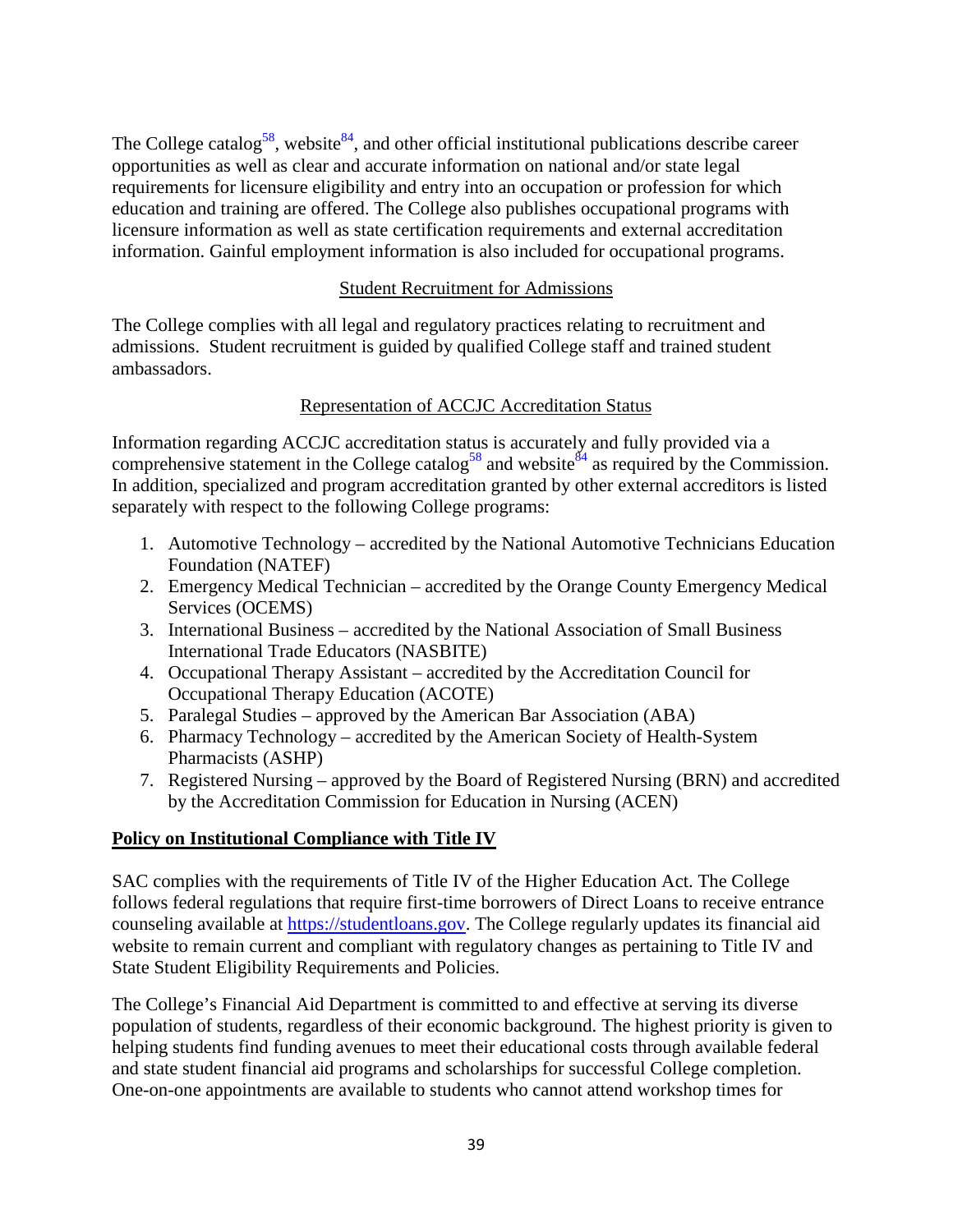financial aid assistance and financial literacy coaching. Faculty and staff are regularly trained and updated, so that they are aware of the any potential regulatory changes that may affect their student population.

Santa Ana College continues to demonstrate diligence in keeping loan default rates at an acceptably low level while complying with program responsibilities defined by the U.S. Department of Education. Federal student financial aid program requirements state that if an institution has cohort default rates of 30 percent or more during three consecutive years, it may lose funding support through Federal Financial Title IV programs. For the four most recently recorded years at  $SAC<sup>97</sup>$  $SAC<sup>97</sup>$  $SAC<sup>97</sup>$ [,](http://www.nsldsfap.ed.gov/) there continue to be no issues related to student loan default rates:

- 1. For 2009, 3-year Official CDR is 17.3% based on 37 borrowers defaulting of 213 who have entered repayment.
- 2. For 2010, 3-year Official CDR is 18.5% based on 41 borrowers defaulting of 221 who have entered repayment.
- 3. For 2011, 3-year Official CDR is 17.0% based on 48 borrowers defaulting of 282 who have entered repayment.
- 4. For 2012, 3-year Draft CDR is 17.1% based on 50 borrowers defaulting of 291 who have entered repayment (to be officially published in September 2015).

Santa Ana College has had no negative actions taken by the U.S. Department of Education regarding compliance with Title IV.

# **Policy on Institutional Degrees and Credits**

Santa Ana College ensures that all courses and other related educational experiences are comparable in quantity and nature to credits awarded through its approved policies and procedures.<sup>[98](#page-51-46)</sup> Consistent with federal regulations applicable to federal financial aid eligibility, the Rancho Santiago Community College District has designated each class hour as a "credit hour" and established the definition of "credit hour." The class hour is the basic unit of attendance for computing the number of full-time equivalent students (or FTES) for apportionment. The District defines a "credit hour" as a clock hour of a total of 60 minutes composed of a segment of no less than 50 minutes of scheduled contact for instruction and/or examination and a segment of 10 minutes for passing time between classes or a break. RSCCD uses a clock-to-credit hour conversion formula to determine whether a credit hour program is eligible for federal financial aid. The conversion formula is used to ensure that a "credit hour" program has an appropriate minimum number of clock hours of instruction for each hour unit of credit it claims.

A "credit hour" at the Rancho Santiago Community College District and Santa Ana College represents the amount of work necessary to achieve intended learning outcomes and verified by evidence of student achievement that is an institutionally established equivalency that reasonably approximates not less than:

1. One "credit hour" (50 minutes) of classroom or direct faculty instruction and a minimum of two "credit hours" (100 minutes) of out-of-class student work each week for semesterlength (e.g., sixteen weeks) courses for one semester hour unit of credit, or the equivalent amount of work over a different amount of time; or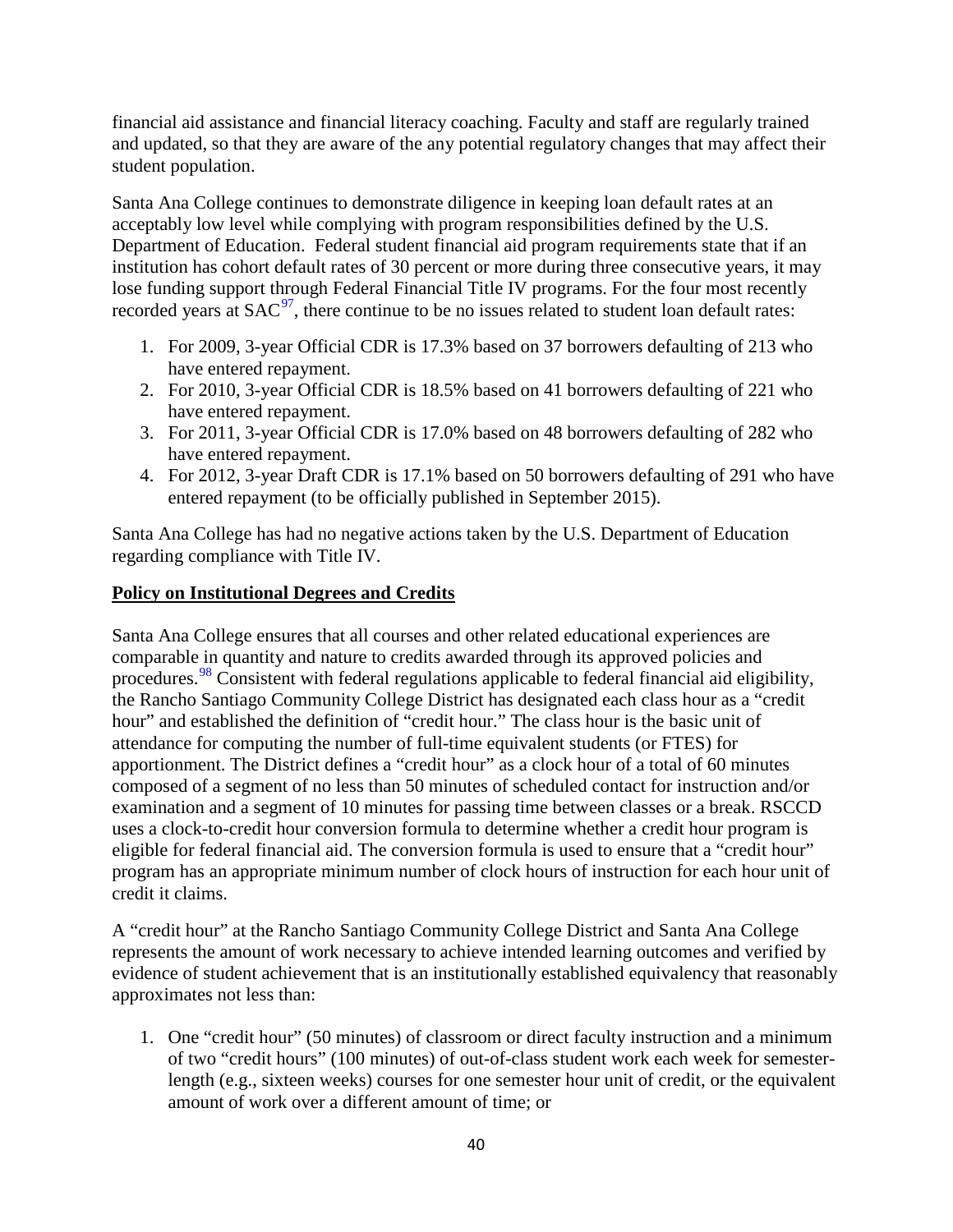2. At least an equivalent amount of work as required in the paragraph above of this definition for other academic activities as established by the Rancho Santiago Community College District, including three "credit hours" (150 minutes) of laboratory work, internships, externships, practica, studio work, and other activities leading to the award of "credit hours."

A "credit hour" is assumed to be a 50-minute period. In courses, such as those offered online, in which seat time does not apply, a "credit hour" may be measured by an equivalent amount of work, as demonstrated by student achievement. For cooperative work experience education, one "credit hour" is equal to 60 hours of non-paid work or 75 hours of paid work.

The appropriate formula for credit hour is continuously applied throughout the College's selected curricular database—the CurricUNET management system—which features accurate assignment of credit hours for all approved courses by the Curriculum and Instruction Council.<sup>61</sup>

### **Policy on Institutional Integrity and Ethics**

Santa Ana College continues to uphold and protect the integrity of its practices in working with students, faculty, staff, its governing board, external agencies and organizations (including the Commission), and the general public. The College reports clear and accurate information related to its mission, educational programs, admissions requirements, student services, tuition and other fees, financial aid, transcript, award and transfer of credit, and refund policies to ensure compliance with Federal regulations, California Education Code, and Title V. Moreover, the College continuously complies with the Eligibility Requirements, Accreditation Standards, Commission Policies, and Commission requests in a collegial, welcoming, and timely manner with the goal of best serving the needs of its diverse student population and surrounding community.

Various board policies are formulated and regularly updated to ensure Santa Ana College maintains integrity and high ethical standards in its daily management. The Board of Trustees is delegated the responsibility to set prudent, ethical, and legal standards for District operations as per Board Policy 2200.<sup>65</sup> Faculty are made aware of College policy regarding a professional code of ethics, as evidenced via Board Policy 7001, which does not allow personal bias or prejudice to influence their presentation of professionally accepted views in a discipline.<sup>[99](#page-51-47)</sup> Board Policy  $4030$ addresses academic freedom and the rights of both faculty and students to express personal convictions<sup>77</sup>, while Board Policy 737[0](http://www.rsccd.edu/Trustees/Board-Policies/Pages/7000/BP-7370.aspx)<sup>[100](#page-51-48)</sup> prohibits political activity during an employee's working hours as well as limits the use of District funds, services, supplies, or equipment to endorse or denounce any ballot measure or candidate. The College catalog also recognizes faculty and students' right to express their informed opinions in the context of professional competence, open inquiry, and rigorous attention to the pursuit of truth.<sup>58</sup> Board Policy 7120 establishes and assures integrity in District hiring processes.<sup>[101](#page-51-49)</sup>

The College prevents conflict of interest throughout the organization. Board Policy 6340 delegates authority to the Chancellor to enter into contracts on behalf of the District and establishes administrative procedures for contract awards and management under certain conditions.[1](http://www.rsccd.edu/Trustees/Board-Policies/Pages/6000/BP-6340.aspx)[02](#page-51-50)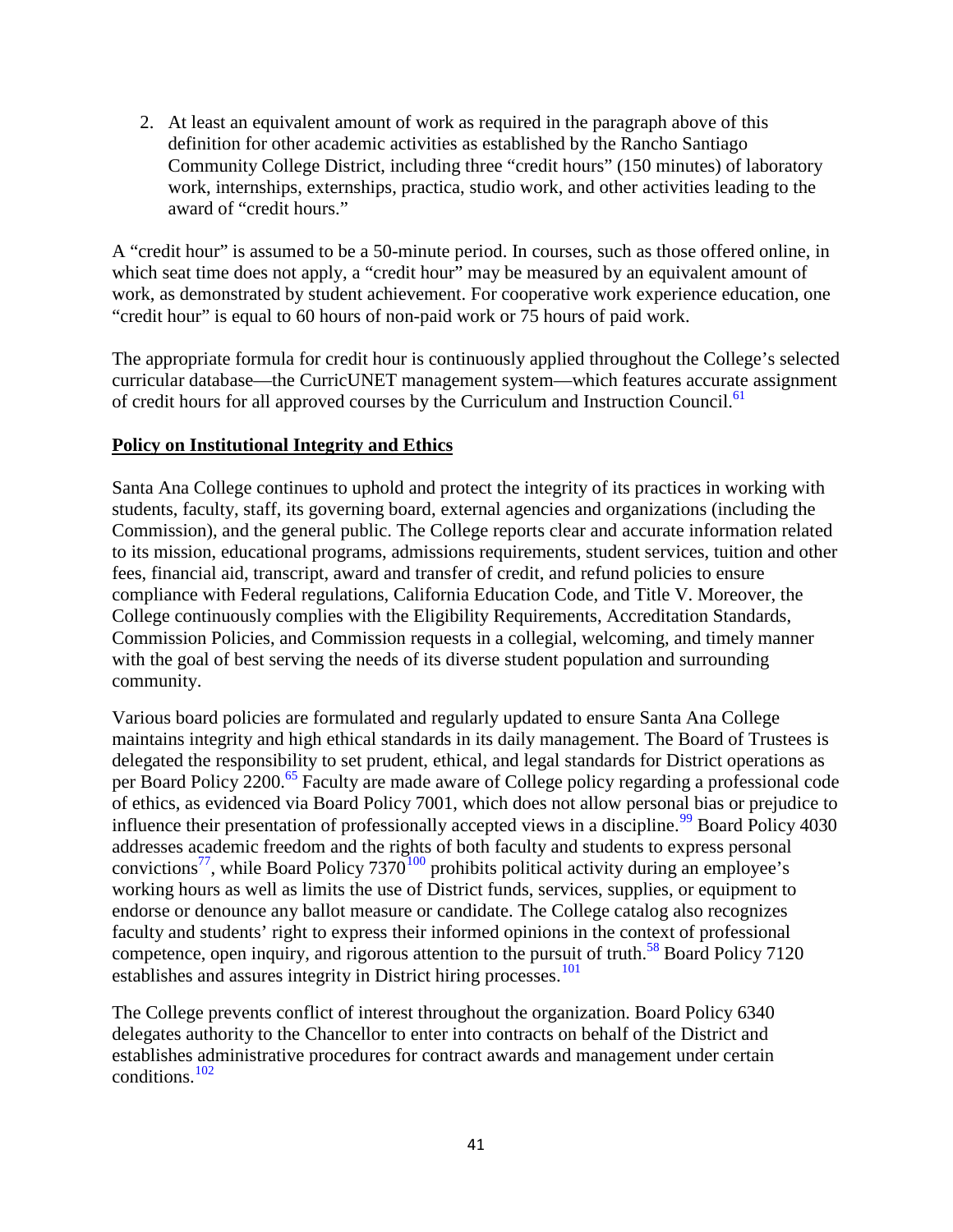All programs, services and activities at Santa Ana College shall be available to all qualified persons. The District prohibits discrimination and harassment based on ethnic group identification, national origin, religion, age, sex, race, color, ancestry, sexual orientation, physical or mental disability, gender identity, medical condition (cancer-related or genetic characteristics), marital status, citizenship, or service in the uniformed services, or on the basis of these perceived characteristics or based on association with a person or group with one or more of these actual or perceived characteristics. Board Policy 3420 applies to all employment practices, including recruitment, selection, promotion, transfer, salary, training and development, discipline and dismissal in compliance with Title VII of the Civil Rights Act of 1964; Article 1, Section 31 of the California Constitution; Title 5 of the California Code of Regulations, Section 53000 et seq.; and Education Code Section  $87100$ .<sup>[103](#page-51-51)</sup>

#### **Policy on Monitoring Institutional Performance**

Santa Ana College continues to submit timely Annual Reports to ACCJC that address headcount enrollment data, growth in the number of instructional sites, collection and analysis of key data and indicators of student achievement and student learning as well as fiscal stewardship and stability, and other elements as determined by the Commission. In the last two years, the College has worked diligently through its governance structure to discuss and set institution-set standards with reasonable annual goals as related to: completion, retention, number of degrees and certificates, transfers, as well as licensure passage rates and graduate employment rates for key externally accredited CTE programs.<sup>[104](#page-51-52)[,](http://www.sac.edu/President/collegecouncil/Documents/2015/Min-Nov-26-2014.pdf) [1](http://www.sac.edu/AcademicAffairs/Documents/Academic%20Affairs%20Advisory%20Council/Accreditation%20Presentation%20of%20New%20Standards%203AC%20February%202015%20FINAL.pdf)[05](#page-51-54)</sup>

#### **Policy on Public Disclosure and Confidentiality in the Accreditation Process**

Santa Ana College provides information about institutional quality and the accreditation process to the public through its College catalog<sup>58</sup>, Schedule of Classes<sup>59</sup>, College website<sup>84</sup>, District publications, communications by the District Chancellor<sup>[106](#page-51-56)</sup> and College President<sup>[107](#page-51-57)</sup>[,](http://www.sac.edu/President/Documents/Notes/2014/november20.htm) as well as other marketing and outreach means. Self-Evaluation reports prepared for the accreditation process, External Evaluation Reports of Educational Quality and Institutional Effectiveness by the visiting team, the Commission's action letter stating the outcome of an accreditation review as well as the College's resulting accreditation status, upcoming Commission visits to the College, and information about institutional effectiveness in achieving the College mission are made available to campus constituencies, students, and the public through the College website, after the Commission takes action on the institution's accreditation.<sup>[108](#page-51-58)</sup> The College's accreditation website also includes information about other specialized or external programmatic accrediting bodies for programs that include Automotive Technology, Occupational Therapy Assistant, Paralegal Studies, Pharmacy Technology, and Registered Nursing. The public is also able to access information on both the College website homepage and accreditation website regarding filing complaints against Santa Ana College with ACCJC.

# **Policy on Refund of Student Charges**

The Rancho Santiago Community College District Board of Trustees authorizes student fees as related to enrollment, health, parking, instructional materials, physical education facilities, student representation, transcript, and International Students application processing where applicable.<sup>[109](#page-51-59)</sup> Fee amounts are published in the College catalog along with procedures for the collection, deposit, waiver, refund, accounting and any exemptions as required by law. Refunds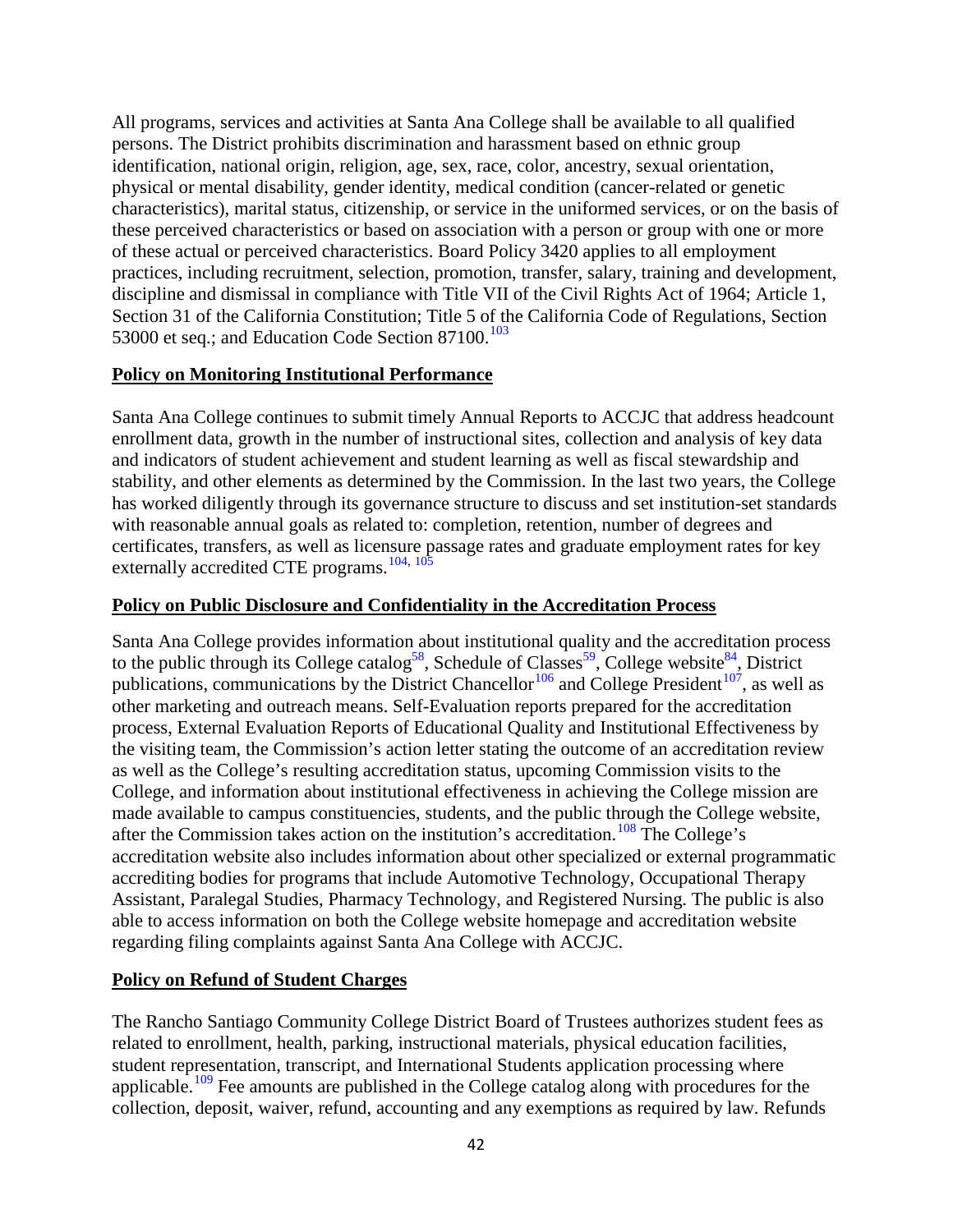are based upon the date a student withdraws from a course online, and dates are published in the College catalog and available on the College website. Any requests for exemption may be filed at the Santa Ana College Office of Admissions and Records.

# **Policy on Representation of Accredited Status**

Information regarding ACCJC accreditation status is accurately and fully provided via a comprehensive statement in the College catalog<sup>58</sup> and website<sup>84</sup> as required by the Commission. Santa Ana College is accredited by the Accrediting Commission for Community and Junior Colleges, Western Association of Schools and Colleges, 10 Commercial Blvd., Suite 204, Novato, CA 94949, (415) 506-0234, an institutional accrediting body recognized by the Council for Higher Education Accreditation and the U.S. Department of Education.

# **Policy on Transfer of Credit**

Santa Ana College will give credit for college units earned at another regionally accredited college or university. In order for transfer units to be applied towards a petition for degree or transfer certification, all official transcripts from other colleges must be on file with the Office of Admissions and Records. Students who have received degrees outside of the United States can have their coursework and degrees evaluated for equivalency using a District-approved, thirdparty foreign credential agency service. Clearly defined procedures and deadlines are publically published in the College catalog and available from the Office of Admissions and Records when attempting transfer of credit, taking into account essential academic factors such as existing course equivalencies, student learning outcomes, grades, course level and applicability toward a degree, certificate, or program prerequisite.

# **H. Evidence that Baccalaureate Program Meets Minimum Requirements**

The lower division Occupational Therapy Assistant program provides a strong foundation in the skills and knowledge necessary for entry level occupational therapy assistant competencies. The major requires general education courses including biological, social and behavioral sciences, in addition to occupational therapy courses. The lower division program utilizes classroom instruction and fieldwork experiences to prepare the student to meet certification and employment standards. Upon entering the program, students must complete 14 prerequisite units as shown in Table 7:

| <b>Prerequisites</b>                                                         | <b>Units</b> |
|------------------------------------------------------------------------------|--------------|
| Human Anatomy & Physiology (may be taken as a combined course or separately) |              |
| Introduction to Interpersonal Communication OR Public Speaking OR            |              |
| Argumentation & Debate OR Group Dynamics OR Oral Interpretation              |              |
| <b>Freshman Composition</b>                                                  |              |
| Introduction to Psychology                                                   |              |
| <b>TOTAL UNITS:</b>                                                          |              |

Table 7. Prerequisite Courses Required for Entry into OTA Program

Once these prerequisites are completed, students become engaged in taking 45 units of lower division coursework related to the major as shown in Table 8 below. In the structure of the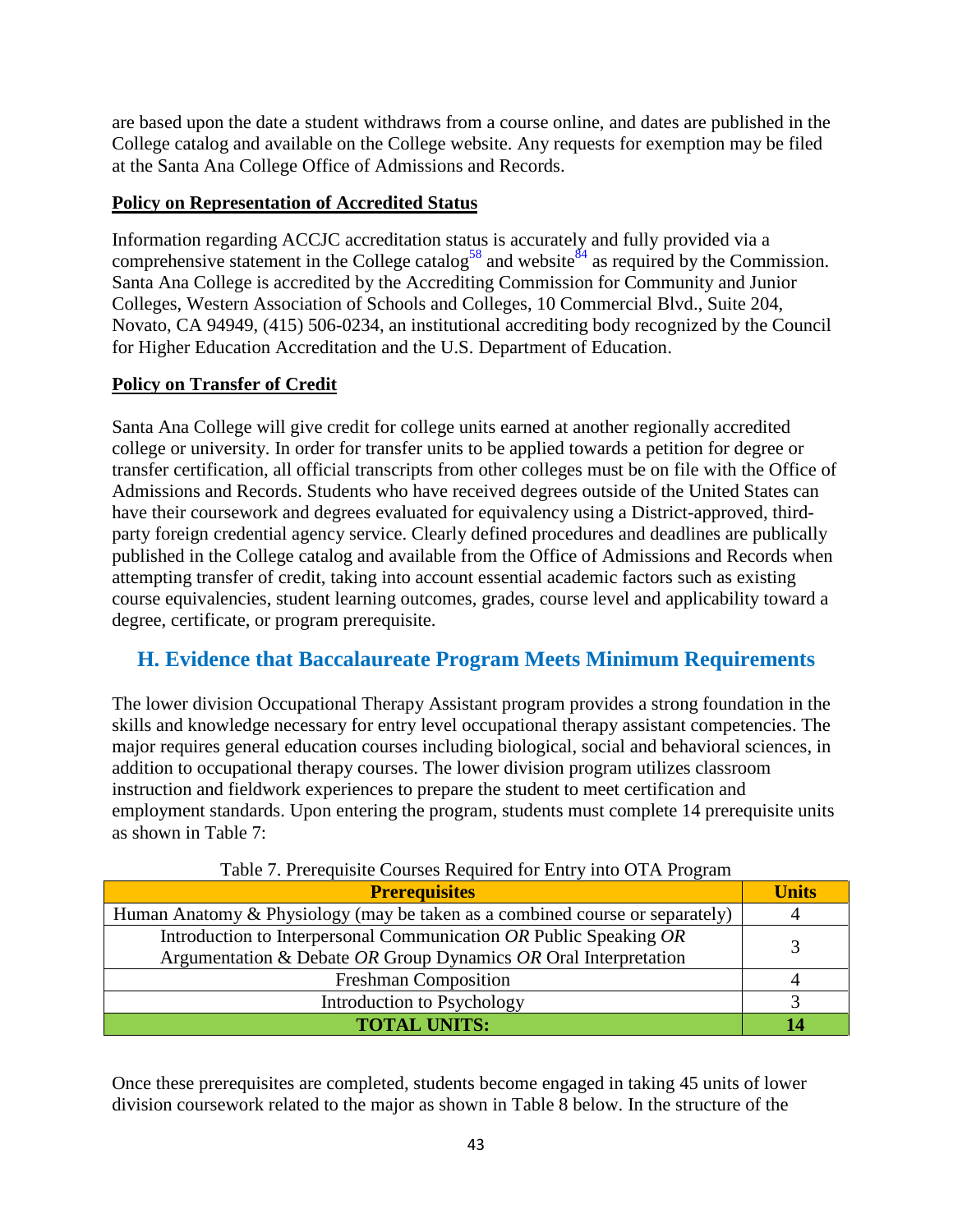curriculum at the Associate's program, each segment of psychosocial and physical dysfunction is presented across lifespan as shown:

| Tuele of Lower Division Required Could wont for the Dior in Overputional Diameter                                                                                                                                                             |                                                                                                                                                                                                                                                     |                                                                                                                                                                                                 |                                                                                       |  |
|-----------------------------------------------------------------------------------------------------------------------------------------------------------------------------------------------------------------------------------------------|-----------------------------------------------------------------------------------------------------------------------------------------------------------------------------------------------------------------------------------------------------|-------------------------------------------------------------------------------------------------------------------------------------------------------------------------------------------------|---------------------------------------------------------------------------------------|--|
| <b>Semester 1</b>                                                                                                                                                                                                                             | <b>Semester 2</b>                                                                                                                                                                                                                                   | <b>Semester 3</b>                                                                                                                                                                               | <b>Semester 4</b>                                                                     |  |
| • Terminology &<br>Documentation for the<br>OTA - 1 unit<br>• Foundation of Occupation<br>& Occupational Therapy -<br>4 units<br>• Exploration of Occupation<br>Through Activity - 2 units<br>• Human Occupation<br>Across Lifespan - 3 units | • Psychosocial Function &<br>Dysfunction - 4 units<br>· Psychosocial Components<br>of Occupation - 2.5 units<br>• Applied Kinesiology - 1 unit<br>• Human Disease and<br>Occupation - 2 units<br>• Introduction to Abnormal<br>Psychology - 3 units | • Physical Function<br>and Dysfunction -<br>4 units<br>• Physical<br>Components of<br>Occupation - 2.5<br>units<br>• Contemporary<br>Models of<br>Occupational<br>Therapy Practice -<br>4 units | •Level II Fieldwork,<br>Part I - 6 units<br>•Level II Fieldwork,<br>Part II - 6 units |  |

Table 8. Lower Division Required Coursework for the B.S. in Occupational Studies

Students fulfill the lower division general education requirements of American Institutions (3 units), Humanities (3 units), Cultural Breadth (3 units), Communication & Analytical Thinking (3 units), and Intermediate Algebra or higher (4 units) for a grand total of 75 units for the Associate degree.

In the proposed baccalaureate program, pediatrics and geriatrics would be taught in separate courses. Examples of areas taught in pediatrics include both psychosocial and physical dysfunction: sensory integration, autism, attention deficit disorders, cerebral palsy, spina bifida, juvenile rheumatoid arthritis, muscular dystrophy, congenital limb deformities, development of hand skills, and postural control.

Upper division courses, shown in Table 9 below, would expand on specialty topics, including: assistive technology and telerehabilitation; cognition and perception; and areas of advanced levels of practice – dysphagia, physical agent modalities, and hand therapy. There would also be more focus on documentation skills and cultural competence. A capstone project would be included in the last semester and would focus on employment preparation and the development of an online portfolio.

| <b>Semester 5</b>                                                                                                                                             | Semester 6                                                                                                                                                                                            | <b>Semester 7</b>                                                                                                                                                               | <b>Semester 8</b>                                                                                                                                                                                                                                          |
|---------------------------------------------------------------------------------------------------------------------------------------------------------------|-------------------------------------------------------------------------------------------------------------------------------------------------------------------------------------------------------|---------------------------------------------------------------------------------------------------------------------------------------------------------------------------------|------------------------------------------------------------------------------------------------------------------------------------------------------------------------------------------------------------------------------------------------------------|
| • Documentation for<br><b>Specific Populations</b><br>- 3 units<br>• Statistics - $3$ units<br>• Sociology - 3 units<br>• Human Anatomy<br>with Lab - 4 units | • Understanding<br>Research and Evidence<br>- 2 units<br>• Ethics and Professional<br>Behaviors - 3 units<br>• Human Physiology with<br>Lab - 4 units<br>• Advanced Practice<br>Areas in OT - 3 units | • Neuroscience - 4<br>units<br>• Therapeutic<br>Approaches for the<br>Older Adult - 3 units<br>• Movement Theory<br>and Analysis - 2<br>units<br>$\bullet$ Pediatrics - 3 units | • Assistive Technology<br>and Telerehabilitation - 3<br>units<br>• Cultural Competency - 2<br>units<br>• Health Systems and<br>Practices - 2 units<br>• Occupational Aspects of<br>Cognition and<br>Perception - 3 units<br>•Capstone Seminar - 2<br>units |

Table 9. Upper Division Required Coursework for the B.S. in Occupational Studies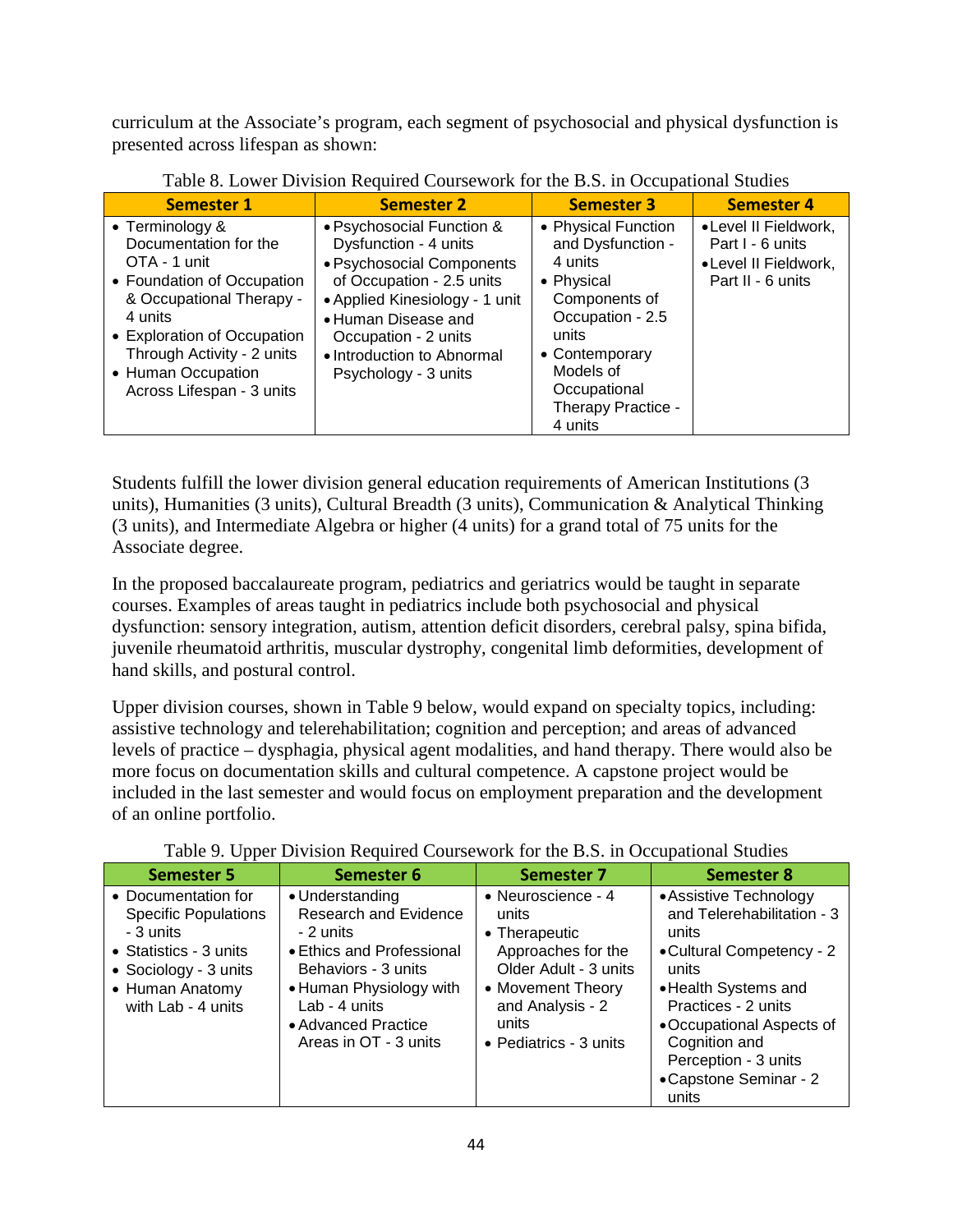The core units of the program would entail 110 semester units; the program, including prerequisites, would result in a total of **124 semester units**.

# **I. Evidence Baccalaureate Program Meets Minimum General Education Requirements**

General Education Requirements for the Associate Degree (Plan A) at Santa Ana College as well as proposed baccalaureate degree consists of the following six categories: Natural Sciences (minimum 3 units), Social & Behavioral Sciences (minimum 6 units), Humanities (minimum 3 units), Cultural Breadth (3 units), Language & Rationality (minimum 6 units), and Lifelong Understanding & Self-Development (minimum 3 units). Students that pursue the B.S. degree in Occupational Studies will complete the following lower division and upper division General Education coursework for a total of 48 semester units as shown in Table 10:

|                       | <b>General Education Courses</b>                                                                                                                                           | <b>Units</b>   | <b>General Education</b><br><b>Category</b> |
|-----------------------|----------------------------------------------------------------------------------------------------------------------------------------------------------------------------|----------------|---------------------------------------------|
|                       | <b>Human Anatomy &amp; Physiology</b>                                                                                                                                      | $\overline{4}$ | <b>Natural Science</b>                      |
|                       | <b>Introduction to Interpersonal</b><br><b>Communication OR Public Speaking</b><br><b>OR Argumentation &amp; Debate OR Group</b><br><b>Dynamics OR Oral Interpretation</b> | $\overline{3}$ | Language &<br>Rationality                   |
|                       | <b>Freshman Composition</b>                                                                                                                                                | $\overline{4}$ | Language &<br>Rationality                   |
|                       | <b>Introduction to Psychology</b>                                                                                                                                          | $\overline{3}$ | Social & Behavioral<br><b>Sciences</b>      |
| <b>Lower Division</b> | <b>U.S. History or Political Science</b>                                                                                                                                   | $\overline{3}$ | Social & Behavioral<br><b>Sciences</b>      |
|                       | Choice of Humanities course based on<br>catalog                                                                                                                            | $\overline{3}$ | <b>Humanities</b>                           |
|                       | <b>Choice of Cultural Breadth course based</b><br>on catalog                                                                                                               | $\overline{3}$ | <b>Cultural Breadth</b>                     |
|                       | <b>Communication &amp; Analytical Thinking</b><br>course based on catalog                                                                                                  | $\overline{3}$ | Language &<br>Rationality                   |
|                       | Intermediate Algebra or higher course<br>based on catalog                                                                                                                  | $\overline{4}$ | Language &<br><b>Rationality</b>            |
|                       | <b>Statistics</b>                                                                                                                                                          | 3              | Language $&$<br>Rationality                 |
| <b>Upper Division</b> | Sociology                                                                                                                                                                  | 3              | Social & Behavioral<br><b>Sciences</b>      |
|                       | <b>Human Anatomy</b>                                                                                                                                                       | $\overline{4}$ | <b>Natural Science</b>                      |
|                       | <b>Human Physiology</b>                                                                                                                                                    | $\overline{4}$ | <b>Natural Science</b>                      |
|                       | Neuroscience                                                                                                                                                               | $\overline{4}$ | <b>Cultural Breadth</b>                     |
|                       | <b>TOTAL UNITS:</b>                                                                                                                                                        | 48             |                                             |

#### Table 10. General Education Requirements for the B.S. in Occupational Studies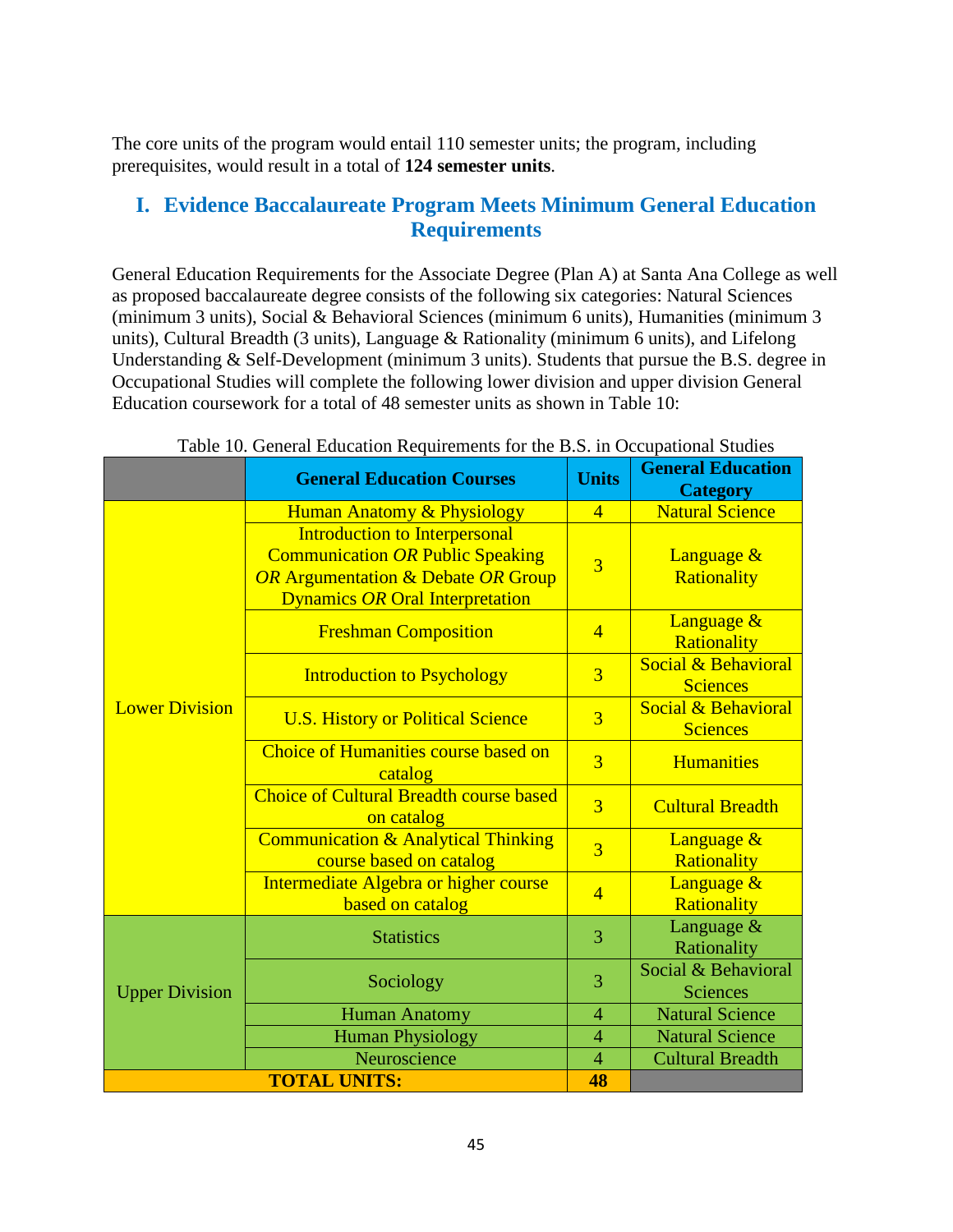As noted above, the minimum requirement of 36 semester units is exceeded (i.e., Santa Ana College requires 48 semester units of General Education for the entire baccalaureate program), and exposure to all the major areas for General Education is achieved and integrated throughout both the lower and upper division coursework. It should be noted that the Lifelong Understanding & Self-Development requirement is addressed at the lower division through completion of the OTA major laboratory coursework.

# **J. Evidence of Sufficient Library and Learning Resources**

The Nealley Library at Santa Ana College, centrally located on the first level of the L-Building, has provided quality library and information services to SAC students, staff, faculty, and community members since 1958. This heavily used 24,579 assignable square foot library facility is currently able to accommodate 477 students in individual study carrels, at tables with seating for four, at individual PC stations, in four group study rooms, and in a mediated lab used for library instruction. The Library plays an important role in the academic success of its College community, as it supports the curricular needs of traditional on-campus students as well as Distance Education students. Remote access to library resources is available twenty-four hours a day, seven days a week, with the use of a personal password and ID.

SAC faculty librarians frequently dialogue with classroom faculty. Librarians serve as division liaisons and work closely with individual academic divisions, departments and faculty. The Librarian who serves as division liaison for the Human Services & Technology Division works closely with the faculty and students of the OTA Program and would continue to serve in this same capacity for the proposed baccalaureate program. This interaction includes, but is not solely limited to, informing faculty of library services and new library developments; soliciting and receiving reserve materials, as well as suggestions for library material selections; assisting with specific vocational program accreditation needs; collaborating with the development of classroom assignments; conducting customized library instruction classes; and assisting faculty with research.

The Library collection includes textbooks (checked out for library use only), books (for three week loan), e-books (accessible 24/7 remotely), hard copy reference books (e.g., medical dictionaries and encyclopedias, such as the online version of the Gale Encyclopedia of Nursing and Allied Health), and an online collection of over 2,000 reference books. It provides articles on virtually any research topic. An available list of 2014 Library OTA textbooks would also be made available for Occupational Studies students in an effort to support their upper division  $conveswork<sup>110</sup>$  $conveswork<sup>110</sup>$  $conveswork<sup>110</sup>$ 

The SAC Library also hosts multiple databases to support both the OTA and Occupational Studies programs. For example, students are able to access The American Journal of Occupational Therapy (or AJOT), a one-journal database which provides topic, keyword, author, title, and periodical issue access to *The American Journal of Occupational Therapy*, the official publication of AOTA, which is the primary source for research on the effectiveness and efficiency of occupation therapy practice. These databases  $\frac{111}{11}$  $\frac{111}{11}$  $\frac{111}{11}$  $\frac{111}{11}$  are very popular and are heavily used by students, staff and faculty. The Library provides access to a range of subscription databases, including multi-disciplinary resources such as **Academic Search Premier** and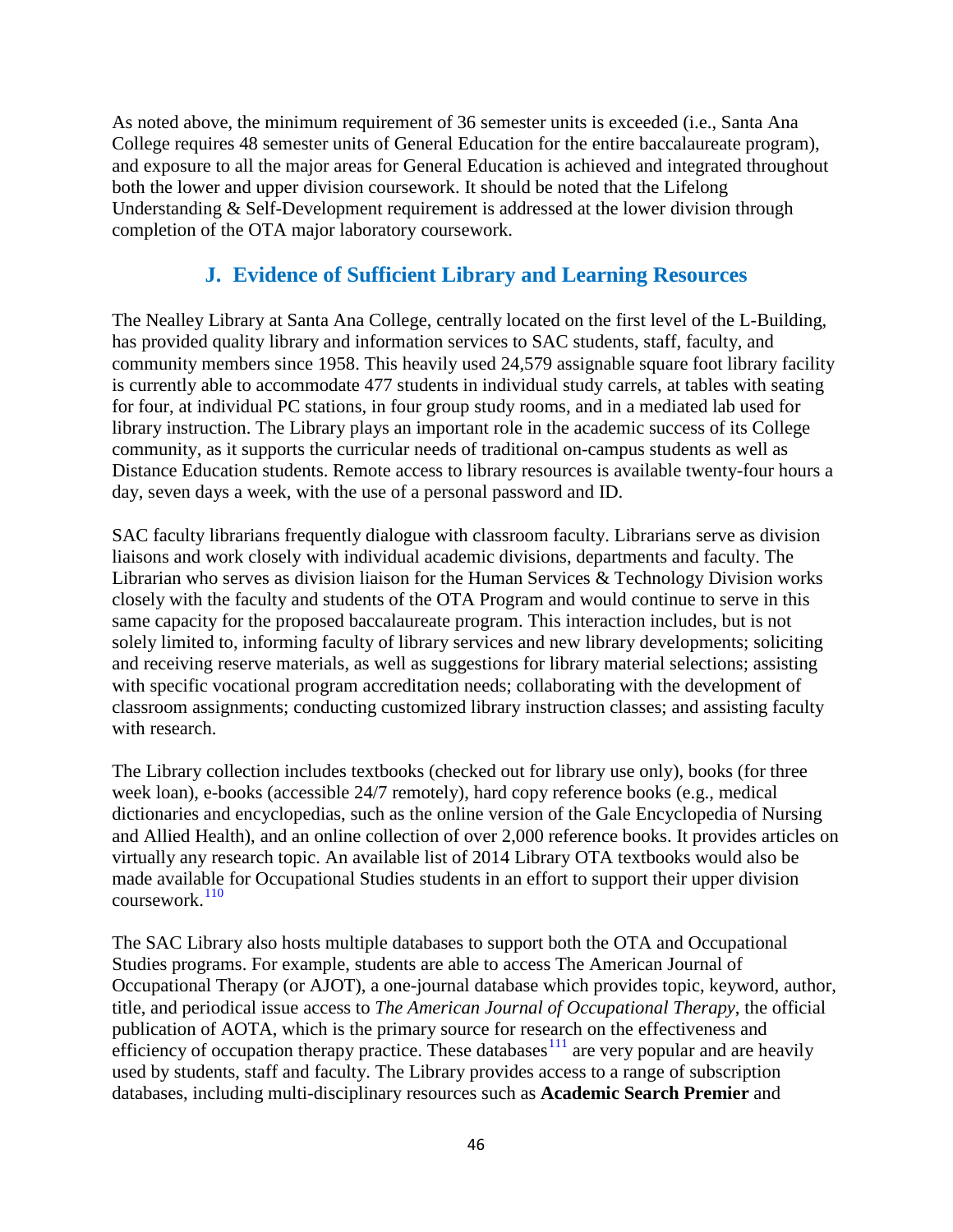discipline-specific resources such as **MEDLINE**. They are searchable 24/7 remotely, and provide access to an array of journals, magazines, newspapers, reference sources, and e-books. Other popular (more generic) databases  $112$  accessible for SAC student use include:

- **ERIC**, the Education Resource Information Center, provides access to education literature and resources. The database contains more than 1.3 million records and provides access to information from journals included in the *Current Index of Journals in Education* and *Resources in Education Index*.
- **Professional Development Collection** is designed for professional educators; this database provides a highly specialized collection of nearly 520 high quality education journals, including more than 350 peer-reviewed titles. This database also contains more than 200 educational reports. *Professional Development Collection* is the most comprehensive collection of full text education journals in the world.
- **SocINDEX with Full Text** is the world's most comprehensive and highest quality sociology research database. The database features more than 2.1 million records with subject headings from a 20,000+ term sociological thesaurus designed by subject experts and expert lexicographers. *SocINDEX with Full Text* contains full text for more than 860 journals dating back to 1908. This database also includes full text for more than 830 books and monographs, and full text for over 16,800 conference papers.
- **Religion & Philosophy Collection** provides extensive coverage of such topics as world religions, major denominations, biblical studies, religious history, epistemology, political ideology, philosophy of language, moral philosophy and the history of philosophy. With more than 300 full text journals, the *Religion & Philosophy Collection* is an essential tool for researchers and students of theology and philosophical studies.

SAC OTA resources on reserve will support baccalaureate students as they progress through their upper division coursework. Reference desk librarians are actively engaged in helping students conduct research. Modules are also available online for research such as: Find Articles, Find Books and Search the Internet.<sup>[113](#page-51-63)</sup> The Nealley Library has a Reciprocal Borrowing Agreement with CSU, Long Beach.

# **K. Evidence of Faculty Qualifications**

The current OTA program is staffed with a program coordinator, Michelle Parolise, MBA, OTR/L with 36 years of OT experience and 15 years of teaching experience, including online teaching with certification.

Other faculty include:

- Deborah Hyman,  $\text{OTR/L} 25$  years of OT experience/6 years teaching
- Radhika Hattiangadi, OTR/ $L 34$  years of OT experience/9 years teaching
- Shellie Reeder, MA, OTR/L 14 years of OT experience/8 years teaching, online teaching certified
- Dawn Sallade, MA, OTR/L 27 years of OT experience/3 years teaching. Certified in swallowing and physical agent modalities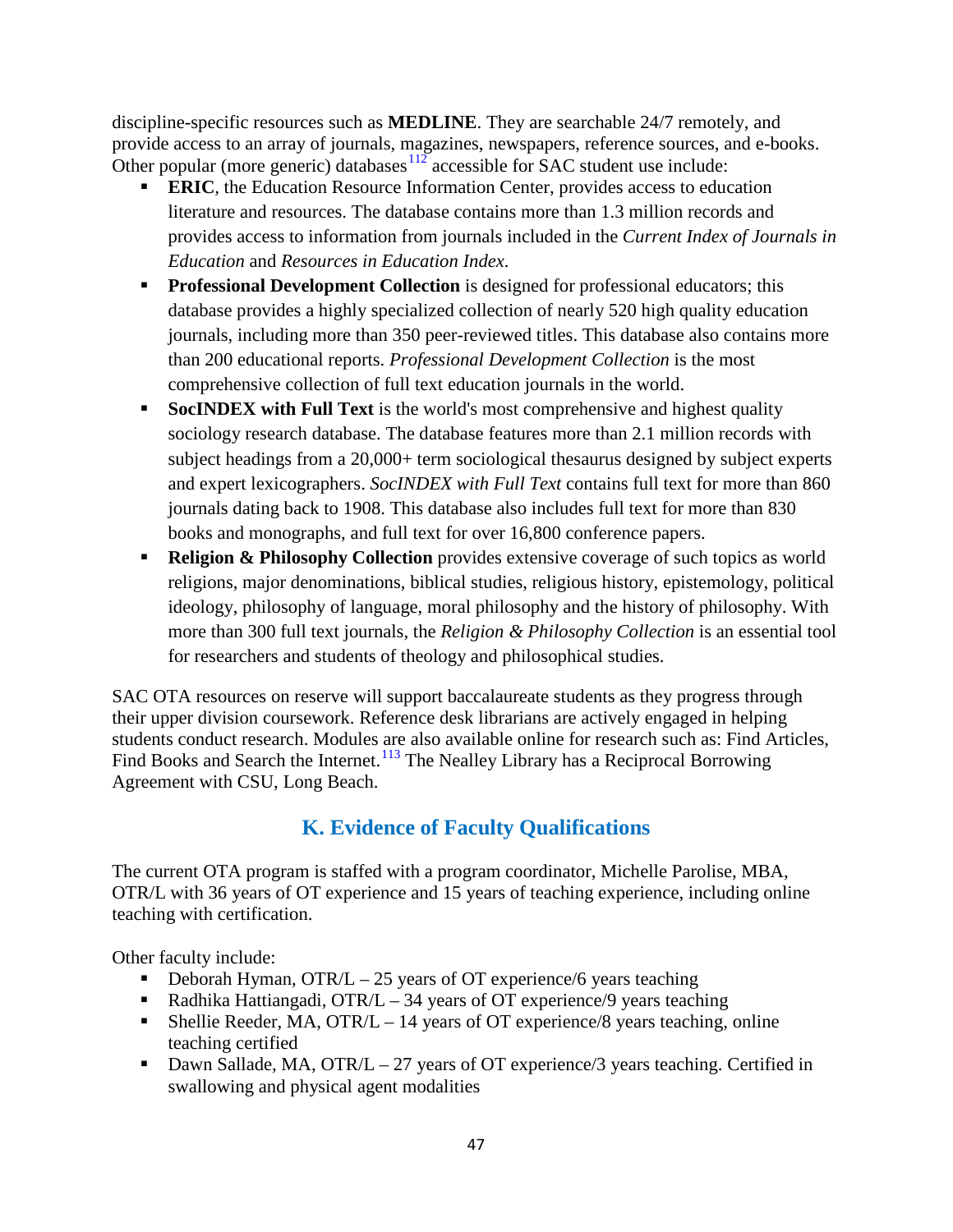$\blacksquare$  Hilda Kim, MS, OTR/L – 10 years of OT experience, <1 year of teaching, currently taking online teaching certification course

Existing faculty above will be available to support the proposed baccalaureate degree in Occupational Studies, and additional faculty are also anticipated to be hired with appropriate minimum qualifications (i.e., Master's degree or higher, or the equivalent) along with specific skills focused on certification in hand therapy, specialty in vision, and neurological rehabilitation experience. In addition, it should be noted that upper division general education courses that are developed within other disciplines (e.g., sociology, biology) already have more than sufficient faculty within those departments that meet the expected minimum qualifications in order to teach those courses. All faculty in those departments possess a Master's degree or higher.

# **L. Conclusions**

The RSCCD Board of Trustees, RSCCD Chancellor Raúl Rodríguez, and Santa Ana College President Erlinda J. Martinez have made a commitment to ensure the success of this new program. At a March 3, 2015 site visit meeting with CCCCO Vice Chancellor of Academic Affairs, Dr. Pamela Walker, several issues related to how the College plans to scaffold this program were discussed. Topics included pathways for program completion using a cohort model, the Early Decision program and outreach to SAUSD, possible Title 5 changes, admissions requirements, tuition, financial aid, interdisciplinary development of upper division general education curriculum, maximizing utilization of existing facilities, and funding sources (perhaps awarding of scholarships through the College's Foundation).

Plans for developing upper division coursework for the B.S. in Occupational Studies are well underway. Reassigned time will be given to faculty to develop courses in the discipline as well as general education courses in other departments that include Math, Sociology, Biology, and Neuroscience. The timeline for programmatic development and course offerings is as follows:

| Spring 2015      | Final Approval of B.S. in Occupational Studies; submission of<br>Substantive Change Proposal to ACCJC; preparation of Marketing                                                                                          |
|------------------|--------------------------------------------------------------------------------------------------------------------------------------------------------------------------------------------------------------------------|
| Fall 2015        | Reassigned time for Faculty to develop upper division coursework<br>to support B.S. in Occupational Studies; continued marketing<br>initiative to advertise the program                                                  |
| Spring 2016      | Continued reassigned time for Faculty to develop upper division<br>coursework to support B.S. in Occupational Studies; continued<br>marketing initiative to advertise the program                                        |
| Fall 2016        | Completed Curriculum is submitted to the Curriculum Council,<br>Academic Senate, Board of Trustees, and California Community<br>Colleges Chancellor's Office; continued marketing initiative to<br>advertise the program |
| <b>Fall 2017</b> | Premiere of Semester 5 courses to support the B.S. degree in<br><b>Occupational Studies</b>                                                                                                                              |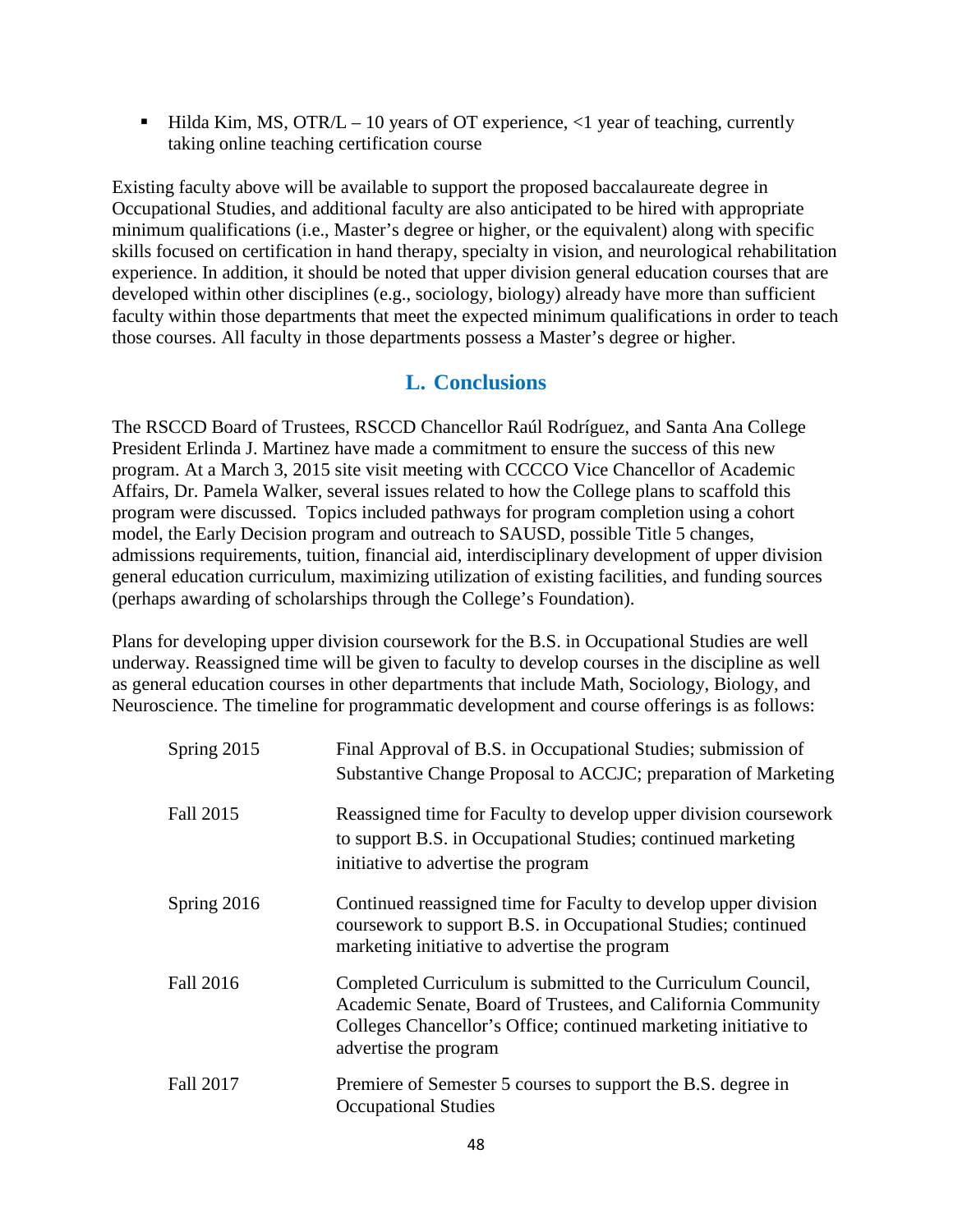| Spring 2018 | Premiere of Semester 6 courses to support the B.S. degree in<br><b>Occupational Studies</b>                     |
|-------------|-----------------------------------------------------------------------------------------------------------------|
| Fall 2018   | Premiere of Semester 7 courses to support the B.S. degree in<br><b>Occupational Studies</b>                     |
| Spring 2019 | Premiere of Semester 8 courses to support the B.S. degree in<br>Occupational Studies and first graduating class |

The President of Santa Ana College, Dr. Erlinda J. Martinez; OTA program coordinator, Michelle Parolise; Vice President of Academic Affairs, Mr. Omar Torres; Vice President of Administrative Services, Dr. Michael Collins; Vice President of Student Services, Dr. Sara Lundquist; Dean of Human Services and Technology, Mr. Bart Hoffman; Academic Senate President, Mr. John Zarske; Curriculum and Instruction Council Chair, Ms. Monica Porter; and IE & Assessment coordinator/ALO, Dr. Bonita Jaros, were in attendance. President Martinez affirmed that the President's Cabinet and College Council are prepared to seek funding sources for equipment, professional development, and curriculum development. The coordinator of the program described the curriculum development approach for upper division general education and described the support received from the OT Advisory Council, USC, and CSU institutions; the Vice Presidents of Academic Affairs and Student Services described outreach and equity issues; and the Vice President of Administrative Services discussed facilities and budget. The College also made its commitment to working collaboratively with all of the institutions selected for this pilot project, so the California Community College baccalaureate initiative becomes an exemplary national example.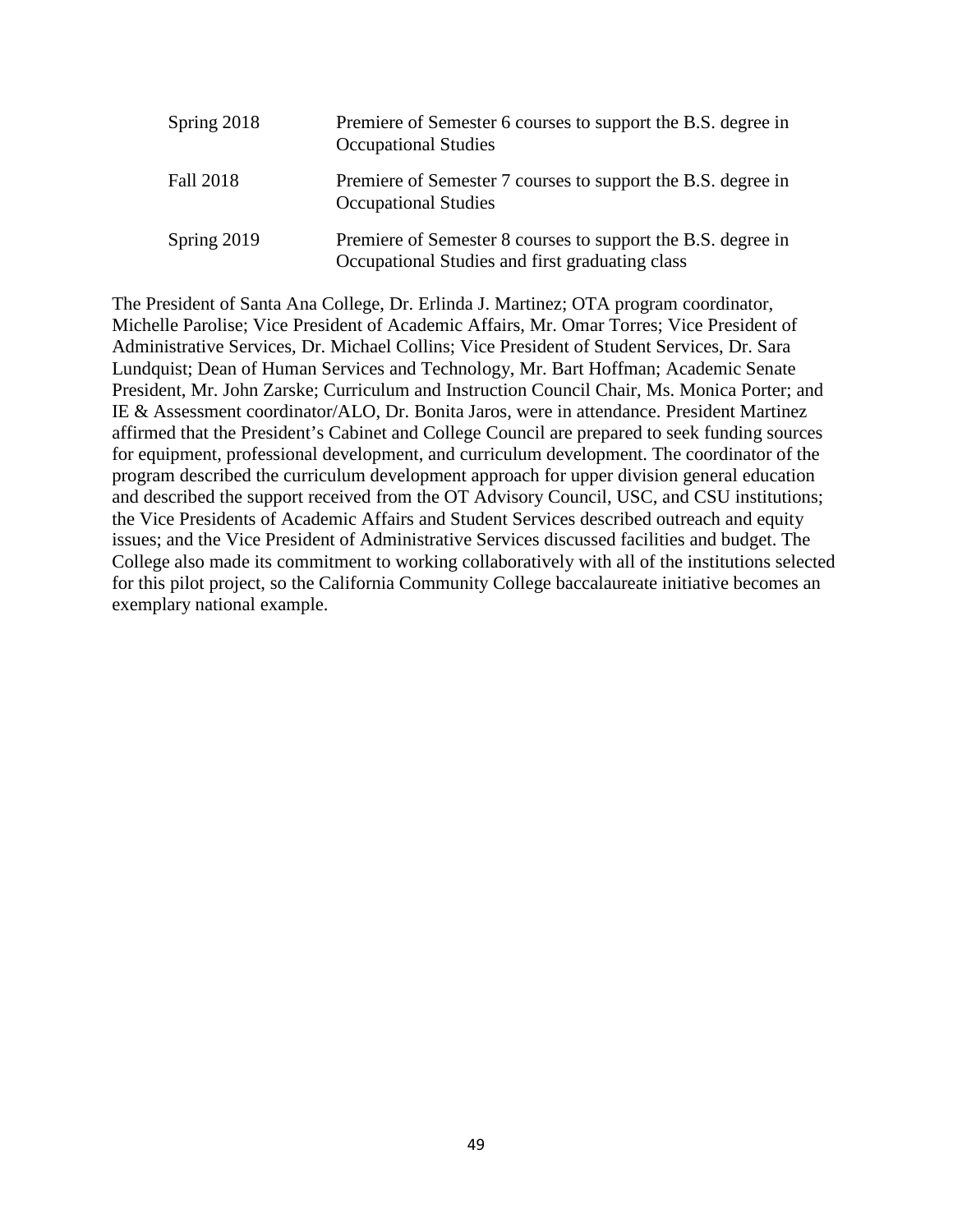# **M.Evidentiary Documents**

<span id="page-49-0"></span><sup>1</sup> [Santa Ana College Occupational Therapy Assistant Program](http://www.sac.edu/AcademicProgs/HST/OTA/Pages/default.aspx)

<span id="page-49-1"></span>[Mission of the Rancho Santiago Community College District](http://www.rsccd.edu/Trustees/Pages/Mission-Goals.aspx)

<span id="page-49-2"></span><sup>3</sup> [Rancho Santiago Community College District Institutional Research for Fall 2014](http://www.sac.edu/AcademicAffairs/Documents/Substantive%20Change%20Proposal%20Baccalaureate%20Degree%20Proposal%202015/enrollmenttrendsfall2014final.pdf)

<span id="page-49-3"></span>[Center for Demographic Research 2012](http://www.sac.edu/Accreditation/2014SelfEval/Documents/Introduction/Demographic%20Information.pdf)

<sup>5</sup> [Santa Ana College Mission Statement](http://www.sac.edu/AboutSAC/Pages/mission.aspx)

 $\frac{6}{7}$  [OTA Student Guide Book Spring 2015](http://www.sac.edu/AcademicAffairs/Documents/Substantive%20Change%20Proposal%20Baccalaureate%20Degree%20Proposal%202015/OTA%20Student%20Guide%20Book.pdf)

[American Occupational Therapy Association 2014 Centennial Vision Priorities](http://www.sac.edu/AcademicAffairs/Documents/Substantive%20Change%20Proposal%20Baccalaureate%20Degree%20Proposal%202015/AOTA%20FY%202014%20Centennial%20Vision%20Priorities.pdf)

[RSCCD Board of Trustees Letter of Support for SB 850](http://www.sac.edu/AcademicAffairs/Documents/Substantive%20Change%20Proposal%20Baccalaureate%20Degree%20Proposal%202015/Board%20of%20Trustees%20letter%20of%20support%20for%20SB850.pdf)

[Academic Senate Meeting Minutes from December 9, 2014](http://www.sac.edu/AcademicAffairs/Documents/Substantive%20Change%20Proposal%20Baccalaureate%20Degree%20Proposal%202015/Academic%20Senate%20Meeting%20Minutes%20December%209%202014.pdf)

<sup>10</sup> [College Council Meeting Minutes from December 10, 2014](http://www.sac.edu/AcademicAffairs/Documents/Substantive%20Change%20Proposal%20Baccalaureate%20Degree%20Proposal%202015/College%20Council%20Meeting%20Minutes%20December%2010%202014.pdf)

<sup>11</sup> [College Council Meeting Minutes from January 14, 2015](http://www.sac.edu/AcademicAffairs/Documents/Substantive%20Change%20Proposal%20Baccalaureate%20Degree%20Proposal%202015/College%20Council%20Meeting%20Minutes%20January%2014%202015.pdf)

- <sup>12</sup> [Application for CCCCO Baccalaureate Degree Pilot Program in Occupational Studies](http://www.sac.edu/AcademicAffairs/Documents/Substantive%20Change%20Proposal%20Baccalaureate%20Degree%20Proposal%202015/SAC_BS_Proposal_Occupational_Studies_12-17-14_FINAL.pdf)
- <sup>13</sup> [Occupational Therapy Assistant Planning Portfolio Assessment/Program Review](http://www.sac.edu/Program_Review/HST/OTA/Annual%20Planning%20Portfolio%20and%20Quadrennial%2019QT%20Cap/OTA_PAPR_S13.pdf)
- <sup>14</sup> [SAC Strategic Plan 2014-2016](http://www.sac.edu/AcademicAffairs/IEA_Office/Documents/2014-2016%20Strategic%20Plan%20Update_approved9102014.pdf)
- <sup>15</sup> [Professional Development Website](http://www.sac.edu/facultystaff/professional-development/Pages/default.aspx)

<sup>16</sup> [Student Equity Plan 2014](http://www.sac.edu/committees/StudentSuccess/Documents/Josh%20Dorman/Student%20Equity%20Plan.pdf)

- <sup>17</sup> [T-Building Layout](http://www.sac.edu/AcademicAffairs/Documents/Substantive%20Change%20Proposal%20Baccalaureate%20Degree%20Proposal%202015/T%20Building%20Layout.pdf)
- <sup>18</sup> [Cabinet Prioritized Resource Allocation Request 2013 -](http://www.sac.edu/AcademicAffairs/Documents/Substantive%20Change%20Proposal%20Baccalaureate%20Degree%20Proposal%202015/CABINET%20PRIORITIZED%20RAR%20Academic%20Affairs%202013-2014%20FUNDED.pdf) 2014 Academic Affairs
- <sup>19</sup> [RSCCD Annual Financial Audit 2014](http://www.rsccd.edu/Departments/Fiscal-Services/Documents/FOUNDATION%20REPORTS/Rancho%20Santiago%20CCD%20Audit%20Report%202014.pdf)
- <sup>20</sup> [Tentative Budget 2015-2016 Unrestricted General Fund Assumptions](http://www.sac.edu/AdminServices/budget/Documents/Budget%20Assumptions%20FY%2015-16%20Approved.pdf)
- <sup>21</sup> [Cash flow and budget comparison second quarter 2014 Unrestricted budget fund 11 and 13](http://www.sac.edu/AdminServices/budget/Documents/Fund%2011%2013Cashflow%20and%20budget%20comparison%20fd%2011%2013%20SAC%20123114.pdf)
- <sup>22</sup> [Quarterly Cash Flow and Budget Comparison](http://www.sac.edu/AdminServices/budget/Documents/FUND%2012cashflow%20and%20budget%20comparison%20fd%2012%20SAC%20123114.pdf)
- <sup>23</sup> [Outreach Office at Santa Ana College](http://www.sac.edu/StudentServices/StudentOutreach/Pages/default.aspx)
- <sup>24</sup> [OTA Program Brochure](http://www.sac.edu/AcademicProgs/HST/OTA/Documents/Program%20Brochure%20OTA%202-2014.pdf)
- <sup>25</sup> [OTA Budget 2014-2015](http://www.sac.edu/AcademicAffairs/Documents/Substantive%20Change%20Proposal%20Baccalaureate%20Degree%20Proposal%202015/OTA%20budget%202014_2015.pdf)
- <sup>26</sup> [Program Review Repository](http://www.sac.edu/program_Review/Pages/default.aspx)
- <sup>27</sup> [Institutional Research Course Completion Data by Subject](http://www.sac.edu/AcademicAffairs/Documents/Substantive%20Change%20Proposal%20Baccalaureate%20Degree%20Proposal%202015/CourseCompletion2009to2013CREDITbysubjectcourse.pdf)
- <sup>28</sup> [National Board for Certification in Occupational Therapy website](http://www.nbcot.org/program-director-portal)
- <sup>29</sup> [ACCJC Annual Report 2014](http://www.sac.edu/AcademicAffairs/Documents/Substantive%20Change%20Proposal%20Baccalaureate%20Degree%20Proposal%202015/ACCJC%20Annual%20Report%202014.pdf)
- <sup>30</sup> [Sample Course Evaluation](http://www.sac.edu/AcademicAffairs/Documents/Substantive%20Change%20Proposal%20Baccalaureate%20Degree%20Proposal%202015/Sample%20Course%20Evaluation.pdf)
- <sup>31</sup> [Program Strategic Plan for OTA 2014-2016](http://www.sac.edu/AcademicAffairs/Documents/Substantive%20Change%20Proposal%20Baccalaureate%20Degree%20Proposal%202015/Program%20Strategic%20Plan%202014_2016%20OTA.pdf)
- <sup>32</sup> [OTA Course Success, Retention, and Completion Rates](http://www.sac.edu/AcademicAffairs/Documents/Substantive%20Change%20Proposal%20Baccalaureate%20Degree%20Proposal%202015/Course%20Success,%20Retention,and%20Completion%20Rates%20for%20OTA.pdf)
- <sup>33</sup> [California State University Dominguez Hills Occupational Therapy Department](http://www4.csudh.edu/ot/)
- <sup>34</sup> [USC Division of Occupational Science and Occupational Therapy](http://chan.usc.edu/)
- <sup>35</sup> [CCCCO Baccalaureate Degree Pilot Program Approval](http://www.sac.edu/AcademicAffairs/Documents/Substantive%20Change%20Proposal%20Baccalaureate%20Degree%20Proposal%202015/CCCCO%20Press%20Release%20January%202015.pdf)
- <sup>36</sup> [BOG Final Approval to Offer Baccalaureate Degree March 2015](http://www.sac.edu/AcademicAffairs/Documents/Substantive%20Change%20Proposal%20Baccalaureate%20Degree%20Proposal%202015/Final%20Approval%20for%20CCCCO%20Baccalaureate%20Pilot%20Program.pdf)
- <sup>37</sup> [OTA Advisory Committee Agenda with Attendees Signature January 2015](http://www.sac.edu/AcademicAffairs/Documents/Substantive%20Change%20Proposal%20Baccalaureate%20Degree%20Proposal%202015/OTA%20Advisory%20Committee%20Agenda%20and%20Signature%20Page%20January%202015.pdf)
- <sup>38</sup> [USC Letter of Support](http://www.sac.edu/AcademicAffairs/Documents/Substantive%20Change%20Proposal%20Baccalaureate%20Degree%20Proposal%202015/USC%20Letter%20of%20Support.pdf)
- <sup>39</sup> [CSUDH Letter of Support](http://www.sac.edu/AcademicAffairs/Documents/Substantive%20Change%20Proposal%20Baccalaureate%20Degree%20Proposal%202015/CSUDH%20Letter%20of%20Support.pdf)
- <sup>40</sup> [Winways Rehabilitation Program Letter of Support](http://www.sac.edu/AcademicAffairs/Documents/Substantive%20Change%20Proposal%20Baccalaureate%20Degree%20Proposal%202015/Winways%20Letter%20of%20Support.pdf)
- <sup>41</sup> [Samuel Merritt University Letter of Support](http://www.sac.edu/AcademicAffairs/Documents/Substantive%20Change%20Proposal%20Baccalaureate%20Degree%20Proposal%202015/Samuel%20Merritt%20University%20Letter%20of%20Support.pdf)
- <sup>42</sup> [Alliance of Abilities Letter of Support](http://www.sac.edu/AcademicAffairs/Documents/Substantive%20Change%20Proposal%20Baccalaureate%20Degree%20Proposal%202015/Alliance%20of%20Abilities%20Letter%20of%20Support.pdf)

<sup>43</sup> [Cedars-Sinai Department of Physical Medicine Letter of Support](http://www.sac.edu/AcademicAffairs/Documents/Substantive%20Change%20Proposal%20Baccalaureate%20Degree%20Proposal%202015/Cedars%20Sinai%20Letter%20of%20Support.pdf)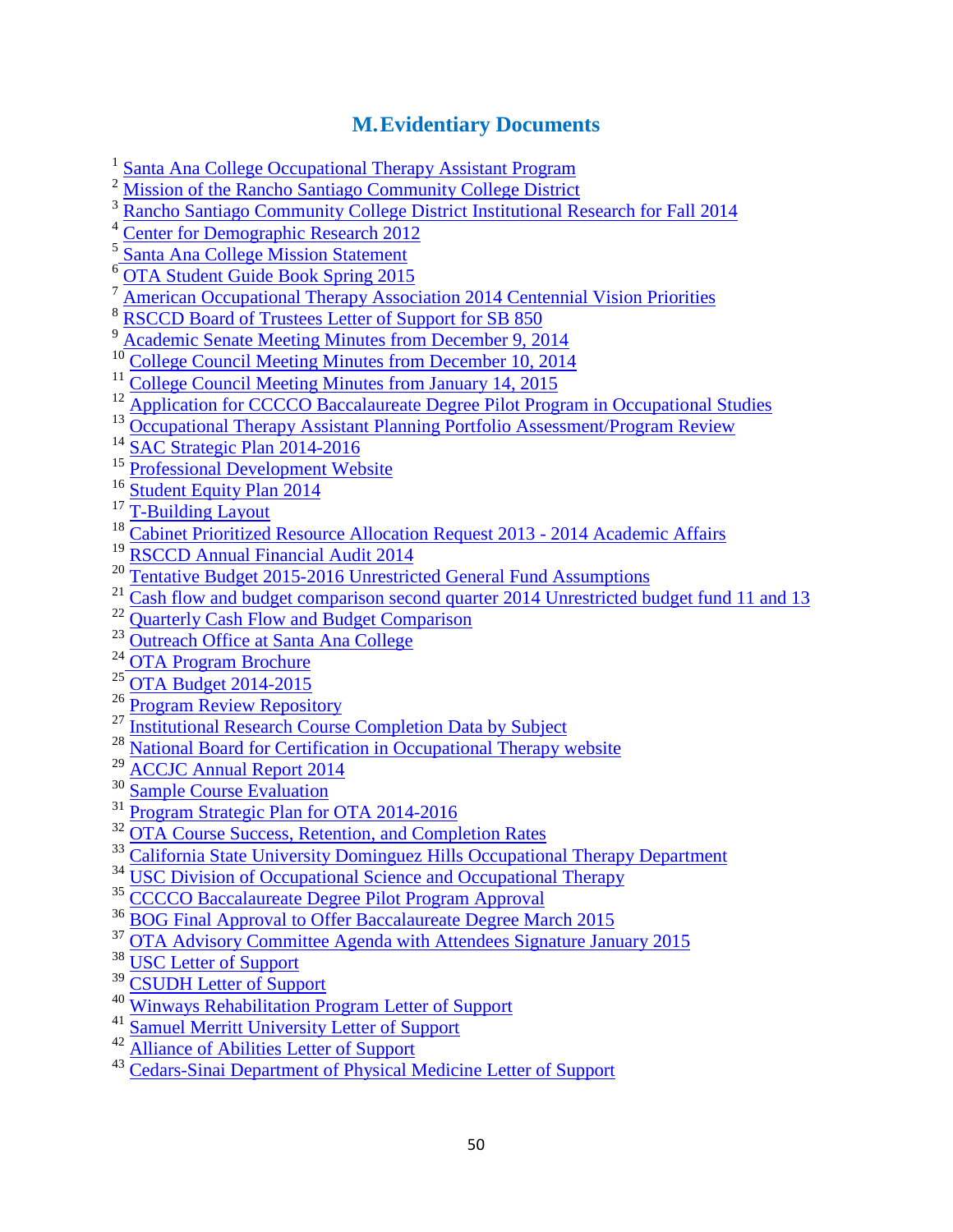- [Hands On Hands Rehabilitation Center Inc. Letter of Support](http://www.sac.edu/AcademicAffairs/Documents/Substantive%20Change%20Proposal%20Baccalaureate%20Degree%20Proposal%202015/Hands%20on%20Hands%20Letter%20of%20Support.pdf)
- [Head To Toe Therapy Letter of Support](http://www.sac.edu/AcademicAffairs/Documents/Substantive%20Change%20Proposal%20Baccalaureate%20Degree%20Proposal%202015/Head%20to%20Toe%20Letter%20of%20Support.pdf)
- [Interface Rehab Inc. Letter of Support](http://www.sac.edu/AcademicAffairs/Documents/Substantive%20Change%20Proposal%20Baccalaureate%20Degree%20Proposal%202015/Interface%20Rehab%20Letter%20of%20Support.pdf)
- [Russo/Fleck & Associates Pediatric Physical & Occupational Therapists Letter of Support](http://www.sac.edu/AcademicAffairs/Documents/Substantive%20Change%20Proposal%20Baccalaureate%20Degree%20Proposal%202015/Russo%20Fleck%20and%20Associates%20Letter%20of%20Support.pdf)
- [Westminster Therapeutic Residential Center Letter of Support](http://www.sac.edu/AcademicAffairs/Documents/Substantive%20Change%20Proposal%20Baccalaureate%20Degree%20Proposal%202015/Extended%20Care%20Hospital%20of%20Westminster%20Letter%20of%20Support.pdf)
- [St. Joseph Hospital Letter of Support](http://www.sac.edu/AcademicAffairs/Documents/Substantive%20Change%20Proposal%20Baccalaureate%20Degree%20Proposal%202015/St%20Joseph%20Hospital%20Letter%20of%20Support.pdf)
- <span id="page-50-1"></span><span id="page-50-0"></span>[Santa Ana Unified School District Letter of Support](http://www.sac.edu/AcademicAffairs/Documents/Substantive%20Change%20Proposal%20Baccalaureate%20Degree%20Proposal%202015/SAUSD%20Letter%20of%20Support.pdf)
- [CCCCO Initial Press Release January 2015](http://www.sac.edu/AcademicAffairs/Documents/Substantive%20Change%20Proposal%20Baccalaureate%20Degree%20Proposal%202015/CCCCO%20Press%20Release%20January%202015.pdf)
- [150 Best Recession-Proof Jobs by Laurence Shatkin](http://www.amazon.com/Best-Recession-Proof-Jobs-Laurence-Shatkin/dp/1593576234)
- [Bureau of Labor Statistics Occupational Outlook Handbook](http://www.bls.gov/ooh/fastest-growing.htm)
- [Bureau of Labor Statistics for OTA](http://www.labormarketinfo.edd.ca.gov/cgi/databrowsing/occExplorerQSDetails.asp?searchCriteria=&careerID=&menuChoice=occExplorer&geogArea=&soccode=312011&search=Explore+Occupation)
- [U.S. News and World Report Santa Ana OTA Job Market](http://money.usnews.com/careers/best-jobs/occupational-therapy-assistant/salary)
- <sup>56</sup> [Department of Consumer Affairs](http://www.labormarketinfo.edd.ca.gov/cgi/databrowsing/occExplorerQSDetails.asp?searchCriteria=&careerID=&menuChoice=occExplorer&geogArea=&soccode=312011&search=Explore+Occupation)
- [The American Occupational Therapy Association](http://www.aota.org/Education-Careers/Find-School.aspx)
- [Santa Ana College Catalog 2014-2015](http://www.sac.edu/CatalogAndSchedule/Documents/2014-2015/Catalog_14-15.pdf)
- [Schedule of Classes](http://www.sac.edu/CatalogAndSchedule/Pages/default.aspx)
- [San José State University Department of Occupational Therapy](http://www.sjsu.edu/occupationaltherapy/)
- [Santa Ana College CurricUNET access](http://www.curricunet.com/sac)
- [RSCCD Annual Financial Audit 2013](http://www.rsccd.edu/Departments/Fiscal-Services/Documents/FOUNDATION%20REPORTS/Rancho%20Santiago%20CCD%20Audit%20Rpt%20%202013.pdf)
- [RSCCD Annual Financial Audit 2014](http://www.rsccd.edu/Departments/Fiscal-Services/Documents/FOUNDATION%20REPORTS/Rancho%20Santiago%20CCD%20Audit%20Report%202014.pdf)
- <sup>64</sup> [Board Policy 2010: Board Membership](http://www.rsccd.edu/Trustees/Board-Policies/Pages/2000/BP-2010.aspx)
- [Board Policy 2200: Board Duties and Responsibilities](http://www.rsccd.edu/Trustees/Board-Policies/Pages/2000/BP-2200.aspx)
- <sup>66</sup> [Board Policy 2710: Conflict of Interest](http://www.rsccd.edu/Trustees/Board-Policies/Pages/2000/BP-2710.aspx)
- [RSCCD Mission and Goals](http://www.rsccd.edu/Trustees/Pages/Mission-Goals.aspx)
- <sup>68</sup> [Title 5 Section 55002.5](http://www.sac.edu/AcademicAffairs/Documents/Title5Section55002-5.pdf)
- [Institutional Learning Outcomes](http://www.sac.edu/Program_Review/Documents/Institutional_%20Learning_Outcomes_How_To_from_TLC%2009-15-14.pdf)
- [Academic Affairs Institutional Research](http://www.sac.edu/AcademicAffairs/InstitutionalResearch/Pages/Reports-Directory.aspx)
- [Teaching Learning Committee](http://sac.edu/committees/TLC/Pages/default.aspx)
- [SAC Curriculum and Instruction Council Handbook 2014-2015](http://sac.edu/committees/curriculum/Documents/SAC%20Curriculum%20and%20Instruction%20Handbook%20%20Approved%202014-2015.docx)
- <sup>73</sup> [Title 34, Code of Federal Regulations](http://www.ecfr.gov/cgi-bin/text-idx?tpl=/ecfrbrowse/Title34/34tab_02.tpl)
- [California State Education Code Sections 70900 -](http://www.sac.edu/AcademicAffairs/Documents/CAcodes%28edc_70900-70902%29.pdf) 70902
- [California Community Colleges Chancellor's Office](http://www.cccco.edu/)
- [California Community Colleges Statewide Academic Senate Curriculum Resources](http://www.ccccurriculum.net/)
- [Board Policy 4030: Academic Freedom](http://www.rsccd.edu/Trustees/Pages/BP-4030.aspx)
- [SAC Faculty Handbook](http://www.sac.edu/President/AcademicSenate/Documents/Faculty%20Handbook%20-2014.pdf)
- [Student Services Division Program Review](http://www.sac.edu/Program_Review/Pages/Student-Services.aspx)
- [RSCCD Adopted Budget 2014-2015](http://www.rsccd.edu/Departments/Business-Operations/Documents/2014-15%20Adopted%20Budget.pdf)
- [RSCCD Annual Financial and Budget Report 2014](http://www.rsccd.edu/Departments/Fiscal-Services/Documents/CCFS-311%20Annual%20Fiscal%20Year%202013-14.pdf)
- [SAC Foundation Annual Financial Report June 30, 2014 and 2013](http://www.rsccd.edu/Departments/Fiscal-Services/Documents/FOUNDATION%20REPORTS/Santa%20Ana%20College%20Foundation%20Audit%20Report%202014.pdf)
- 83 College-wide [Resource Allocation Requests](http://www.sac.edu/AdminServices/budget/Pages/default.aspx)
- [Santa Ana College Website](http://www.sac.edu/)
- [Rancho Santiago Community College District Website](http://www.rsccd.edu/)
- 86 California Community Colleges Program and Course Approval Handbook, 5<sup>th</sup> edition
- [Career Technical Education and Workforce Development Website](http://www.sac.edu/AcademicProgs/CEWD/Pages/default.aspx)
- [Board Policy 7210: Academic Employees](http://www.rsccd.edu/Trustees/Board-Policies/Pages/7000/BP-7210.aspx)